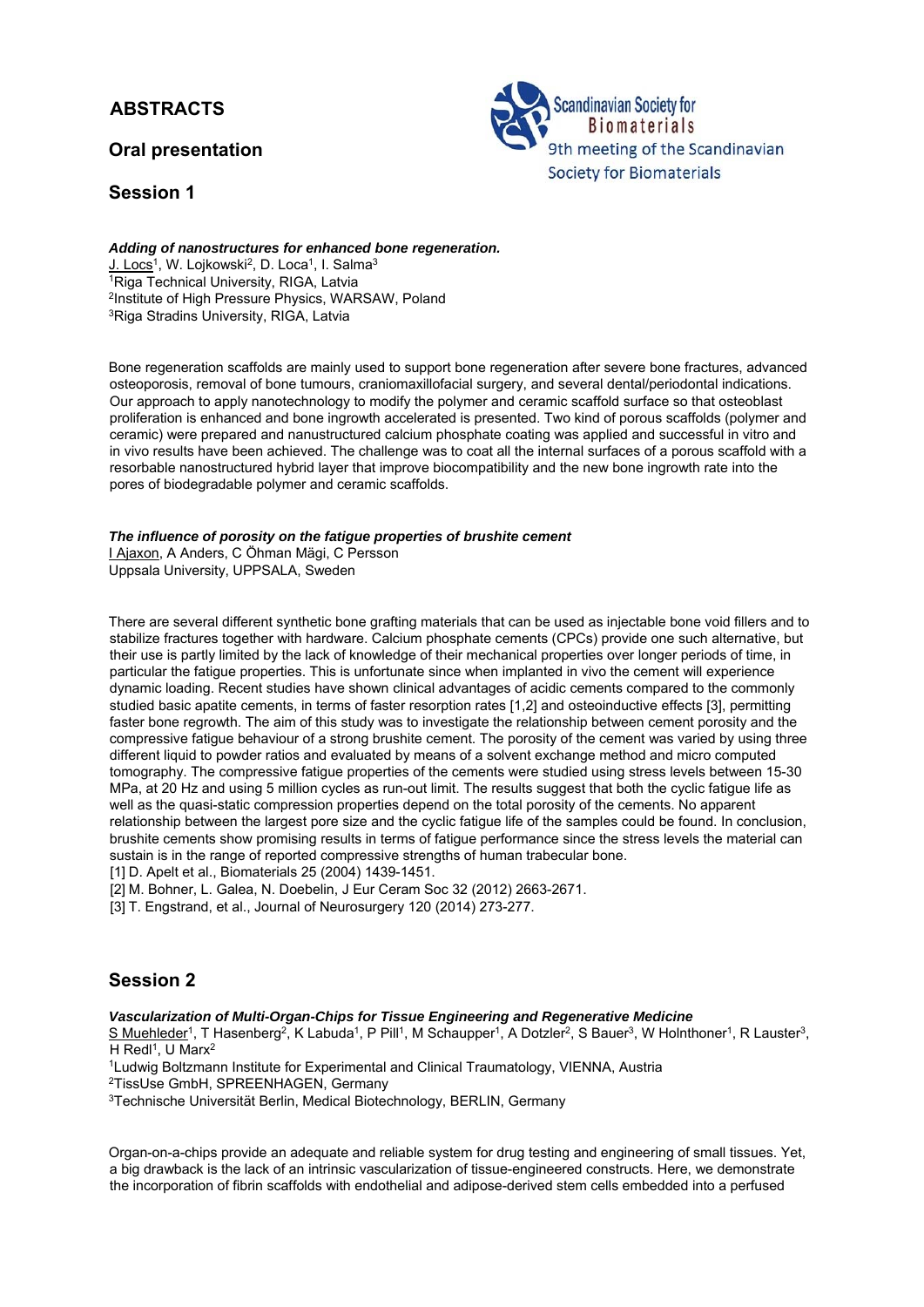closed multi-organ-chip (MOC) system. We show that under static conditions vascular network formation is influenced by both fibrinogen and thrombin concentrations. 3D-rendered images using two-photon microscopy analysis show organized microvascular structures in samples cultured under static or flow conditions for two weeks. We furthermore report that the use of serum- and growth factor-free basal media did not impair the maintenance of formed vascular structures when the media switch occurs on day 4 of incubation. Moreover, using fluorescencelabeled fibrinogen we monitored fibrin degradation under static conditions and address the use of the fibrinolysis inhibitor aprotinin for optimal microvessel formation. Finally, we conclude that a vascular network can be established by co-culturing endothelial and adipose-derived stem cells in a perfused organ-on-achip model. Further experiments will address whether additional layers of microtissues can be vascularized by this system.

#### *Coating kinetics of bioinspired phenolic films on titanium surfaces*

S.G. Geiβler<sup>1</sup>, A. Barrantes<sup>1</sup>, P. Tengvall<sup>2</sup>, H. Tiainen<sup>1</sup><br><sup>1</sup>University of Oslo, OSLO, Norway 2University of Gothenburg, GOTHENBURG, Sweden

#### **Introduction**

Polymeric coatings which can be applied to virtually any kind of material have gained increasing attention over the last years.1 Among them, (poly)phenols have recently been found to form material-independent selfpolymerizing coatings with antibacterial and antioxidant properties.2 The aim of this study was to gain knowledge about the coating kinetics of two selected (poly)phenols on titanium surfaces.

#### **Experimental**

The coating kinetics of tannic acid (TA) and pyrogallol (PG) was investigated in real time by QCM-D and ellipsometry. The chemical composition of the coatings was examined by XPS and FTIR.

#### **Results and discussion**

The formation of TA coatings was characterized by three phases. First, decreasing frequency and low dissipation displayed the build-up of a rigid layer. After ~2 h, the layer grew in a more viscoelastic manner represented by strong increase in dissipation with continuous decrease in frequency. Finally, the frequency reached a constant value after 4-5 h while dissipation kept increasing. Ellipsometry confirmed these observations with coating thicknesses reaching a plateau at ~50 nm after 4 h.

In contrast, PG showed the deposition of a dissipative initial coating followed by the growth of a more rigid layer after ~6 h. The layer growth was continuous reaching thicknesses of ~75 nm after 24 h. The phenolic composition of the coatings was confirmed by XPS and FTIR.

#### **Conclusion**

The two (poly)phenolic systems behaved differently regarding the kinetics of the coating formation. TA showed a multiphasic and fast layer build-up. In the later phases, PG displayed a more stable and predictable growth of the coating layer, making the application of the system better controlled.

### **References**

1. Wei Q. *et al*., Mater. Horiz. 2: 567-577, 2015

2. Sileika T.S. *et al*., Angew. Chem. Int. Ed. 52: 10766-70, 2013

#### *Titanium surface modification leading to increased antibacterial ability, bioactivity and biocompatibility*

O.J. Janson, S Gururaj, S Pujari-Palmer, M Karlsson Ott, K Welch, H Engqvist Uppsala University, UPPSALA, Sweden

#### Introduction

One way to prevent bacterial biofilm formation on implants is to modify the surface to make it antibacterial or bacteriostatic. A straightforward and economically attractive modification method is to soak the surface in hydrogen peroxide, sodium hydroxide and calcium dihyroxide. Hydrogen peroxide has been found to make the surface antiinflammatory[1] and perhaps antibacterial. Sodium hydroxide has been seen to render the surface bioactive[2], while calcium hydroxide might further increase the bioactivity. In this study we investigated the antibacterial properties, bioactivity and biocompatibility of this surface modification method. Methods

Coupons of cpTi (grade 2) were immersed in H<sub>2</sub>O<sub>2</sub> for 1 h at 80 °C and then soaked in NaOH. Some test groups were also soaked in Ca(OH)<sub>2</sub>. After soaking, coupons were heat treated at 200 °C, autoclaved at 125 °C for 1 h or simply kept at room temperature. To investigate bioactivity the coupons were immersed in SBF for 7 days. Biocompatibility was assessed by seeding two cell lines on the modified titanium surfaces. To investigate the antibacterial effect, bacterial biofilms were grown on the surfaces for 16 h and assessed for viability with luminescence readings. Results

Ca(OH)2 modified coupons showed an increased bioactivity compared to coupons only soaked in NaOH.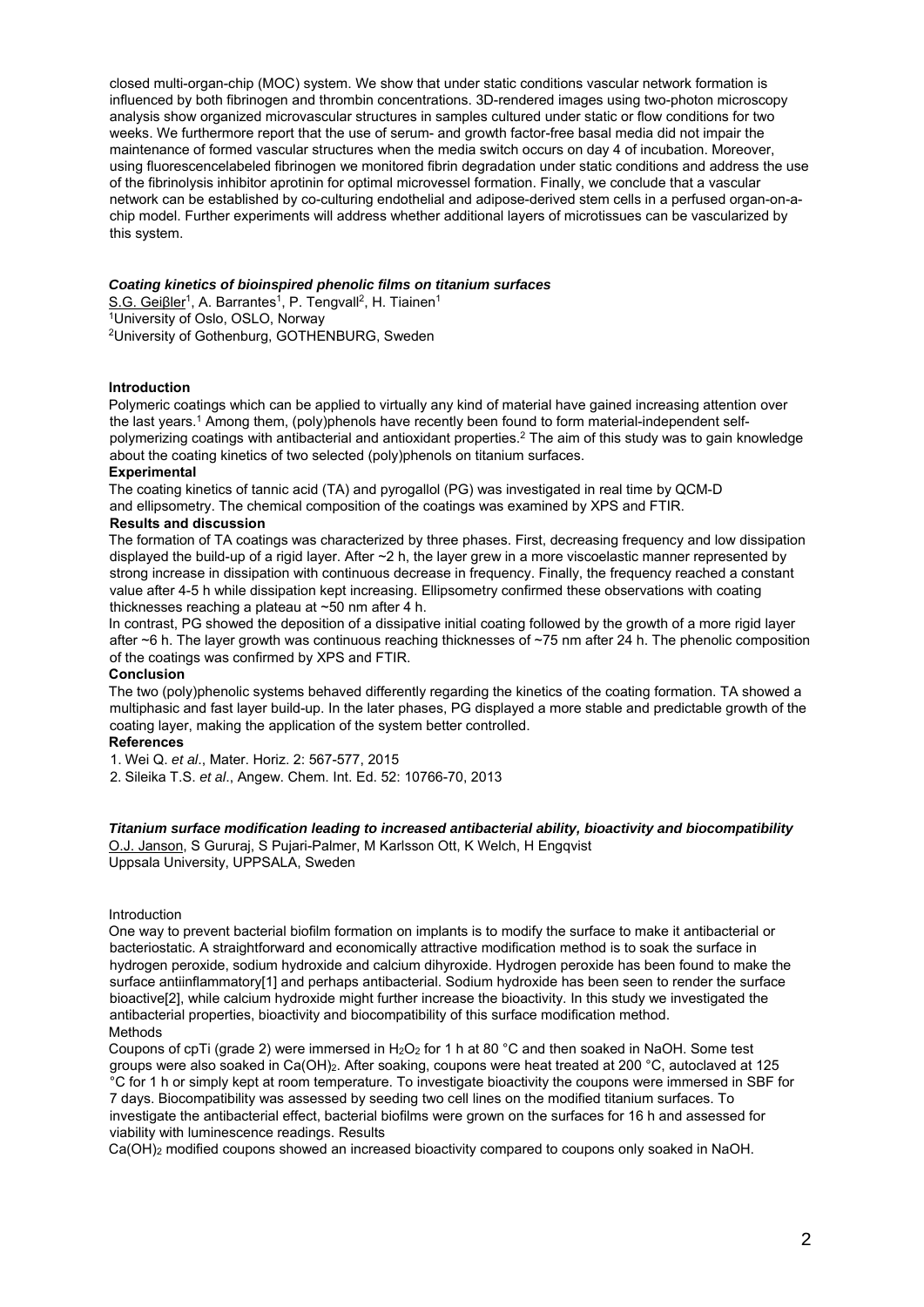Hydroxyapatite formation was strongest for test groups placed in room temperature or 200 °C. Cell proliferation was increased with human dermal fibroblast. Autoclaved surfaces showed a decreased luminescence signal compared to the control, indicating inhibition of bacterial biofilm. **Conclusions** 

Coupons soaked in Ca(OH)2 after soaking in NaOH showed increased bioactivity compared to coupons only soaked in NaOH. Further they exhibit excellent biocompatibility and some degree of antibacterial behavior. [1] P. Tengvall, I. Lundström, L. Sjöqvist, H. Elwing, L.M. Bjursten, Biomaterials 10 (1989) 166. [2] X. LIU, P. CHU, C. DING, Materials Science and Engineering: R: Reports 47 (2004) 49.

#### *Poly(trimethylene carbonate) degradation by macrophages is modulated by inflammation-interfering agents*

TG Van Kooten UMCG, GRONINGEN, Netherlands

Poly(trimethylene carbonate) (pTMC) is a flexible biodegradable polymer that can be degraded by macrophages *in vitro*. The degradation depends on macrophage activity, presumably by the use of cholesterol esterase and reactive oxygen species. Therefore it is likely that agents modulating inflammatory processes also interfere with macrophage activity towards pTMC degradation.

In this study J774 mouse macrophages were subjected to treatment with LPS, LTA, IFN-v, LPS + IFN-v. fibroblastconditioned medium, indomethacin and methyl-β-cyclodextrin. Results included the cell number, the pTMC weight loss, the XTT metabolic activity, nuclear (DAPI) and actin cytoskeleton (by phalloidin) staining with confocal laser scanning microscopic evaluation, ROS formation and cytokine determinations. Every second day the macrophagemediated degradation and associated macrophage response was assessed up till 6 days of incubation. Also fresh macrophages were given every second day.

Statistic differences were found between groups. The indomethacin, control and fibroblast conditioned medium exposed macrophages showed the most degradation of pTMC, while the IFN-y + LPS group showed the most degradation of pTMC per macrophage, but the least absolute degradation. Furthermore, it was found that there is neither relation between the cell activity and degradation of PTMC nor a relation between the amount of macrophages and degradation of PTMC. Indomethacin significantly stimulated the ROS production of the macrophages.

The findings are discussed in relation to the modulating effects of the compounds investigated with respect to the different forms of macrophage activities, including those related to pTMC degradation. For example, the finding that indomethacin has such a profound effect on macrophage-mediated pTMC degradation and ROS activity is difficult to match with the anti-inflammatory action of indomethacin.

## **Session 3**

#### *Design of a New Dual Hernia Mesh with an Absorbable Nanofibrous Layer*

K.T. Tuzlakoglu, M.K. Kaya, Z.B.A. Ahi, M.U. Un, G.T. Temel Yalova University, YALOVA, Turkey

Dual meshes are preferred to use in the case of umbilical and incisional hernias where the abdominal wall defect is very large. These meshes can be composed of two layers from non-absorbable materials or one layer may be from absorbable that has ability to degrade after healing of the wall. The most crucial point in the design of a composite mesh is to produce two mesh layers with different properties. One layer would serve as a nonadhesive barrier for viscera while the other supports the restoration of abdominal wall. The main propose of the entire study is to design a novel dual layer composite mesh for the treatment of abdominal hernias. The developed mesh consists of two layer; one is a nanofibrous layer made of poly(glycerol sebacate)/poly(caprolactone) to support the healing of abdominal wall defect, while the other layer has nonadhesive properties to avoid the viscera adhesion to the mesh. A smooth film was produced from a medical grade polycarbonateurethane by either a simple solvent casting or a compression moulding process. For the adhesive layer, the PGS pre-polymer was synthesized by polycondensation and characterized by different methods, namely NMR, FTIR, DSC and GPC. Then PGS/PCL mixture was electrospun to obtain nanofibrous membrane which would glued onto PU film afterward. The mechanical analysis of the final products revealed that developed meshes may compete with the commercial products. Regarding to *in vitro* degradation studies, nanofibrous layer have already lost 25% of its weight after 30 days in PBS. SEM images also confirmed the degradation of nanofibers which was mainly related to PGS. It is expected that the developed meshes can be used practically in clinical applications after *in vitro* cell culture and *in vivo* animal studies. This work was supported by The Scientific and Technological Research Council of Turkey under project 214M134.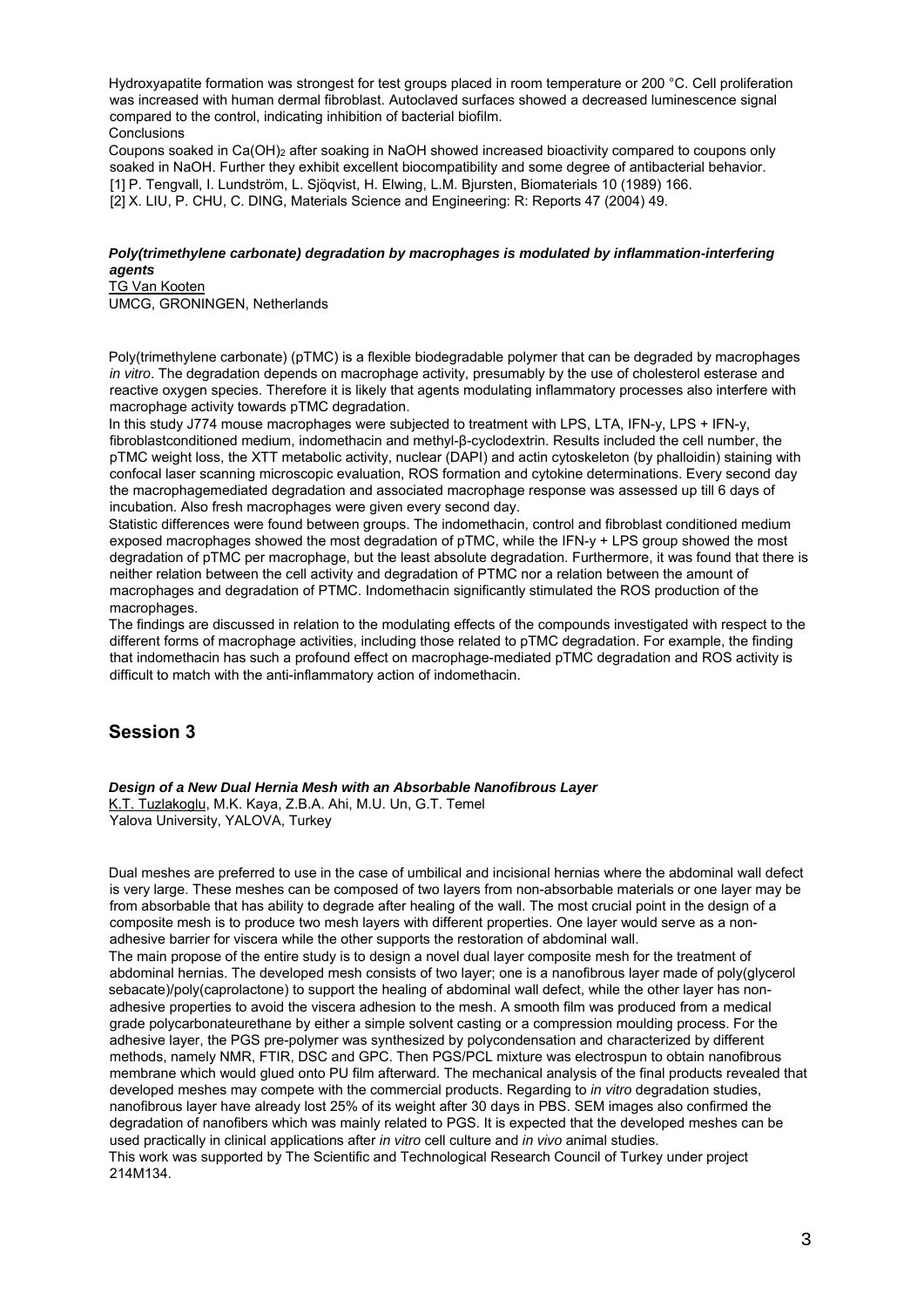#### *New insights into co-culture systems for microcapillary tissue engineering*  W Holnthoner, H Redl Ludwig Boltzmann Institute for Traumatology, VIENNA, Austria

Vascularization of engineered constructs is critical for most tissues, yet still remains as one of the great challenges in Tissue Engineering and Regenerative Medicine. Different concepts have been developed to properly vascularize artificial tissues. Besides technical approaches like rapid prototyping, the use of two-photon polymerization or microfluidics, the use of co-cultures of blood vascular and lymphatic endothelial cells and other cell types provides a suitable method to generate microvascular structures. Endothelial cells from different origins like peripheral blood, dermis or umbilical veins have been shown to form perfusable vascular structures in combination with e.g. fibroblasts, osteoblasts or mesenchymal stem cells. Our group combines human endothelial colony forming cells (ECFC) or lymphatic endothelial cells (LEC) with adipose-derived stem cells (ASC) in a fibrin matrix to enable formation of two separate blood vascular and the lymphatic networks. Blood vascular tube formation is partly dependent on the physical interaction with both cell types, as evidenced by analysis of the secretomes from mono- and co-cultures. Furthermore, we work on a completely autologous approach using all cells from one individual and avoiding any animal-derived constituents. E.g. we show the suitability of human platelet lysate (hPL) as a substitute for fetal calf serum (FCS) in the culture of these cells. Ultimately, unravelling the molecular and functional features of these artificially generated vascular structures is a prerequisite for any clinical consideration.

## **Session 4**

#### *Proteome analysis of human serum proteins adsorbed onto different titanium surfaces used in dental implants*

J. Suay, F Romero, N. Gomes, J Rodenas, I García, M. Gurruchaga, I. Goñi, A. Sánchez Universitat Jaume I, CASTELLÓ DE LA PLANA, Spain

Titanium (Ti) is often utilized in dental implants; blasted acid-etched Ti is used more frequently than smooth Ti surfaces. The deposition of proteins onto the implant surface might affect osseointegration. In this study, both surface types were used to examine the protein layers formed after incubation with human serum. Physicochemical characterisation revealed important differences in roughness, chemical composition and hydrophilicity. Using mass spectrometry (LC/MS/MS), 139 proteins were identified, 31 of which were associated with bone metabolism. Interestingly, Apo E, antithrombin and protein C adsorbed mostly onto blasted and acidetched Ti, whereas the proteins of the complement system (C3) were found predominantly on smooth Ti surfaces. These results suggest that physicochemical changes could be responsible for the differences in the observed adsorbed protein layer. No differences were found in *in vitro* mineralization studies, suggesting that these proteins do not affect osteoblast differentiation directly but might be related to *in vivo* processes.

#### *Mechanical Properties of Alginate Gels Containing Grafted Alginates*

LAO Omtvedt<sup>1</sup>, M. Ø. Dalheim<sup>1</sup>, I. Bjørge<sup>2</sup>, F. L. Aachmann<sup>1</sup>, B. L. Strand<sup>1</sup><br><sup>1</sup>Norwegian University of Science and Technology (NTNU), TRONDHEIM, Norge <sup>2</sup>University of Minho, BRAGA, Portugal

Alginate is a relevant biopolymer for tissue engineering applications due to its ability to form hydrogels at close to physiological conditions, and its biological inertness. However, the alginate can be made biologically active through grafting of bioactive molecules1. The biopolymer is a linear polysaccharide composed of β-D-mannuronic acid (M) and α-L-guluronic acid (G), where mainly G-blocks give alginate its ability to form a gel with divalent cations<sup>2</sup>. The mechanical properties of the alginate gel can be designed by enzymatic<sup>3</sup> and chemical<sup>4</sup> modifications of the alginate. In this study, bioactive compounds were grafted to partially oxidized alginate by reductive amination<sup>5</sup> or by reductive amination and cupper-catalyzed azide-alkyne click-chemistry. Calcium crosslinked gels were made of alginate with a high G-content mixed with the grafted alginate, and mechanical properties were determined. Generally, the gels containing the coupled material showed a decrease in compression strength and stability compared to the gels where no coupled alginate was mixed in. This can be explained by a reduction in crosslinks in the gel due to a destruction of the G-blocks upon grafting. Hence,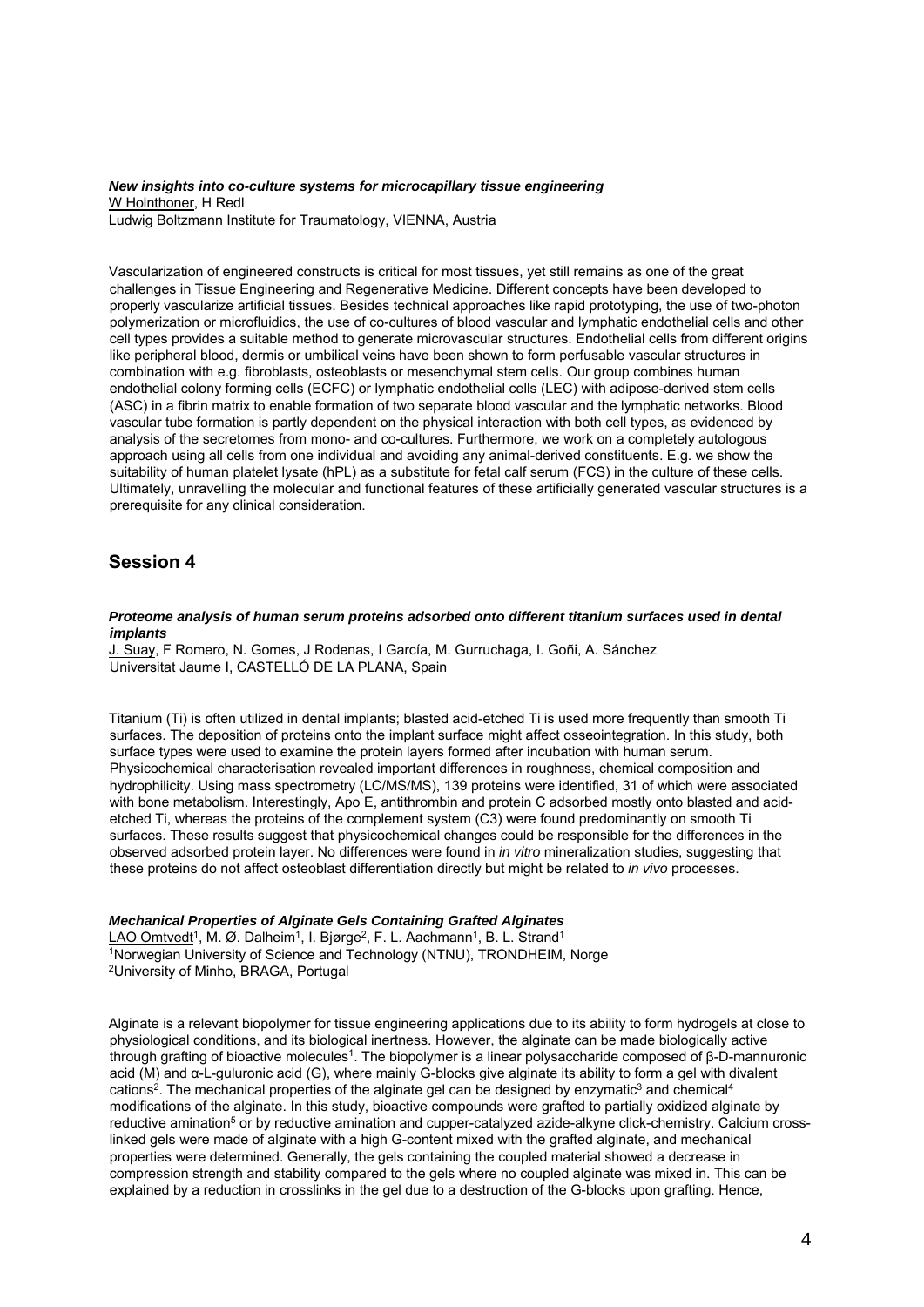alginate gels with desired mechanical properties and bioactivity can be tailored through the mixing in of grafted alginate with non-grafted alginate. REFERENCES Rowley J.A. et al., Biomaterials, 20(1): p. 45-53, 1999 Draget K. I. et al., Food Polysaccharides and Their Applications, CRC Press: pp 289-334, 2006 Mørch Y. A. et al., Biomacromolecules, 9(9):2360-8, 2008 Kristiansen K. et al., Carbohyd. Polym., 77(4):725-735, 2009 Dalheim M. Ø. '. et al., Biomaterials, pp. 146-156, 2016

## **Session 5**

*Calcium phosphate-alginate composite materials as soft scaffolds for hard tissue*  S.H. Bjørnøy<sup>1</sup>, D.C. Bassett C<sup>1</sup>, S Ucar<sup>1</sup>, J.P. Andreassen<sup>1</sup>, R.L. Williams<sup>2</sup>, L.M. Grover<sup>2</sup>, P. Sikorski<sup>1</sup><br><sup>1</sup>NTNU, TRONDHEIM, Norge 2University of Birmingham, BIRMINGHAM, United Kingdom

The desired functions of biomaterials have over the last decade shifted from inert to bioactive and instructive. At the same time there has also been a drive towards 3D culturing of cells as better models of their natural environment. Hydrogels can provide a matrix for cells and may be loaded with different bioactive agents, making them a promising candidate for this new generation of biomaterials.

We have previously developed a hydroxyapatite-alginate composite material which has shown potential as a bone tissue engineering scaffold. The literature suggests that the more soluble calcium phosphate (CaP) phases may provide faster resorption *in vivo*, mainly due to dissolution, and in some cases even exhibit osteinductive behavior. Recent work has been focused on fabrication and characterization of CaP-alginate composites with more the soluble brushite as the inorganic component. Precipitation of brushite within the alginate gel was achieved by incorporating brushite seeds in the alginate prior to gelation and reducing the pH to increase the stability of the mineral. This fabrication protocol could possibly reduce the viability of encapsulated cells, however, it was shown that pre-osteoblast cells survived well inside the mineralized gel for a period of 15 days. In addition, the mineral transformation into HAp upon *in vitro* storage in simulated body fluid has been studied. In this contribution I will show how a combination of optical microscopy, confocal laser scanning microscopy, Raman microspectroscopy, electron microscopy and micro-X-ray fluorescence spectroscopy can be employed to extensively study the formation of mineral, such as CaP, inside a hydrogel matrix, in this case alginate. This approach enables the extraction of mineralization and gelation kinetics, localized pH and chemical composition as well as mineral distribution and morphology. This information provides an excellent platform for further development and optimization of hydrogel based composite materials.

#### *New graphene oxide reinforced gelatin-poly(vinyl alcohol) porous scaffolds as biomaterials*

L.E. Crica<sup>1</sup>, M. Ionita<sup>1</sup>, H Tiainen<sup>2</sup>, H.J. Haugen<sup>2</sup>, E. Vasile<sup>1</sup>, S. Dinescu<sup>3</sup>, M. Costache<sup>3</sup>, H. Iovu<sup>1</sup><br><sup>1</sup>University Politehnica of Bucharest, BUCHAREST, Romania 2University of Oslo, OSLO, Norge 3University of Bucharest, BUCHAREST, Romania

#### **Introduction**

One of the main contributors to biomaterials development in application sectors such as wound dressing / healing, drug delivery systems, tissue engineered scaffolds, *etc* is mirrored by polymers science. Whilst biopolymers in both natural and synthetic forms present their advantages and disadvantages, their combination into composite materials is a useful strategy to ensure superior features. In this manner, the present study reports the fabrication of new graphene oxide reinforced gelatin-poly(vinyl alcohol) (Gel-PVA/GO) porous scaffolds by coupling freeze-thawing with freeze-drying techniques. Materials were characterized by Fourier transform infrared spectrometry (FT-IR), Xray diffraction (XRD), transmission electron microscopy (TEM), X-ray microtomography (microCT) and scanning electron microscopy (SEM). Nonetheless, mechanical tests against compressive stress, as well as biocompatibility tests, were performed. **Results**

Structural analysis by FT-IR, XRD and TEM revealed interactions between GO nanosheets and the two polymers, which resulted in a unique molecular structuration. Further on, both microCT and SEM emphasized on the influence of GO in adjusting pores size and shape. Mechanical tests measurements showed an improvement of materials' compressive strengths by 97 - 100 % with the addition of 0.5 - 3 wt% GO. Eventually, cytotoxicity and cells viability assessments suggested Gel-PVA/GO composite scaffolds met the requirements for further *in vivo* testing and tissue engineering applications. **Conclusions**

New Gel-PVA/GO biocomposite scaffolds were prepared and characterized in terms of structure, morphology, mechanical performances and biological activity. Results indicated the GO beneficial effect on the polymer matrix, especially in consideration of mechanical resistance and biological assessments, which recommended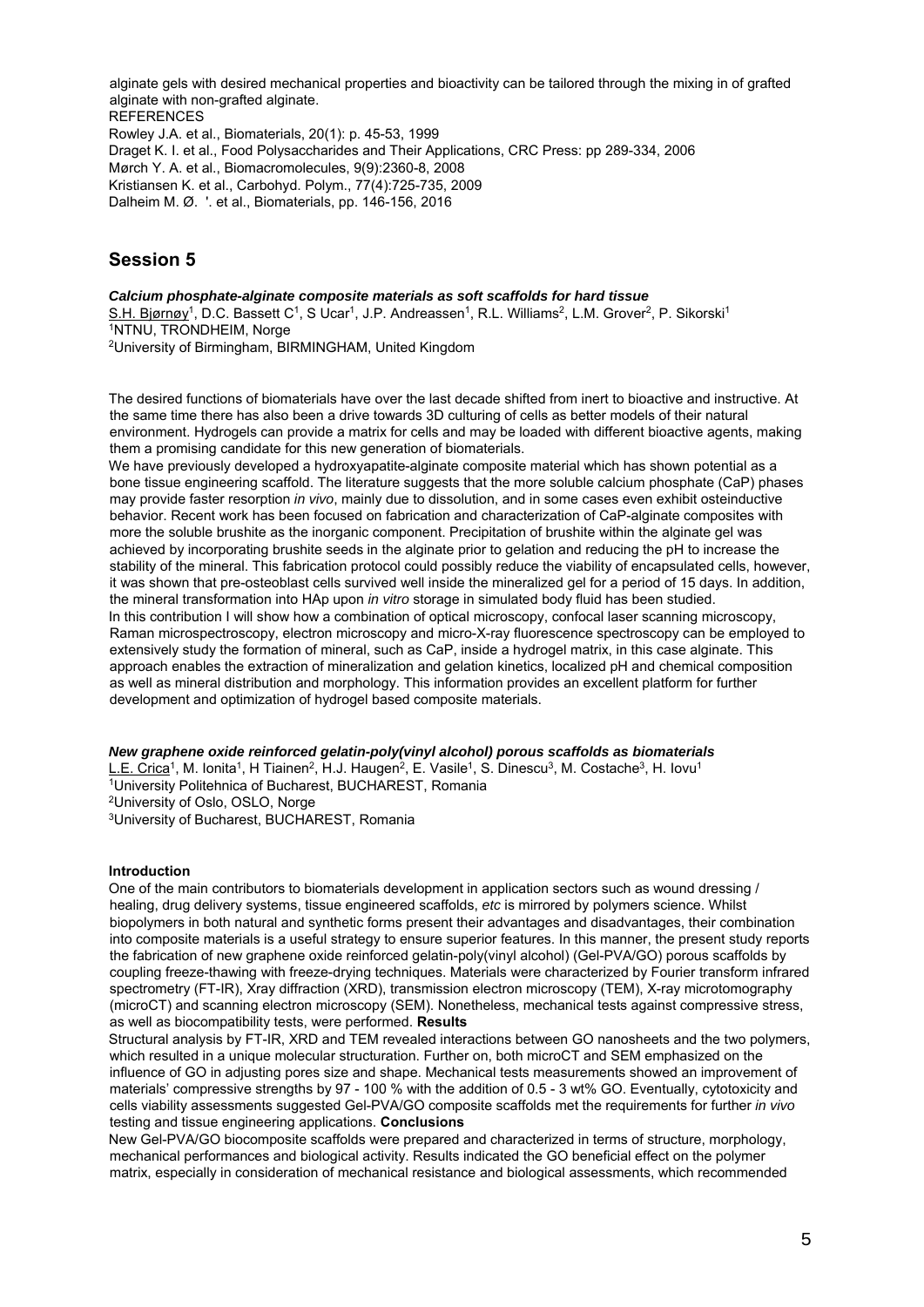Gel-PVA/GO composites for further *in vivo* testing and might open new prospects for the development of tissue engineering applications.

#### **Acknowledgements**

This study was funded by a grant of the Romanian National Authority for Scientific Research, Executive Agency for Higher Education, Research, Development and Innovation; project number PN-II-PCCA-140/2012, EEA Grants project number 12/12.07.2014.

#### *Rapid production of sol-gel and porous inorganic-organic hybrid fibres via solution blow spinning*  S.Q Quinn, R.G Greenhalgh, W.S. Ambler, N.T. Tirelli, J.B. Blaker

University of Manchester, MANCHESTER, United Kingdom

Solution blow spinning (SBS) produces micro- and nanofibres, analogous to those electrospun, from polymers dissolved in suitable solvents, yet with a production rate circa 100 times more rapid than electrospinning and without the need for electric fields. SBS uses a system of concentric nozzles, with precursor solutions blown and stretched to form fibres, using pressurised air.

In this work we extend the technique to sol-gel processing to create both inorganic and inorganic-organic hybrid fibres, which have tailorable degradation rates, mechanical properties and ion release mechanisms. Formulations were designed based on tetraethyl orthosilicate (TEOS) as the sol-gel precursor. TEOS was first hydrolysed, and allowed to polycondense until reaching a viscosity suitable for spinning into fibres. The precursor was injected at 200 µl/min via a syringe driver and air pressure of 30 psi applied for SBS. Fibres were collected at a distance of 20 cm, sufficient to evaporate the solvent phase. Hybrids were produced by adding 10 wt.% of gelatin in water to the hydrolysed TEOS solutions. Selected hybrid solutions were blow spun both directly into a cryogenic bath of liquid nitrogen, to produce porous fibres. On contact with the liquid nitrogen the fibres are vitrified and undergo thermally induced phase separation, and are then subsequently freeze-dried. The time, and rate dependent rheological properties were measured and correlated against spinnability. Fibre diameters and morphologies were assessed via scanning electron microscopy and image analysis (ImageJ). The inorganic content was determined by

thermogravimetric analysis. Neat sol-gel silica fibres of smooth morphology and average diameter 1.7 ± 0.8 µm were produced. The silica-gelatin hybrid formulation spun at room temperature resulted in fibres of average diameter 2.2 ± 0.5 µm, with a rugose nano-scale topology. Cryogenically collected silica-gelatin hybrid fibres were of larger diameters  $($   $\sim$  4  $\mu$ m) and exhibited highly porous interiors.

#### *3D Printed Anisotropic and Hierarchical Bone Inspired Nanocomposites*

A.K. Kumar, W. H He, A.T Tehrani Bagha, R.B Bordes, M Andersson Chalmers University, GOTHENBURG, Sweden

**Introduction**: Our research focuses on developing bone-mimetic nanocomposites for orthopedic applications. Today, the average lifetime of a hip implant is 5 years. The major issues causing failure is tissue rejection, mechanical mismatch between implant and tissue and infection. In light of this, we aim to develop implants based on biocompatible, synthetic materials inspired from bone to help regenerate the natural tissue. **Methods**: We have developed a polymer-calcium phosphate (CaP) composite that mimics the ordered nanostructure and CaP chemistry of the collagen-calcium phosphate assembly in bone. Specifically, based on a bottom up, molecular self-assembly where we use polymerized liquid crystals (LC) with ordered mesoscopic domains to host the formation of well-distributed inorganic CaP nanoparticles1. This results in a highly ordered, fibrillar and organic-inorganic interpenetrating nanocomposite much similar to that observed in bone. **Results**: Analysis of the nanocomposite using electron microscopy (SEM and TEM) and X-ray diffraction (XRD and SAXS), showed that the CaP particles were chemically similar to bone apatite. The composites are mechanically tough and stable over a period of 150 days. To mimic the structural hierarchy and mechanical properties of bone, we are fabricating the bone-mimetic composites using extrusion 3D printing. This technique induces a structural alignment of the LC matrix at the micron to millimeter scale. The alignment of the LCs along the printing direction also drives the formation of CaPs in the same direction resulting in a highly anisotropic material. SAXS scattering and SEM images clearly confirm the alignment of the LCs and consequently the CaP particles along the printing direction.

**Conclusion:** In this work, we have developed a 3D nanocomposite with unprecedented control over the nano, micro and macro structure and chemistry.

He, W.; Rajasekharan, A. K.; Bagha, A.; Andersson, M., Adv. Mater. 2015, 27, 2260-2264

## **Session 6**

<sup>-</sup>1 NOBIPOL, Department of Biotechnology, NTNU, TRONDHEIM, Norway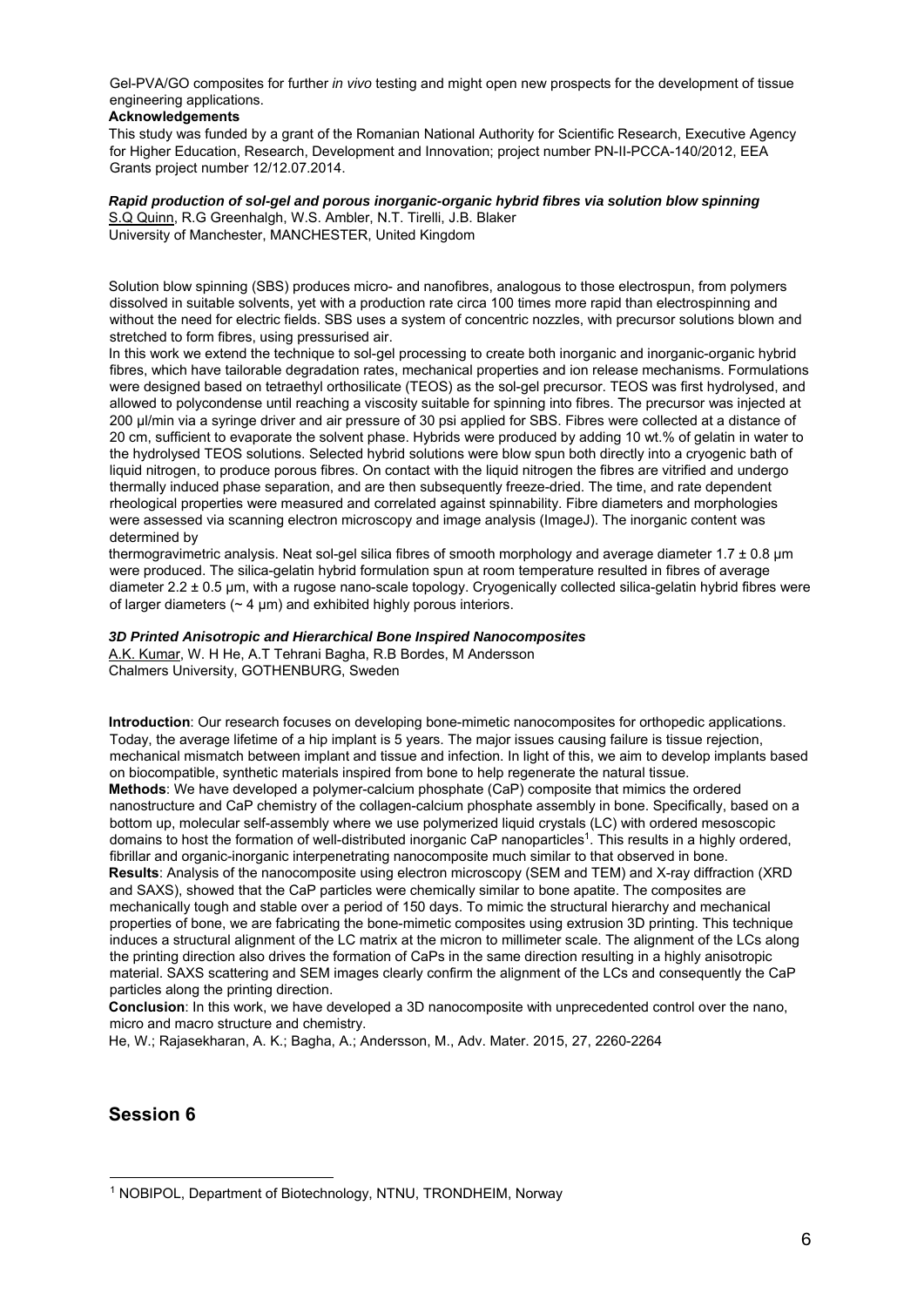#### *Functionalization of alginates for tissue engineering applications*

M.Ø. Dalheim<sup>1</sup>, J. Vanacker<sup>1</sup>, I. Sandvig<sup>2</sup>, F.L. Aachmann<sup>1</sup>, B.L. Strand<sup>1</sup>, B.E. Christensen<sup>1</sup> Peptide grafted alginates obtained by chemical functionalization of alginates are attractive as scaffold materials for cells in regenerative medicine and tissue engineering. We here present our latest work on two different strategies to produce peptide grafted alginates<sup>1,2</sup>. Carbodiimide chemistry with substitution on the carboxylic group is the most commonly used strategy. We have used a chemo-enzymatic method by first grafting of mannuronan with subsequent epimerization<sup>1</sup>. The obtained degrees of substitution were low (0.1 - 0.2 % of carboxylic groups grafted with peptide). However positive effect on attachment of mouse myoblasts (C2C12) and primary rat olfactory ensheating cells were seen. In the second strategy, partial periodate oxidation followed by reductive amination is presented as an attractive alternative for grafting2. High and precise degrees of substitution were obtained with high reproducibility, and without formation of by-products. A protocol was established using the non-toxic pic-BH3 as the reducing agent. Covalent binding was indirectly verified by DOSY and the structure of the product was further elucidated using NMR spectroscopy. The coupling efficiency was to some extent dependent on alginate composition, being most efficient on mannuronan. Three different bioactive peptide sequences (GRGDYP, GRGDSP and KHIFSDDSSE) were coupled to 8 % periodate oxidized alginate resulting in degrees of substitution between 3.9 and 6.9 %. Cell adhesion studies of mouse myoblasts (C2C12) and human dental stem cells (RP89) to gels containing various amounts of GRGDSP coupled alginate demonstrated the bioactivity of the material where RP89 cells needed higher peptide concentrations to adhere<sup>2</sup>.

(1) Sandvig, I.; Karstensen K. Rokstad, A. M.; Aachmann, F. L.; Formo, K.; Sandvig, A.; Skjak-Braek, G.; Strand, B. L.; *J Biomed Mater Res* Part *A* **2015**, *103*, p. 896.

(2) Dalheim, M. Ø.'.; Vanacker, J.; Najmi, M. A.; Aachmann, F. L.; Strand, B. L.; Christensen, B. E. *Biomaterials* **2016**, *80,* p. 146.

#### *Biodegradable magnesium implants and their influence on cell metabolism*

R. Willumeit-Roemer

-

Helmholtz-Center Geesthacht, GEESTHACHT, Germany

Aging populations, increasing obesity and a rise in osteoporosis-related fractures will sustain a need for orthopaedic intervention. In addition, juvenile patients and active adults exhibiting risky sporting activities also require perfect care. So far these indications are treated mainly with non-degradable metal implants or in some cases also polymers. From the patient's point of view, degradable implants would clearly be preferred. Here degradable Magnesium based implants could become an alternative to permanent metallic implants which have to be removed after healing, or to replace degradable polymers which do not always show the required mechanical properties. Mg and its alloys degrade under physiological conditions. The great challenge here is to tailor the degradation in a manner that is suitable for a biological environment. Fast or uncontrolled corrosion is associated with strong hydrogen and ion release and severe pH changes, which can lead to a fast loss of mechanical stability and undesirable biological reactions4. Since these processes are highly complex in a living system and sufficient data describing the degradation *in vivo* is missing, it is very difficult to produce knowledge based new alloys. Therefore the development of new biodegradable Mg-based implants is strongly relying on the understanding of the degradation process in the living organism and the creation of an appropriate test system *in vitro*.

This presentation summarizes the influence Mg has on osteoblast, osteoclasts and macrophages. There are indications that indeed the release of locally high concentrations of Mg can stimulate bone remodelling. This is done in a multiple fashion: proteins responsible for bone matrix formation are strongly expressed but also the cross talk between osteoblasts and osteoclasts is influenced. In addition macrophages are directed into an antiinflammatory and tissue remodelling pathway.

#### *Antimicrobial peptide immobilization of Elastin-like proteins for use as bioactive antimicrobial surface coatings*

S.A Atefyekta, M.P Pihl, M.A Andersson Chalmers University of Technology, GOTHENBURG, Sweden

The development of antibacterial surfaces using antimicrobial peptides (AMPs) seems to be a very attractive approach for biomedical applications. Compared to conventional antibiotics, these peptides are shown to have broader spectrum of activity and rarely promote bacterial resistance. Antimicrobial peptides are naturally the innate immune system effectors to defend host organisms against microbes, hence most of them show lower toxicity to mammalian cells.

<sup>&</sup>lt;sup>1</sup> Advanced Drug Delivery and Biomaterials, Louvain Drug Research Institute, UCL, BRUSSELS, Belgium <sup>2</sup> Department of Neuroscience, NTNU, TRONDHEIM, Norge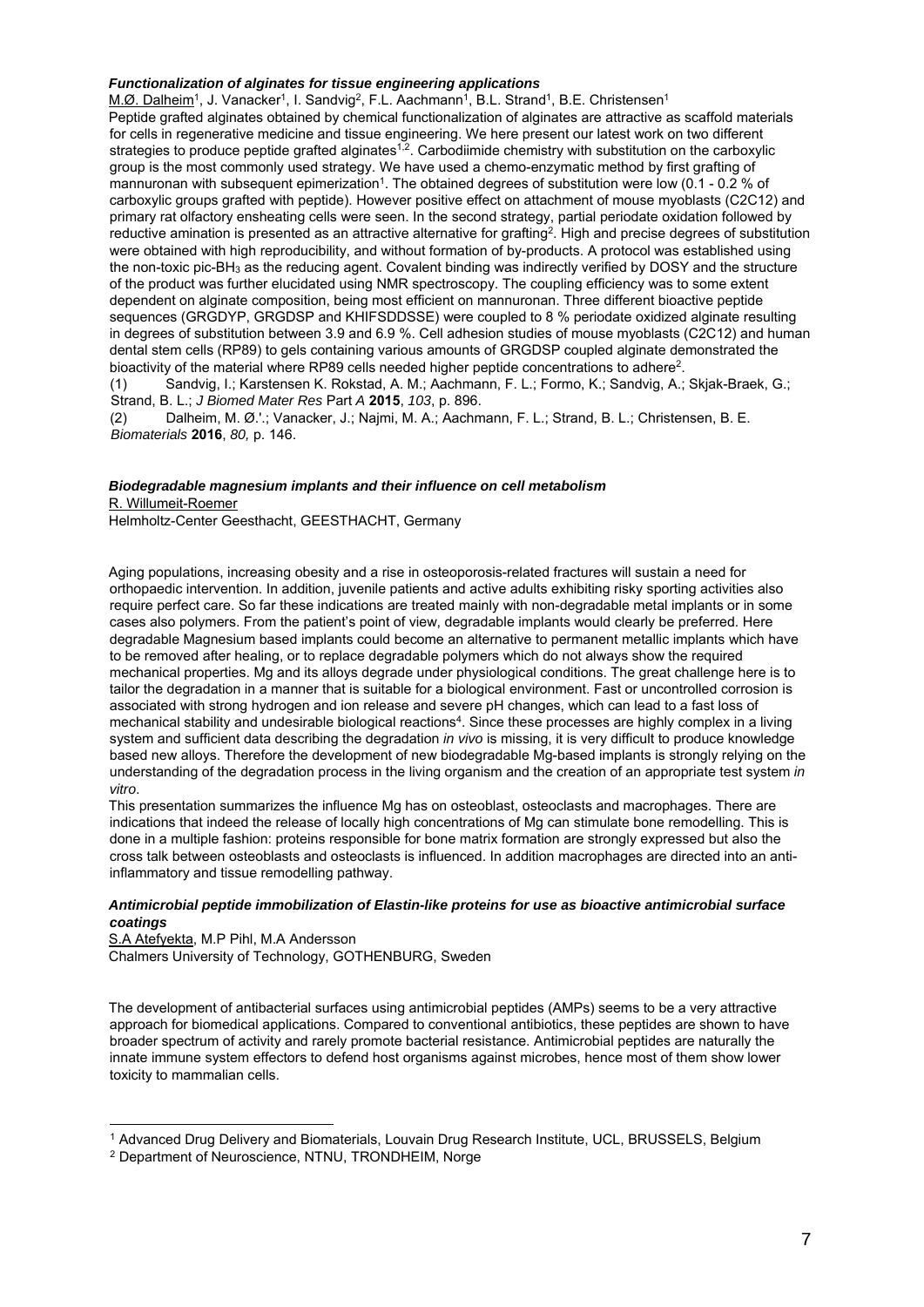However these peptides have relatively short life time and modest antibacterial activity. Covalently bonded to biomaterials surfaces such peptides can acquire long-term stability and retain their bactericidal activities at very low concentrations.

Recombinant elastin protein (ELP) thin films were used for immobilization of antimicrobial peptides. ELP containing RGD sequences can provide favorable cell-adhesive surfaces for *in vivo* interactions. Attaching AMPs to ELP thin films, can provide a new family of bioactive materials with high antibacterial activity.

In this work an antimicrobial peptide (RRPRPRPRPWWWW-NH2) was covalently bonded to substrates coated with ELP and the Bacteria responses to these surfaces were evaluated.

Recombinant elastin proteins (ELP) with RGD sequences and photo reactive sites were expressed in *E-Coli* culture followed by purification. Uniform ELP thin films were formed by spin coating, followed by crosslinking with UV radiation. NHS/EDC coupling method was used to covalently bond AMP to ELP surfaces. The surfaces were used to grow *Staphylococcus aureus*, *Staphylococcus epidermidis* and *Pseudomonas aeruginosa*. The results showed a significant bactericidal effect when the films were functionalized by antimicrobial peptides. The ease and scalability of producing ELP coatings and Antimicrobial peptides functionalization process, makes these surface modification an ideal candidate for the development of novel antimicrobial surfaces for biomedical applications. **References**

1. F. Costa, I. F. Carvalho, R. C. Montelaro, P. Gomes, M. C. L. Martins, *Acta Biomater.* **2011**, *7*, 1431.

2. S. V Sambasivarao, **2013**, *18*, 1199.

#### *Pathogen inactivated platelet lysates boost osteogenic and chondrogenic differentiation of MSC and mesenchymal progenitor cells*

S.M. Jónsdóttir-Buch<sup>1</sup>, K. Gunnarsdóttir<sup>2</sup>, L. Jasonardóttir<sup>2</sup>, O.E. Sigurjonsson<sup>1</sup><br><sup>1</sup>Platome Biotechnology, REYKJAVIK, Iceland

2The University of Iceland, REYKJAVIK, Iceland

**INTRODUCTION:** The suitability of mesenchymal stromal cells (MSC) for therapies has been studied extensively. MSC are particularly interesting due to their multipotent differentiation and immunomodulatory abilities. Embryonic derived mesenchymal progenitor cells (hES-MP) have the same characteristics as MSC and have been thought of as a cell line that can be used therapeutically as MSC. Addition of animal-serum is currently required for the survival and growth of hES-MP and MSC. Using animal-serum to grow cells intended for human medical therapy is not safe and serum-free alternatives need to be found. We have previously demonstrated the efficacy of using platelet lysates from pathogen inactivated platelets on MSC and hES-MP during their growth. Here we show that using human platelet lysates made from pathogen inactivated platelets (hPL-PI) during differentiation of MSC and hES-MP fully supports both chondrogenesis and osteogenesis allowing serum-free growth conditions from expansion throughout differentiation.

**METHODS:** MSC and hES-MP002.5 were grown and differentiated towards chondrogenic and osteogenic lineages in the presence of fetal bovine serum (FBS) or hPL-PI. For chondrogenic differentiation, histology and gene expression was evaluated over five weeks. For osteogenic differentiation alkaline phosphatase activity, mineralization and gene expression evaluated over four weeks.

**RESULTS:** Histology resembling articular cartilage was observed for at the end of chondrogenic differentiation when differentiated in the presence of hPL-PI and chondrogenic gene expression was significantly upregulated. During osteogenic differentiation the activity of alkaline phosphatase, amount of calcium deposits and gene expression was significantly higher in MSC and hES-MP differentiated in hPL-PI compared to FBS.

**DISCUSSION & CONCLUSIONS:** Using hPL-PI based differentiation media boosts osteogenic and chondrogenic differentiation of MSC and hES-MP to a greater degree than FBS based media. Using hPL-PI rather than FBS provides a serum-free environment for the cells. New guidelines advise against the use of animal-serum making hPL-PI an attractive alternative.

## **Session 7**

#### *Engineering physico-chemical microenvironment for stem cell-based regenerative medicine of bone tissue*

J Lovecchio<sup>1</sup>, E Giordano<sup>2</sup>, Reverchon<sup>3</sup>, Ó Sigurjónsson<sup>4</sup>, P Gargiulo<sup>4</sup>, G Della Porta<sup>3</sup><br><sup>1</sup>University of Bologna - Reykjavik University, BOLOGNA, Italy <sup>2</sup>University of Bologna, BOLOGNA, Italy <sup>3</sup>University of Sale <sup>4</sup>Reykjavik University, REYKJAVIK, Iceland

When engineering a pseudotissue *in vitro* for subsequent engraftment *in vivo*, a scaffold should provide a structured environment with tissue-specific mechanical properties sustaining the differentiation of stem cells (SCs) seeded therein. Cell expansion and differentiation in culture will also take advantage of using a 'bioreactor', i.e. an incubator where a mechanical actuation can precondition the constructs, mimicking the target in vivo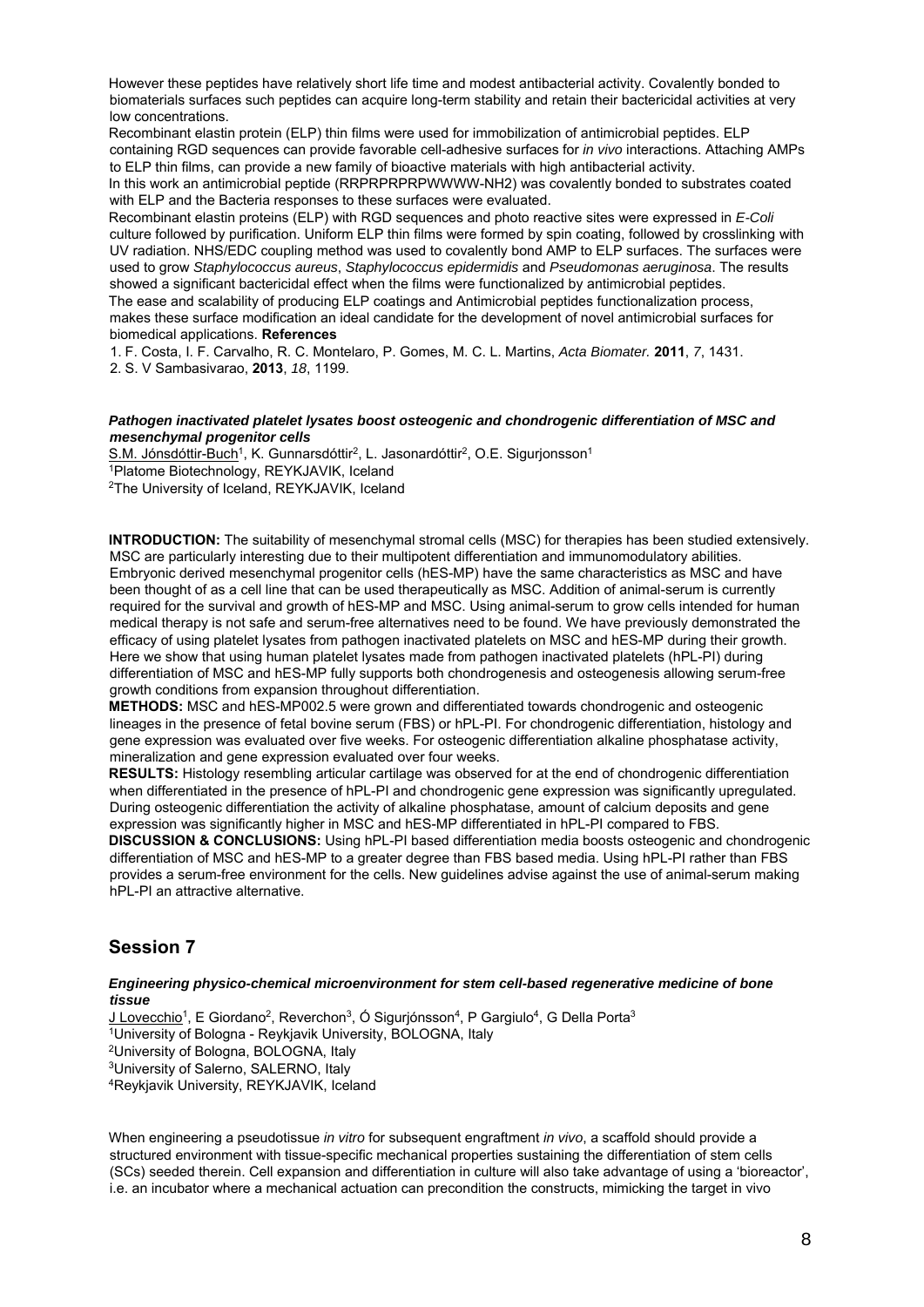environment. This paper proposes bioactive 3D poly-lactic-co-glycolic acid/alginate scaffolds as an engineered extracellular matrix (ECM) for bone tissue engineering within a novel mechanical actuation system. 3D scaffolds, embedding PLGA microcarriers fabricated via supercritical emulsion extraction (SEE) technology, were developed by cross-linking Ca-Alginate (2% w/w) in 0.1M calcium chloride solution. The SEE apparatus is based on a high pressure packed tower (2000 height; I.D. 10 mm) working with supercritical carbon dioxide (SC-CO2) flowing (1.4 kg/h and 0.1 L/G ratio) at 8 MPa and 38°C. These scaffolds are intended to support SCs expansion and differentiation within a standalone bioreactor generating perfusion/compression stimuli. This device also monitor culture parameters such as: flow rate, pressure, pH, humidity and temperature. Automatic replacement of the media is incorporated. Characterization of the scaffolds cultured as described was carried out with SEM, x-ray uCT analysis and 3D modeling techniques.

Preliminary results show that these matrices are adequate for a bone structure. Both the mechanical and the biochemical activity of the scaffold is improved by the insertion of uniformly dispersed PLGA microdevices (mean size 0.75 um; standard deviation  $\pm$  0.18 um). Indeed, when entrapped within the alginate 3D structure they can a) undergo micro-shift around their position as a consequence of the perfusion/compression stimulus and b) grant the controlled delivery of biochemical cues. All these stimuli are anticipated to enhance SCs differentiation once they are loaded into the scaffold.

#### *Improving mechanical properties of porous bioactive glass scaffolds for bone regeneration with stereocomplex polylactide coatings*

PU Uppstu<sup>1</sup>, SE Engblom<sup>1</sup>, NM Moritz<sup>2</sup>, SI Inkinen<sup>1</sup>, LH Hupa<sup>1</sup>, CW Wilén<sup>1</sup><br><sup>1</sup>Åbo Akademi University, TURKU, Finland 2University of Turku, TURKU, Finland

Bioactive glass scaffolds can be favourably used for the regeneration of bone. However, because of the inherent brittleness of glass, polymer/glass composite scaffolds may be better suited for bone regeneration purposes than scaffolds based only on glass, especially in sites where higher mechanical strength is needed. Polylactide (PLA) can exist in amorphous or semicrystalline morphologies. A special form of PLA crystals, called stereocomplexes (scPLA), is known to have higher mechanical strength and slower hydrolytic degradation than amorphous or semicrystalline PLA. The aim of this study was to evaluate the impact of sc-PLA coatings on mechanical and degradation properties of porous bioactive glass scaffolds.

Porous scaffolds of the bioactive glass 13-93 were manufactured with the foam replication method. The glass scaffolds were dip-coated with amorphous poly(D,L-lactide) (PDLLA), semicrystalline poly(L-lactide) (PLLA) or an equimolar mixture of PLLA and poly(D-lactide) (PDLA) for stereocomplex formation. After drying the scaffolds were annealed in order to increase the amount of stereocomplex crystals in the coating. In vitro degradation of the scaffolds in simulated body fluid (SBF) was studied for up to 10 weeks. Compression strength was measured both before and after in vitro degradation. Water uptake, mass loss and pH of the SBF were measured. Pore morphologies were characterized with SEM and µ-CT.

The polymer coating on the glass scaffolds was evenly spread and the coating covered the pore walls to a large extent. Stereocomplex coating yielded the highest compression strength and the strength did not decrease during the 10 week long hydrolysis time. The pH of the immersion medium was higher for stereocomplex coated scaffolds than for the other coatings. This work gives important insight into the applicability of sc-PLA for simple adjustment of the mechanical and degradation properties of scaffolds for tissue regeneration.

#### *Bone material distribution in the femur as an index for pre-surgical planning*

MKG Gislason<sup>1</sup>, KJE Edmunds<sup>1</sup>, TH Hermannsson<sup>1</sup>, HJ Jonsson Jr<sup>2</sup>, PG Gargiulo<sup>1</sup><sup>1</sup>Reykjavik University, REYKJAVIK, Iceland

2Landspitali University Hospital, REYKJAVIK, Iceland

When patients are scheduled for total hip arthroplasty, the decisions with regards to the type of the implant and fixation method are made based upon the expertise of the surgeon. Having quantitative measurements can assist the surgeon in the decision making progress and therefore improve the surgical outcome. Measurements and calculations on the mechanical integrity of the femur can play an important part in determining which fixation method to use, press fitting which relies on the mechanical interactions between the implant and the bone or using cement to fix the implant inside the femoral canal. The bone density distribution defines the mechanical strength of the bone and measurements on the material distribution using CT scans can give indications about how well the bone is equipped to be subjected to the mechanical loading, both during the surgery as well as during activities of daily living post-operatively. In the presented study, patients scheduled for total hip arthroplasty underwent CT scanning alongside a phantom used to calibrate against the material density. Linear relationship was used to connect the pixel values from the scans with the bone mineral density and an empirical formula used to connect the bone mineral density to both the stiffness and the ultimate stress of the bone material. Finite element models were created from the scans and loading conditions applied simulating press fitting procedure and the fracture risk calculated. Results showed that models where increased amount of cortical bone was present, there was less risk of the bone fracturing during the press fitting procedure. Mapping the three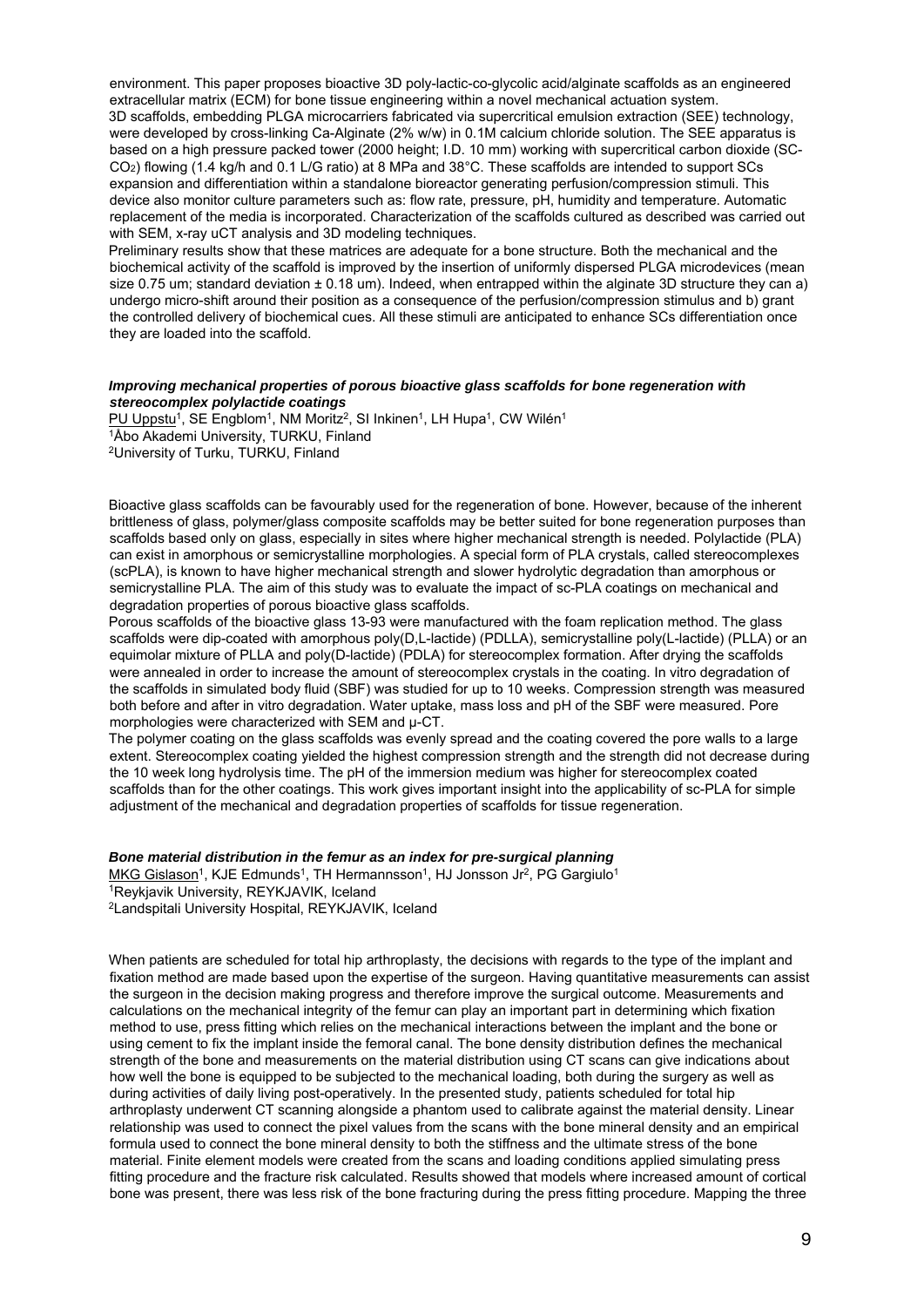dimensional distribution of the bone material and quantifying the amount of cancellous bone and cortical bone can assist surgeons in the decision making process with regards to implant type and fixation method.

#### *Chitosan-peptide conjugates as effective antimicrobial agents*

P. Sahariah<sup>1</sup>, K.K. Sørensen<sup>2</sup>, M.Á. Hjálmarsdóttir<sup>3</sup>, O.E. Sigurjonsson<sup>4</sup>, K.J. Jensen<sup>2</sup>, M. Másson<sup>3</sup>, M.B. Thygesen<sup>2</sup><br><sup>1</sup>Universtiy of Iceland, REYKJAVIK, Iceland

2University of Copenhagen, COPENHAGEN, Denmark

3University of Iceland, REYKJAVIK, Iceland

4Landspitali University Hospital, REYKJAVIK, Iceland

Antimicrobial peptides (AMPs) hold great promise as potential biopharmaceutical drugs for the treatment of infections. However, clinical applications of AMPs have to overcome a number of significant challenges, including the toxicity, due to the relative high minimum inhibitory concentration, the low selectivity for bacterial membranes as well as their short half-life in vivo. We envisioned that an improvement in antimicrobial activity could be obtained by coupling of multiple copies of AMP (anoplin) monomers to a linear, biocompatible carbohydrate polymer, chitosan, for multivalent display and at the same time possibly reduce the hemolytic toxicity of the peptide.

Chitosan-peptide conjugates were synthesized through copper-catalyzed azide alkyne cycloaddition. Solid phase synthesis of the peptide anoplin having either an *N*-terminal propargyl group or a *C*-terminal propargyl group was carried out. TBDMS protected chitosan was utilized for synthesizing 2-azidoacetyl chitosan derivatives having varying degree of substitution (DS), which were then coupled to the peptide anoplin through either *N* or *C*terminus. The compounds were characterized using 1H and COSY-NMR, HSQC, HMBC, IR and CD spectroscopy. The conjugates displayed enhanced antibacterial properties towards *Staphylococcus aureus*, *Enterococcus faecalis*, *Escherichia coli* and *Pseudomonas aeruginosa* than the peptide anoplin. The highest activity amongst the conjugates was observed towards *Escherichia coli* with an MIC value as low as 4 µg/mL. The *N* and the *C*-terminal conjugates exhibited an increasing order of activity with increasing DS towards *Staphylococcus aureus* and *Escherichia coli*. The *N*-PEP-CS series showed a drop in activity with increasing DS, while the compounds of the *C*PEP-CS series remained independent of the DS variations and showed fixed MIC values towards *Enterococcus faecalis* and *Pseudomonas aeruginosa*. The toxicity of the derivatives towards human red blood cells was found to be significantly reduced (HC<sub>50</sub> value =  $\geq$  16,384 µg/mL) in comparison to the parent peptide.

*A new method of ionotropic hydrogel formation with extensive control over gelling kinetics***.**  D.C. Bassett, A.G. Håti, B.T. Stokke, P. Sikorski

NTNU, TRONDHEIM, Norway

Hydrogels are an important class of biomaterial. Interest from the biomedical field originates from the ability of hydrogels, derived from both natural or synthetic origins, to inherently or be engineered to mimic physicochemical aspects resembling the extracellular matrix. This has led to many biomedical applications including wound dressings, drug and cell carriers, and as tissue engineering matrices and research continues intensively in these areas.

Polymers forming hydrogels must be stabilised in a continuous aqueous phase using physical and/or chemical crosslinks. This may be achieved via strong covalent crosslinks or physical networks containing transient, reversible junctions based on e.g. ionic and hydrogen bonding or hydrophobic interactions. Of these types, ionic crosslinking offers a convenient route to gelation, without recourse to covalently modify the polymer, and many biocompatible polyelectrolyte systems, such as alginate, pectin, gellan and carrageenan, can be crosslinked under physiological or near physiological conditions. However, ionic gelling kinetics are difficult to control since they are governed by the intrinsic interactions between the ionotropic polymer and the gelling ion and ionic diffusion in water. Attempts to slow down the crosslinking process using retardants, or solid reservoirs of ionic crosslinking agents have been shown to be effective for limited applications. In this presentation control of ionic crosslinking via a novel approach based on tuning the availability of the gelling ions will be described. This approach enables preparation of two stable polymer solutions which upon mixing react to form a crosslinked hydrogel. The time course over which this process occurs can be tuned from a few seconds to tens of minutes, thus representing a highly versatile system. All reactants are contained in the aqueous state and this has particular utility to otherwise challenging applications in cell-compatible 3D structuring with microfluidics and additive manufacturing. Initial demonstrations towards realisation of these approaches will be presented.

## **Session 8**

*TBDMS chitosan: properties and utilization as precursor for the synthesis of chitosan derivatives.*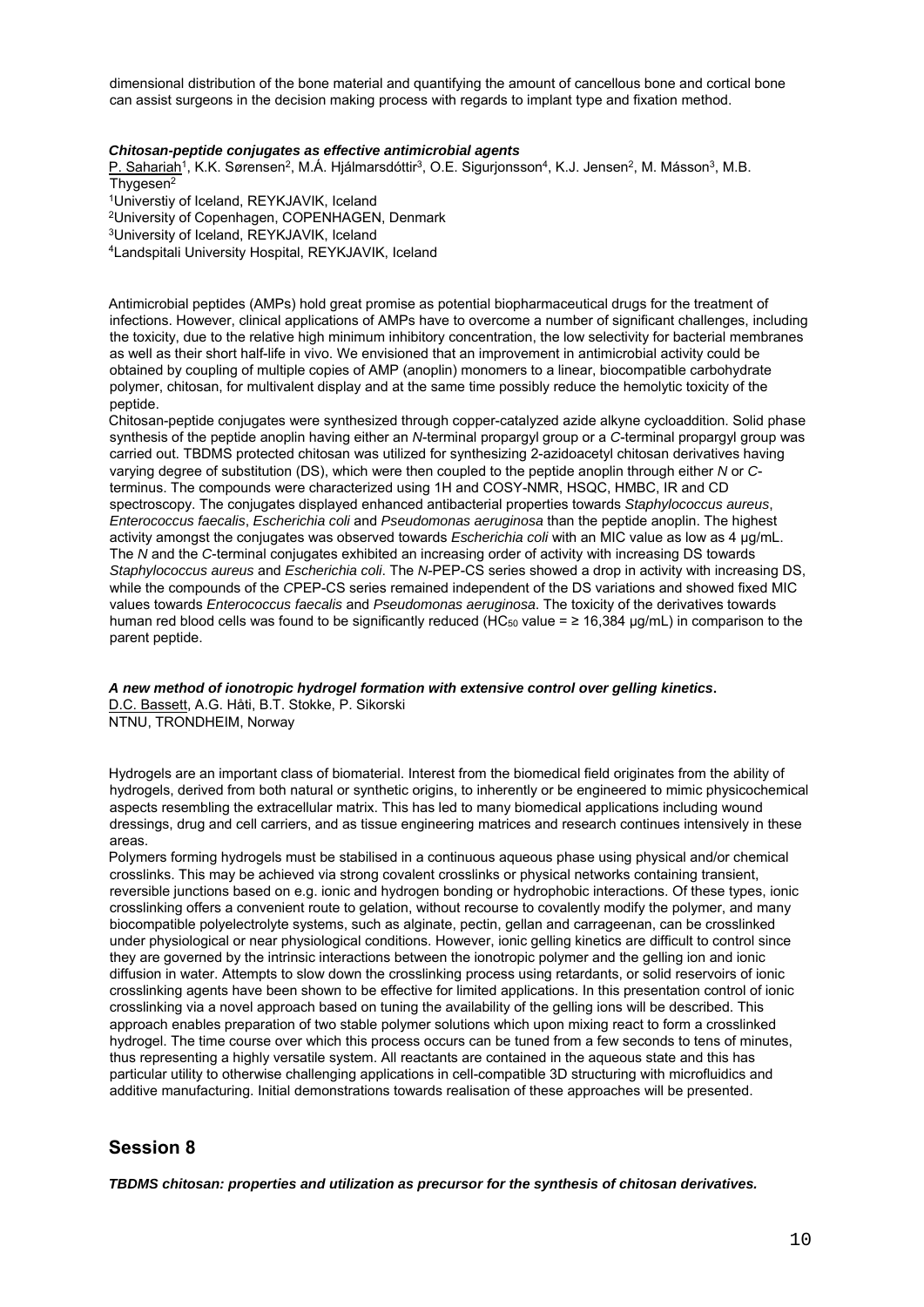#### M Másson University of Iceland, REYKJAVÍK, Iceland

We recently developed an efficient procedure for 3,6-O-di-tert-butyldimethylsilyl (TBDMS) protection of chitosan. TBDMS Chitosan is highly soluble in moderately polar organic solvents, like dichloromethane, and can be used to cast superhydrophic films. We have optimized the conditions for the protection to allow full protection of the hydroxyl groups, in one step, starting from chitosan mesylate. TBDMS can be removed in strong acid or by treatment with fluoride ion. TBDMS-chitosan can be utilized as precursor for *N*-selective modification of chitosan and offers that the advantage that reactions can performed at room temperature with concentrated solutions of the polymer substrate. We have used for the synthesis of 100% dialkyl chitosan and in the synthesis of highly substituted trialkylchitosan, including 100% *N,N,N*-trimethylated chitosan (TMC), which has no trace of Omethylation. TBDMS-chitosan can also be used for quantitative N-acylation of chitosan and thus the degree of substitution can be fully controlled simply by adjusting the equivalent ratio of the reagents. TBDMS chitosan has thus been used for the synthesis of antimicrobial quaternary N-acyl derivatives of chitosan and N-acyl derivatives with covalently linked highly lipophilic photosensitizers, which could be used for cancer therapy. Synthesis with multiple protection groups also been performed by reacting TBDMS chitosan and tertiarybutyloxycarbonyl (boc) protected reagent to obtain guanidinylated chitosan derivatives. TBDMS chitosan is therefore a good starting material for the synthesis of series of chitosan derivatives intended for structure activity investigations.

## **Poster session**

#### **P01**

*Photocrosslinkable poly(caprolactone diol)/castor oils blends as bioadhesives*  P.F. Ferreira<sup>1</sup>, S. Morgado<sup>1</sup>, P. Alves<sup>1</sup>, J.M.C. Santos<sup>1</sup>, T.R. Correia<sup>2</sup>, I.J. Correia<sup>2</sup><br><sup>1</sup>University of Coimbra, COIMBRA, Portugal<br><sup>2</sup>University of Beira Interior, COVILHÃ, Portugal

#### **Introduction**

Traditional methods of wound closure are suturing and stapling, but are associated with pain, wound infection and low aesthetic results. Therefore, medical tissue adhesives are considered an attractive alternative since, besides wound closure, they can accomplish other tasks, such as haemostasis and the ability of sealing air leakages. UVcurable adhesives offer major advantages, such as fast-curing rate, control of polymerization heat evolution, superior control over the final properties of the material and are ideal for application on weakened tissue.

### **Methodology**

Photocrosslinkable biodegradable bioadhesives based on blends of low molecular weight poly(caprolactone diol) (PCL) and castor oil (CO) were developed. PCL and CO were modified with isocyanate-functional molecules, such as an unsaturated acrylic resin, based on hexamethylene diisocyanate (Laromer<sup>®</sup> 9000, BASF) or 2isocyanatoethyl acrylate (IEMA, BASF). Macromers with C=C bonds were obtained which were further crosslinked using Irgacure® 2959 as photoinitiating agent. Flexible, uniform and well defined films were obtained. These were then characterized by swelling capacity evaluation, scanning electronic microscopy, hydrolytic degradation *in vitro*, determination of surface energy and thermal characterization (TGA and DSC). Blood compatibility studies were performed including thrombosis and determination of haemolytic potential. Biocompatibility using human dermal fibroblasts (hFib) and antibacterial activity of the materials were evaluated *in vitro*.

#### **Results**

The obtained adhesives presented low values of swelling and a maximum biodegradation value of 20% after 6 weeks in PBS. Surface energies were lower than the ones of skin and blood suggesting that the films will not slough off easily since adhesion forces will be significant. Thermal properties showed that the materials did not suffer any transition at physiological temperature.

Haemocompatibility studies showed that the materials are thrombogenic and that presented no haemolytic effect. Cell culture *in vitro* studies showed that the materials are biocompatible but did not present antibacterial activity *per se*.

#### **P02**

*Development of hydroxyapatite/modified poly(vinyl alcohol) composites for bone tissue engineering*  L. Stipniece, K. Salma-Ancane, I. Narkevica, V. Rjabovs

Riga Technical University, RIGA, Latvia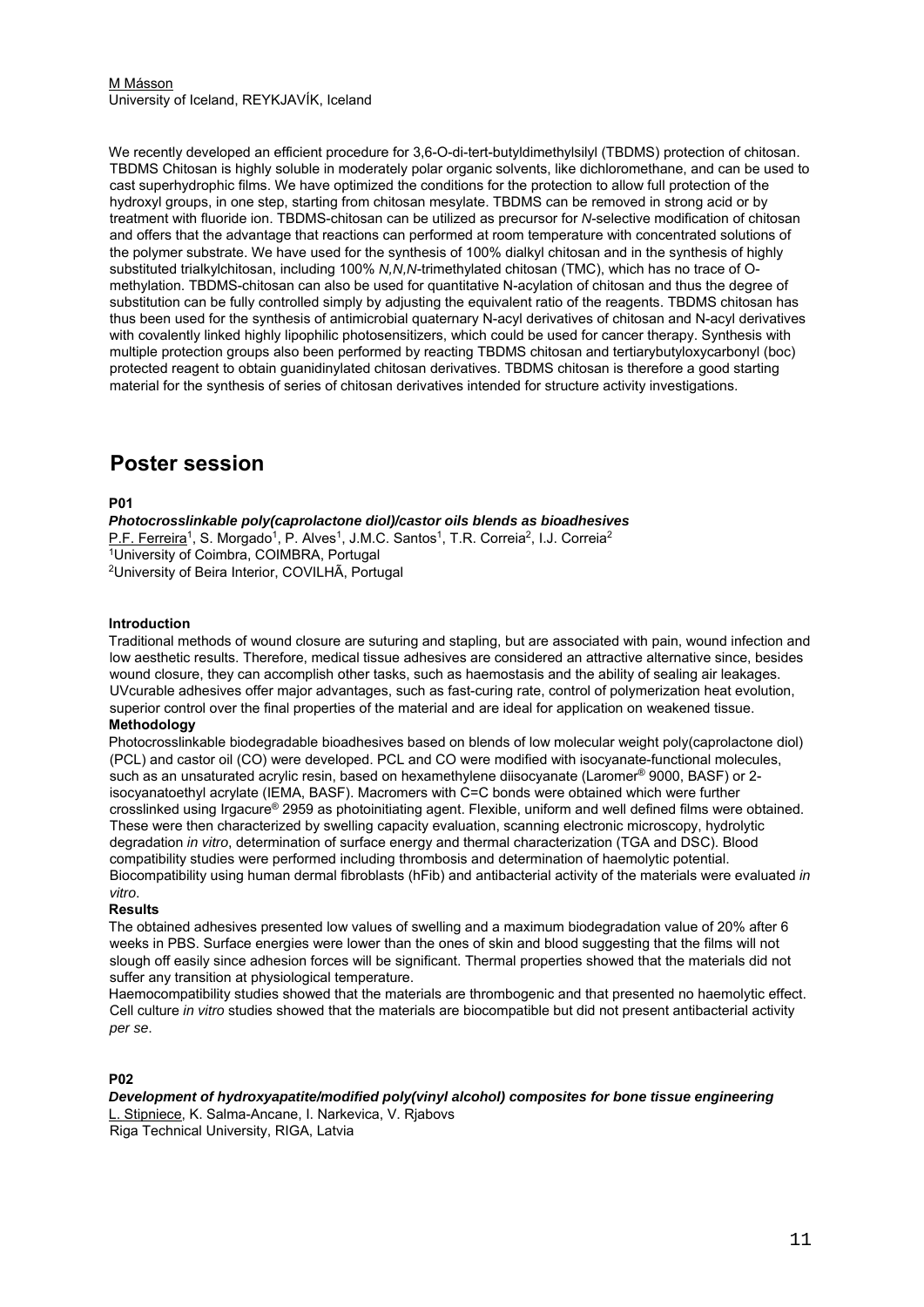#### **Introduction**

Significant work has been done investigating interactions of various macromolecules with hydroxyapatite (HAp). However, to the best of our knowledge, there is lack of researches dealing with composites prepared of HAp and poly(vinyl alcohol) (PVA), which has been modified for better drug-loading capacity. In this work, to achieve superior combination of synergic effect and bioactivity of HAp and biodegradability of PVA, composite microgranules were prepared.

#### **Experimental procedure**

PVA was modified to introduce -COOH groups by reaction between the -OH groups and succinic anhydride. The microgranules containing HAp/polymer (1:1) were prepared through *in situ* precipitation of HAp in the modified PVA aqueous solutions followed by spray drying of obtained slurries. The microgranules were characterized by Fouriertransform infrared spectroscopy (FT-IR), X-ray diffraction (XRD), scanning electron microscopy (SEM), and differential scanning calorimetry (DSC). The amount of functional groups added to PVA molecules  $\sim$  15 mol%) was determined by nuclear magnetic resonance spectroscopy (NMR).

## **Results**

FT-IR, XRD and SEM analyses revealed that the spherical microgranules (~2-10 μm) consisted of nanosized HAp crystallites homogenously embedded in the polymer matrix. The presence of -COOH groups was verified by FT-IR. The DSC measurements indicated that decomposition of the composites occurs at lower temperatures than that of pure polymers, respectively. However, the presence of HAp had minor influence on thermal decomposition of the PVA modified with succinic anhydride.

#### **Conclusions**

The feasibility of producing microgranules composed of HAp and modified PVA opens the possibility of developing injectable bone fillers or formulation of bone cements with hydraulic setting. The innovative biomaterial could be employed for controlled release of therapeutic agents at wound sites. This preliminary research contributes to further biomedical applications.

#### **Acknowledgement**

This work has been supported by the National Research Programme No. 2014.10-4/VPP-3/21 "MultIfunctional Materials and composItes, photonicS and nanotechnology (IMIS2)"Project No.4 "Nanomaterials and nanotechnologies for medical applications".

#### **P03**

## *A novel stimuli-responsive polymer-liposome complex for controlled drug delivery*

P.A. Alves, M.P.G. Simões, P.N. Simões University of Coimbra, COIMBRA, Portugal

The development of polymer liposome complexes (PLCs), in particular for biomedical applications, has grown significantly in the last decades. The importance of these studies comes to the emerging need in finding intelligent controlled release systems more predictable, effective and selective, for applications in several areas, such as treatment and/or diagnosis of cancer, neurological, dermatological, ophthalmic and orthopedic diseases, gene therapy, cosmetic treatments and food engineering.

This work reports the development and characterization of an intelligent system for controlled release based on PLCs. The selected hydrophilic polymer was poly(acrylic acid) (PAA) which was synthesized by atom transfer radical polymerization (ATRP) with a cholesterol (CHO) end-group in order to improve the anchoring of the polymer into the liposome. The synthesized polymer was incorporated into liposomes obtained from soybean lecithin and stearylamine, with different stearylamine /phospholipid and polymer/phospholipid ratios (5, 10 and 20% for both cases). The developed PLCs were characterized in terms of particle size, polydispersity, zeta potential, release profiles and encapsulation efficiency. The results showed that the liposomal formulation with 5% of stearylamine and 10% of polymer positively contribute to the stabilization of the complexes. Afterwards, the carboxylic acid groups present in the surface of the liposomes were crosslinked and the same parameters analyzed. The crosslinked complexes showed to be more stable at physiologic conditions and the release profile at different pHs (2-12) revealed that the obtained complexes released all their content at acidic conditions. In summary, the main accomplishments of this work are: (a) innovative synthesis of CHO-PAA by ATRP, (b) stabilization of the liposomal formulation by incorporation of stearylamine and CHO-PAA, (c) new approach for CHOPAA crosslinking, resulting in PLCs more stable at physiological conditions, and (d) destabilization of CPLs upon slight changes of pH, showing their pH sensitivity.

#### **P04**

#### *Atomic layer deposited TiO2 protects highly porous ceramic bone scaffolds from grain boundary corrosion*

- Tiainen, B. Müller, H.J. Haugen, O. Nilsen University of Oslo, OSLO, Norway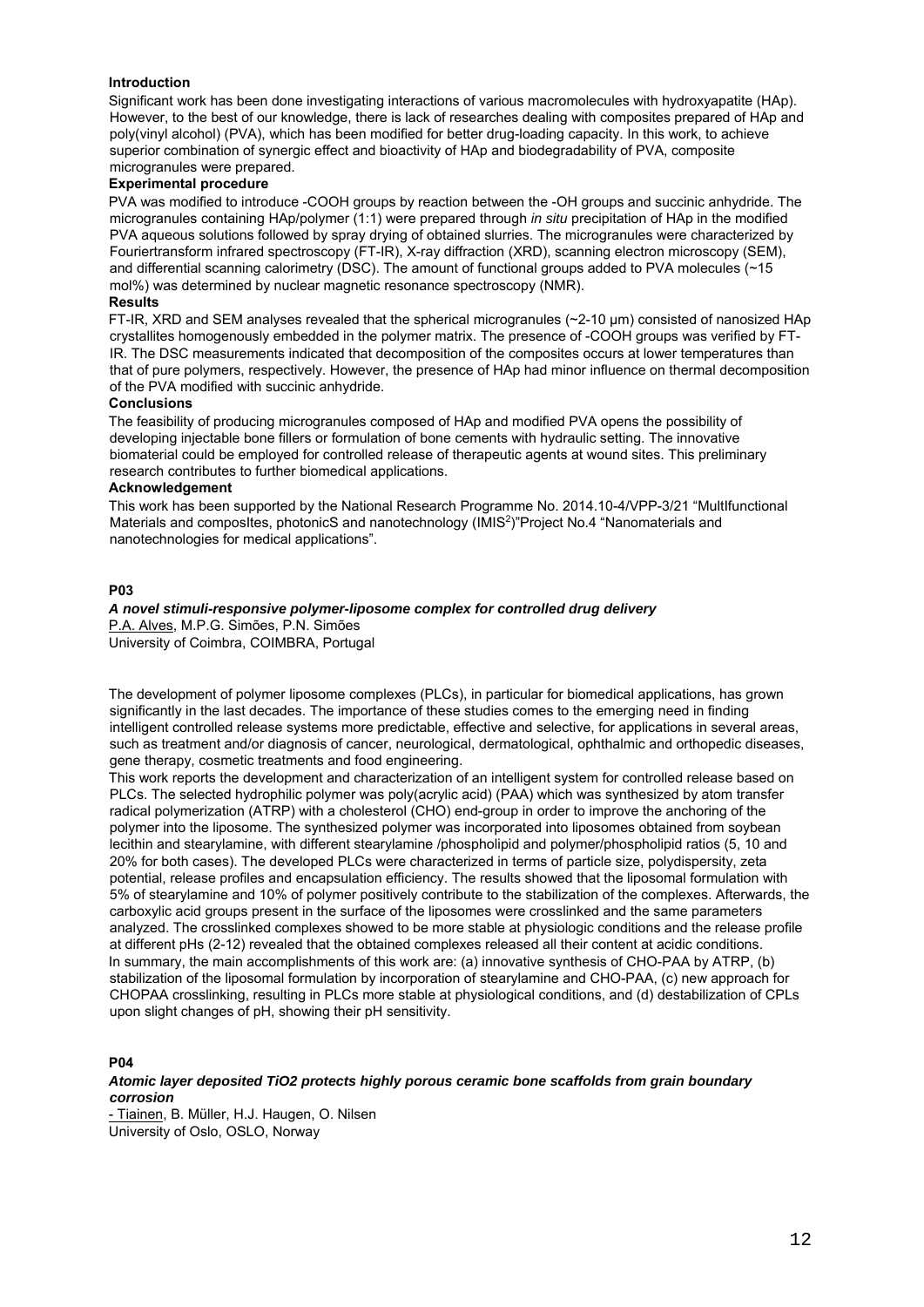#### **Introduction**

When highly porous ceramic materials such as bone scaffolds are exposed to corrosive environment, grain boundary (GB) corrosion can have a detrimental impact on the mechanical properties of the scaffold. This study aims to investigate the suitability of atomic layer deposition (ALD) of TiO<sub>2</sub> thin films to protect a macro-porous TiO2 scaffold from GB corrosion and maintain its mechanical properties in acidic physiological conditions. Two different deposition temperatures were chosen to assess the effect of film structure on the barrier properties of the deposited layers.

#### **Materials and methods**

TiO<sub>2</sub> thin films were deposited at 150°C and 250°C on the surface of highly porous TiO<sub>2</sub> scaffolds using chloridewater ALD process. The ALD films were characterised by SEM and AFM imaging, XRD, and ellipsometry. The compressive strength of the ALD coated scaffolds was tested following up to 28 d exposure to 1mM HCl. **Results and discussion**

ALD coatings deposited at 150°C were characterised as having amorphous structure, while films deposited at 250°C had anatase crystal structure. The thicknesses of the amorphous and anatase coatings were 26±1 and 22±2 nm, respectively. In addition, strong adhesion between the coating and substrate was observed with no cracking or delamination upon fracture of the scaffold struts. After 7 and 28 days immersion into 1 mM HCl, a significant reduction in the compressive strength of the uncoated scaffolds was observed due to dissolution of siliceous GB phase, whereas both ALD coated scaffolds maintained the initial strength. This indicates that GB corrosion in highly porous scaffolds is prevented under acidic conditions up to an exposure period of 28 days. **Conclusions**

GB corrosion in highly porous TiO<sub>2</sub> scaffolds was successfully diminished by atomic layer deposition of both amorphous and anatase TiO2. The compressive strength of ALD coated scaffolds was maintained in acidic conditions for at least 28 days.

#### **P05**

#### *Plasma Treatment in Conjunction with EGM-2 Medium can Enhance Endothelial and Osteogenic Marker Expressions of Bone Marrow MSCs.*

CH Lin, YM Lin, SY Lee National Yang Ming University, TAIPEI, Taiwan

For many tissue engineering applications, an important goal is to create functional tissues *in-vitro*. In order to make such tissues viable, they have to be vascularized. Endothelial cells (ECs) and endothelial progenitor cells (EPC) are promising candidates for restoring vascularization. However, both of them have limited expansion capacity and autologous cells currently do not exist. Therefore, we use bone marrow mesenchymal stem cells (MSC) as a source material for ECs. Growth supplements are commonly used to induce MSC differentiation, and further improvements in differentiation conditions can be made by modifying the cell's growth environment. An example is to pre-treat the culture dish with gas plasma in order to modify the surface functional groups of the material. In this work, we compare the effects of different gas plasmas on the differentiation of MSCs. We treat the dish with different plasma (CO<sub>2</sub>, N<sub>2</sub>, and O<sub>2</sub>) and then induce MSC differentiation with endothelial growth medium-2 (EGM-2). We find that EGM-2 by itself upregulates EC marker CD31 mRNA expression, but not VEGFR2, CD34, or vWF. However, these additional EC marker expressions were increased for cells seeded on plasma-treated substrates. Specifically, we found that N<sub>2</sub> plasma treatment upregulated CD31 and VEGFR-2 mRNA expressions; CO2 plasma treatment upregulated CD34 and vWF mRNA expressions. The osteogenic markers ALP and osteopontin mRNA expressions were markedly enhanced on all plasma-treated dishes. We also found that plasma treatment in conjunction with EGM-2 can enhance MSCs differentiation into endotheliallike cells and osteogenic-like cells. Our work shows that the effects of the EGM-2 on MSCs differentiation is influenced by the plasma-modified surface chemistry of the substrate. In conclusion, plasma surface modification enhanced EGM-2 effectiveness and induced both endothelial and osteogenic differentiation. Our findings provide a method to enhance EGM-2 based cell differentiation, with consequences for tissue engineering and stem cell biology applications.

#### **P06**

*Fabrication and characterization of modified titanium dioxide scaffolds for bone tissue engineering*  I Narkevica<sup>1</sup>, J. Ozolins<sup>1</sup>, I Cakstina<sup>2</sup>, I. Skadins<sup>2</sup><br><sup>1</sup>Riga Technical University, RIGA, Latvia 2Riga Stradins University, RIGA, Latvia

Tissue engineering scaffolds for replacement of injured and diseased hard tissues such as bones should comprise multitude characteristics including a desirable porosity to ensure vascularisation, desired surface chemistry for deposition of bonelike apatite, ability to support attachment, proliferation, and differentiation of bone cells as well as prevent biofilm formation that might lead to implant failure or strong inflammatory process.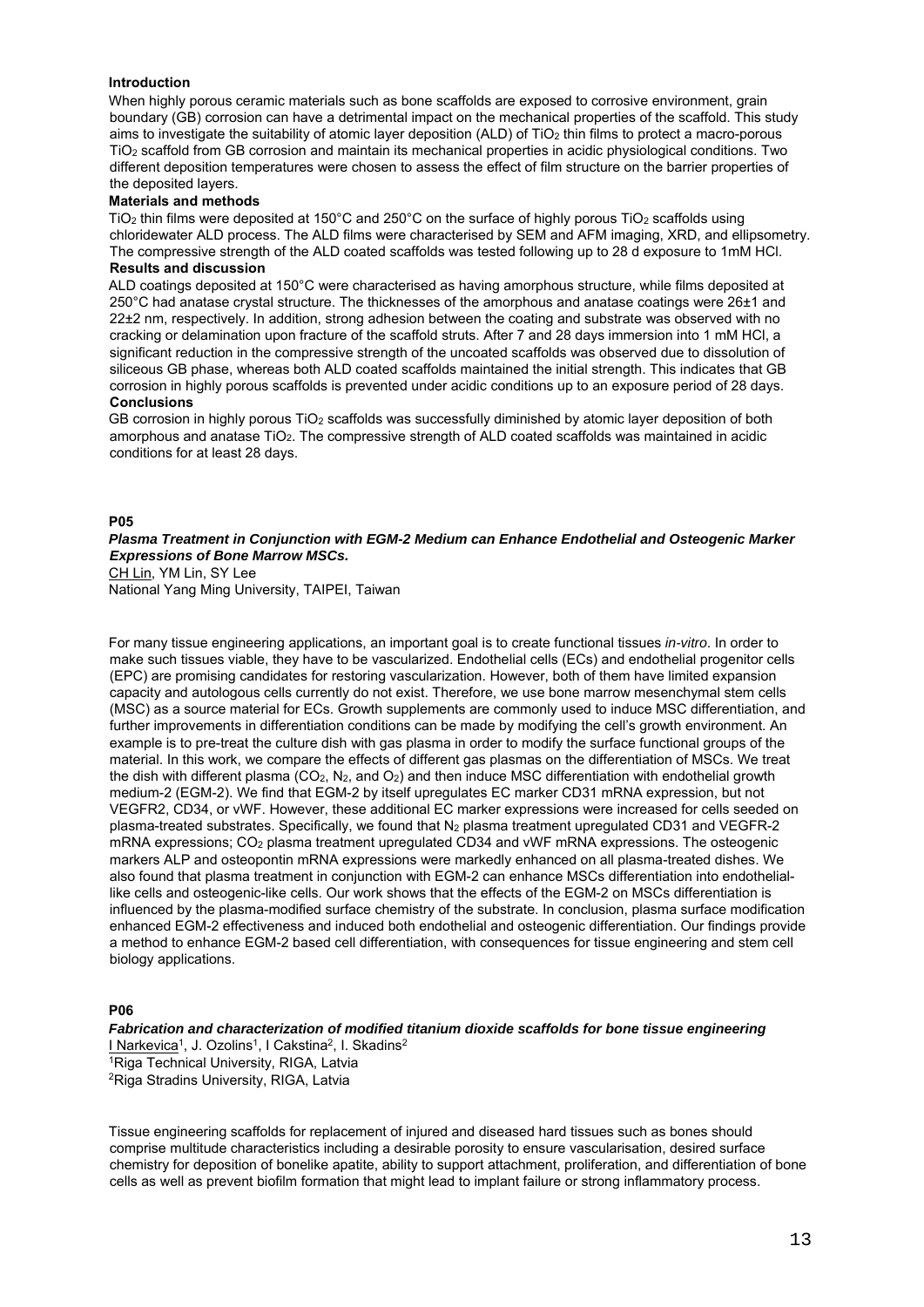Scaffolds should be threedimensional and highly porous with an interconnected pore network and should supply mechanical support to the skeleton during healing process. Thus, the present study is focused on the preparation and modification of novel tissue engineering scaffolds with suitable mechanical properties and favourable microstructure based on porous  $TiO<sub>2</sub>$  ceramic.

Porous TiO<sub>2</sub> scaffolds were produced via polymer foam replica method. Modification of 3D porous TiO<sub>2</sub> scaffolds was accomplished through various methods: vacuum sintering, nanosized TiO<sub>2</sub> coating, polymer or PVA/HAp composite coating. Nanosized TiO<sub>2</sub>, polymer and PVA/HAp coatings on TiO<sub>2</sub> scaffolds were obtained via vacuumassisted impregnation of prepared suspensions. The impact of modification on physical characteristics, surface properties, *in vitro* bioactivity and bacteriostasis effect of obtained TiO<sub>2</sub> ceramics was evaluated. All fabricated scaffolds before and after modification showed interconnected pore network with macropores ranging from 100 to 500 μm. Total porosity of the TiO2 scaffolds was above 80 %. Infiltration with polymer or PVA/HAp composite slightly reduced porosity of prepared scaffolds, but had a great impact on the mechanical strength. *In vitro* bioactivity testing proved high bioactive properties of the nanosized TiO<sub>2</sub> and HAp/PVA nanocomposite coated TiO<sub>2</sub> scaffolds compared to uncoated. Electroconductive TiO<sub>2</sub> scaffolds have been obtained via sintering under high vacuum conditions. Such materials could enhance bone healing process by providing electrical stimuli in the regeneration site of bone defects.

Acknowledgement: Support for this work was provided by the National Research Programme (IMIS2) Project No. 4.

#### **P07**

#### *Effect of flavonoid-nanocoated implant surfaces on gingival cells and oral bacteria*

M. Gomez-Florit<sup>1</sup>, M.A. Pacha-Olivenza<sup>2</sup>, M.C. Fernández-Calderón<sup>2</sup>, A. Cordoba<sup>3</sup>, M.L. González-Martín<sup>2</sup>, M. Monjo<sup>3</sup>, J.M. Ramis<sup>3</sup><br><sup>1</sup>University of Oslo, OSLO, Norge

<sup>2</sup>Networking Research Center on Bioengineering, Biomaterials and Nanomedicine (CI, BADAJOZ, Spain <sup>3</sup>University of Balearic Islands, PALMA, Spain

#### **Introduction**

Many dental implants fail due to the infection and inflammation that walk hand in hand with poor healing and soft tissue integration. Therefore, the development of antibacterial, anti-inflammatory and tissue-regenerative surface modifications constitutes a major challenge to guarantee implant success. In previous studies, we screened among different natural flavonoids and selected quercitrin as a potential biomolecule for periodontal applications. Furthermore, we developed a method to nanocoat titanium surfaces with flavonoids. In this study we aimed at evaluating the antibacterial, anti-inflammatory and soft tissue regenerative properties of quercitrin-nanocoated surfaces.

#### **Methods**

Titanium nanocoating consisted in the self-assembly of a quercitrin nanolayer on titanium-hydroxylated surfaces usig an aminosilane as linker agent. First, *Streptococcus mutans* attachment and biofilm formation on the surfaces was analysed. Then, human gingival fibroblasts were used to test cell adhesion. Then, the antiinflammatory properties and the potential of quercitrin-nanocoated surfaces to boost soft tissue regeneration were also tested under basal and inflammatory conditions. An inflammatory situation was mimicked using interleulin-1 beta.

#### **Results**

We found that quercitrin-nanocoated surfaces decreased initial bacterial adhesion while increasing human gingival fibroblasts attachment. Furthermore, quercitrin-nanocoated surfaces increased collagen type I and III mRNA levels and decreased matrix metalloproteinase-1/tissue inhibitor of metalloproteinanse-1 mRNA ratio, which is related to a reduced metalloproteinase-mediated collagen degradation. Quercitrin-nanocoated surfaces also decreased the release of the pro-inflammatory prostaglandin  $E_2$  under basal and inflammatory conditions. **Conclusion**

These results suggest that quercitrin-nanocoated surfaces favour gingival cells against oral bacteria, which could enhance soft tissue integration and increase dental implants success.

#### **P08**

#### *TiO2-H2O2 as decontamination agent - an in vitro study*

D. Wiedmer, H Tiainen, HJ Haugen, FC Petersen Faculty of Dentistry, OSLO, Norge

**INTRODUCTION:** Decontamination of infected dental implants is considered to be a critical step in the successful treatment of peri-implantitis. No standard cleaning protocol has yet been defined, and current treatments often fail the requirement to efficiently remove microbial biofilm and inhibit reinfection. In this study, an *in vitro* assay is developed to dynamically observe biofilm regrowth after decontamination. Oxidative agents were compared, and a potentially more efficient cleaning procedure is presented.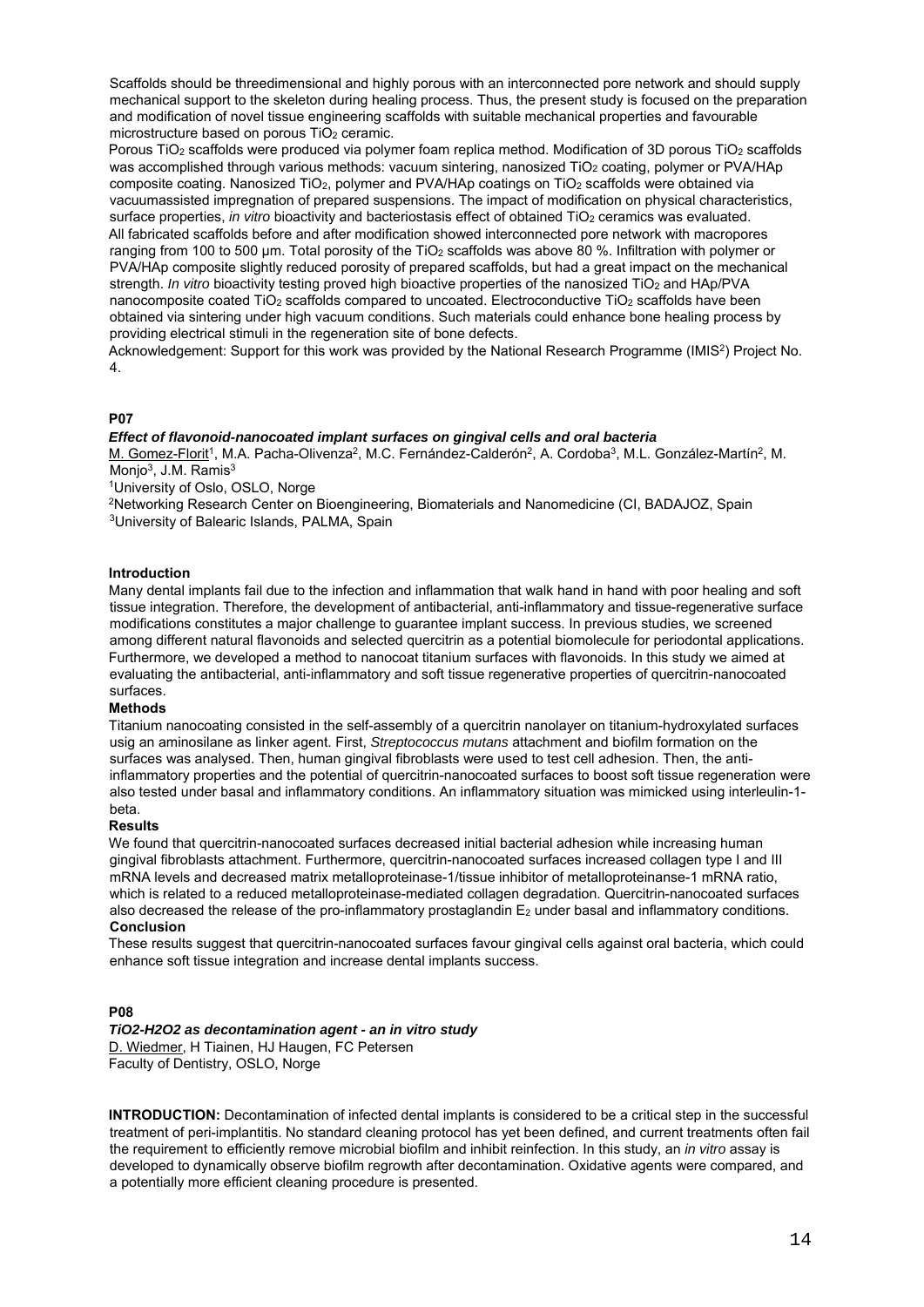**MATERIALS & METHODS:** The bioluminescent strain S. epidermidis Xen43 was used to form a 16 h biofilm on titanium coins. The contaminated surfaces were treated with either  $dH_2O$ ,  $H_2O_2$  or  $H_2O_2$ -TiO<sub>2</sub> particles in the presence or absence of near UV-light. After an exposure time of 1 min, samples were placed in fresh media and luminescence was recorded for 16 h as an indicator for viable bacteria. Additionally, SEM images were taken right before and after the treatment.

**RESULTS & DISCUSSION:** After 16 h incubation, the entire implant surface was covered by a thick, mature biofilm.

Rinsing with dH<sub>2</sub>O had no visible effect on the biofilm. Only a few bacteria clusters were observed for H<sub>2</sub>O<sub>2</sub> and H<sub>2</sub>O<sub>2</sub>-TiO<sub>2</sub> but complete decontamination could not be achieved for any of the tested groups. The luminescence assay showed bacteria regrowth for all groups within 16 h after decontamination. The bactericidal effect of  $H_2O_2$ could be enhanced by the addition of TiO<sub>2</sub> particles. Interestingly, this effect was also seen for non-irradiated samples indicating a synergistic effect of TiO<sub>2</sub> not related to its photocatalytic activity. One possible explanation may be the additional generation of radical oxygen species at the metal oxide surface when in contact with  $H_2O_2$ . **CONCLUSION:** Decontamination with irradiated TiO2-H2O2 could delay bacteria regrowth compared to currently used  $H_2O_2$  treatment and may therefore be used as a cleaning agent for peri-implantitis in the future.

#### **P09**

## *Injectable hydrogel scaffold for bone regeneration: gelation and mechanical properties*

M. Schweikle<sup>1</sup>, T Zinn<sup>2</sup>, R.A. Hartvig<sup>1</sup>, H. Tiainen<sup>1</sup><br><sup>1</sup>University of Oslo, OSLO, Norway

2Department of Chemistry, University of Oslo, OSLO, Norway

#### **Introduction**

Hybrid polyethylene glycol (PEG)-peptide based hydrogels are a versatile platform for bone tissue regeneration. For the application as injectable scaffold a controlled gelation time is crucial. The aim of this study is to assess the effect of pH on gelation kinetics. It is further known that matrix elasticity is a key factor for directing cell fate. The fabricated hydrogels were therefore characterised mechanically on a cellular scale.

## **Methods**

Hydrogels were formed by mixing one of two differently functionalised PEG macromeres with a synthetic peptide at controlled pH. Oscillatory rheometry was used to monitor the gelation kinetics. Elastic moduli were measured by AFM force spectroscopy. Mass swelling ratios were determined gravimetrically. Further, a cytotoxicity study was performed with primary human osteoblasts (hOB).

#### **Results and discussion**

Rheometry shows that storage moduli increase slower at lower pH (i.e. faster gelation occurs at higher pH as expected). They reach a plateau at about 10 or 5 kPa determined by the polymer functionalisation. The elastic moduli range from 12.7 to 44.7 kPa depending on polymer functionalisation and increasing with pH. No significant deviation in the mass swelling ratio was detected, indicating equally well-developed networks. The cytotoxicity assay did not show significantly elevated values for any of the gels and time points compared to the control group.

#### **Conclusion**

The performed experiments show that the gelation kinetics can effectively be controlled in a clinically relevant time window by altering the pH. Relevant gelation times are reached under acidic and slightly basic conditions for the differently functionalised polymers. Further, a trend of increasing matrix stiffness with increasing pH was shown. None of the investigated systems showed any negative effects on the viability of hOB.

#### **P10**

#### *Multifunctional implant design for bone infection treatment*

I.I.B. Izquierdo-Barba<sup>1</sup>, R.G.A. García-Alvarez<sup>1</sup>, M.V.R. Vallet-Regí<sup>2</sup><br><sup>1</sup>Universidad Complutense, MADRID, Spain 2CIBER de Bioingeniería, Biomateriales y Nanomedicina, CIBER-BBN, Madrid, Spain, MADRID, Spain

**Introduction:** Bone infection is a potentially devastating complication following trauma or surgery.<sup>1,2</sup> Nowadays, 3D scaffolds based on nanocomposite mesoporous glasses with hydroxyapatite nanoparticles embedded in the mesoporous matrix (MGHA) are being widely investigated as promising candidates to use in bone tissue engineering applications and drug delivery systems.<sup>3</sup> Herein hierarchical 3D-multifunctional scaffolds containing levofloxacin, vancomycin and rifampicin for a combined therapy are presented as an alternative treatment of bone infection to the conventional ones.

**Methods:** 3D scaffolds were fabricated by rapid prototyping technique using a paste formed by aqueous mixture of calcined MGHA powder and Poly-vinyl alcohol (PVA). Previously, both levofloxacin and vancomycin were incorporated into the mesopore structure and polymer matrix, respectively. Finally, 3D scaffolds were coated by a gelatin/glutaraldehyde layer containing rifampicin. *In vitro* release kinetics and microbiological studies with *Staphylococcus aureus* were carried out.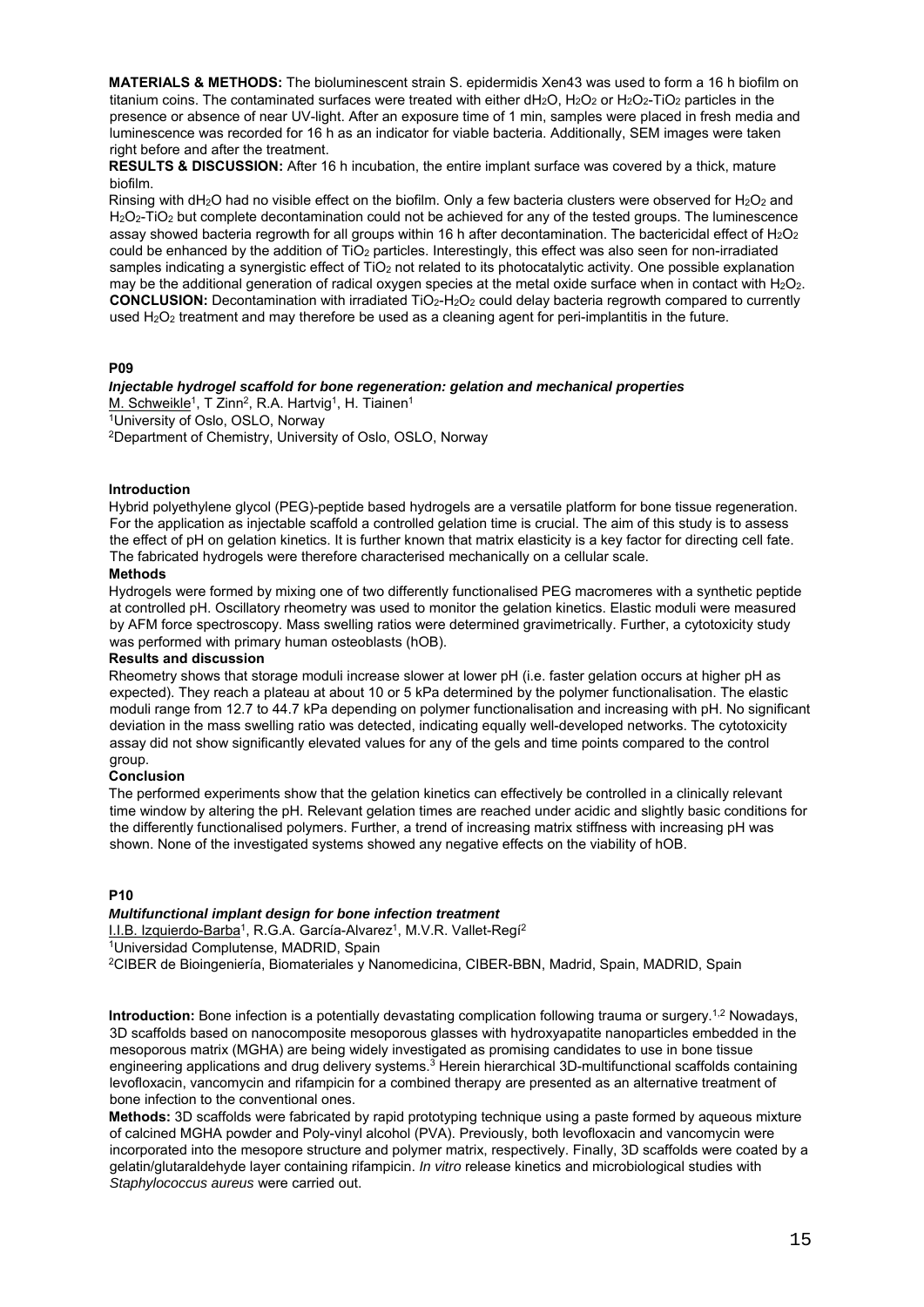**Results:** Results show the loading of the drugs (levofloxacin, vancomicin and rifampicin) in different compartments of the scaffolds which display different release profiles for each one depending on parameters such as diffusion coefficient or drug-matrix interactions. The sequential release of different antibiotics provokes a high effectiveness to destroy the bacteria biofilm, which is crucial to eradicate the infection. I*n vitro* preosteoblast culture displays good biocompatibility with complete cell colonization in the entire surface of the scaffolds. **Conclusion:** 3D hierarchical scaffolds MGHA-PVA containing different antibiotics with sequential and gradual release kinetics constitute excellent and promising candidates in bone infection treatment with high efficacy to destroy the biofilm. **References**

D. Arcos, A.R. Boccaccini, M. Bohner, A. Díez-Pérez, M. Epple, E. Gómez-Barrena, A. Herrera, J.A. Planell, L. Rodríguez-Mañas, and M. Vallet-Regí, Acta Biomater 10, 1793 (2014).

D. Campoccia, L. Montanaro, and C. R. Arciola, Biomaterials 27, 2331-39 (2006).

M. Cicuéndez, M. T. Portolés, I. Izquierdo-Barba, and M. Vallet-Regí, Chem Mater 24, 1100 (2012).

#### **P11**

*Design and preparation of biocompatible zwitterionic Ti6Al4V 3D scaffolds with antimicrobial activity*  I.I.B. Izquierdo-Barba<sup>1</sup>, M.V.R. Vallet-Regí<sup>2</sup>, D.M. Monopoli<sup>3</sup>, H.A. Afonso<sup>3</sup>, A.R.P. Rodríguez-Palomo<sup>1</sup><br><sup>1</sup>Universidad Complutense, MADRID, Spain

<sup>2</sup>CIBER de Bioingeniería, Biomateriales y Nanomedicina, CIBER-BBN, Madrid, Spain, MADRID, Spain<br><sup>3</sup>Instituto Tecnológico de Canarias, Spain., CANARIAS, Spain

**Introduction:** Large and critic bone defects reconstruction is still a hard challenger in tumor resections, nonunions and some traumatisms.<sup>1</sup> The application of electron beam melting technology (EBM) to implant manufacturing constitutes a promising alternative which provides better biomechanics and customized solutions.2 Infection is one of the most serious complications of the prosthetic devices, in terms of morbidity, mortality and medical costs.3 Herein, we report the design and preparation of Ti6Al4V-EBM scaffolds exhibiting zwitterionic surfaces that inhibit both bacterial adhesion and biofilm formation, at the same that allow adequate osteoblast colonization.

**Methods:** 3D scaffolds were manufactured by EBM (ARCAM B12) using Ti6Al4V-ELI powder (45-70µm). To facilitate the fixation with organic moieties and enhance bioactivity of bare Ti6Al4V surface, they were previously coated with nanocrystalline hydroxyapatite by dip-coating. Subsequently, these 3D pieces were bifunctionalized with organosilanes bearing amine and carboxylate groups to confer a zwitterionic character. The zwitterionic nature was assessed by using Fourier transform infrared spectroscopy and z-potential measurements. Both microbiological assays and cell cultures were also performed.

**Results:** Results show the effectively of the bifunctionalization process allowing create surface containing - NH3+/COO' zwitterionic pairs homogeneously distributed over the entire surface of 3D Ti6Al4V-EBM scaffolds. The resulting surfaces notably reduce bacterial adhesion and inhibit the formation of bacteria biofilm, while osteoblasts exhibit complete cell colonization.

**Conclusion:** Surface *zwitterionization* via ceramic coating and biofunctionalization with organosilanes bearing - NH<sub>3</sub> and -COOH groups provides new perspectives for manufacturing Ti6Al4V-based implants for bone tissue repair with antimicrobial properties. **References**

- 1. Arcos, A.R. Boccaccini, M. Bohner, A. Díez-Pérez, M. Epple, E. Gómez-Barrena, A. Herrera, J.A. Planell, L. Rodríguez-Mañas, M. Vallet-Regí. Acta Biomater. 10 1793 (2014).
- 2. Vallet-Regí, D. Arcos, Nanoceramics in Clinical Use. From materials to applications 2<sup>nd</sup> Edition. RSC Nanoscience & Nanotechnology, No 39 (2016)
- 3. Campoccia, L. Montanaro, C. R. Arciola, Biomaterials 34, 8018 (2013).

#### **P12**

*Cell-responsive biomimetic extracellular matrix material for bone and dental pulp tissue regeneration*  A.S Chahal, M Schweikle, J. E Reseland, H. J Haugen, H Tiainen University of Oslo, OSLO, Norge

#### **Introduction**

Periodontal diseases often lead to bone loss and require surgical debridement. Though traditional therapies are effective in preventing the progression of such diseases, the regeneration of the lost tissues is limited and further therapies are needed. Periodontal tissue engineering that combines supportive biomaterials and stem cells can potentially serve as a promising alternative to conventional periodontal treatments.

Cell adhesion is vital to survival, proliferation and the overall maintenance of tissue integrity. The extracellular matrix (ECM) not only provides anchorage, but also plays a role in determining cell fate and assisting with cellular migration. This project aims to evaluate the cell-responsiveness and regenerative capacity of a novel biomimetic hydrogel material designed to augment periodontal regeneration by controlled local delivery of target-specific biomolecules. **Methods**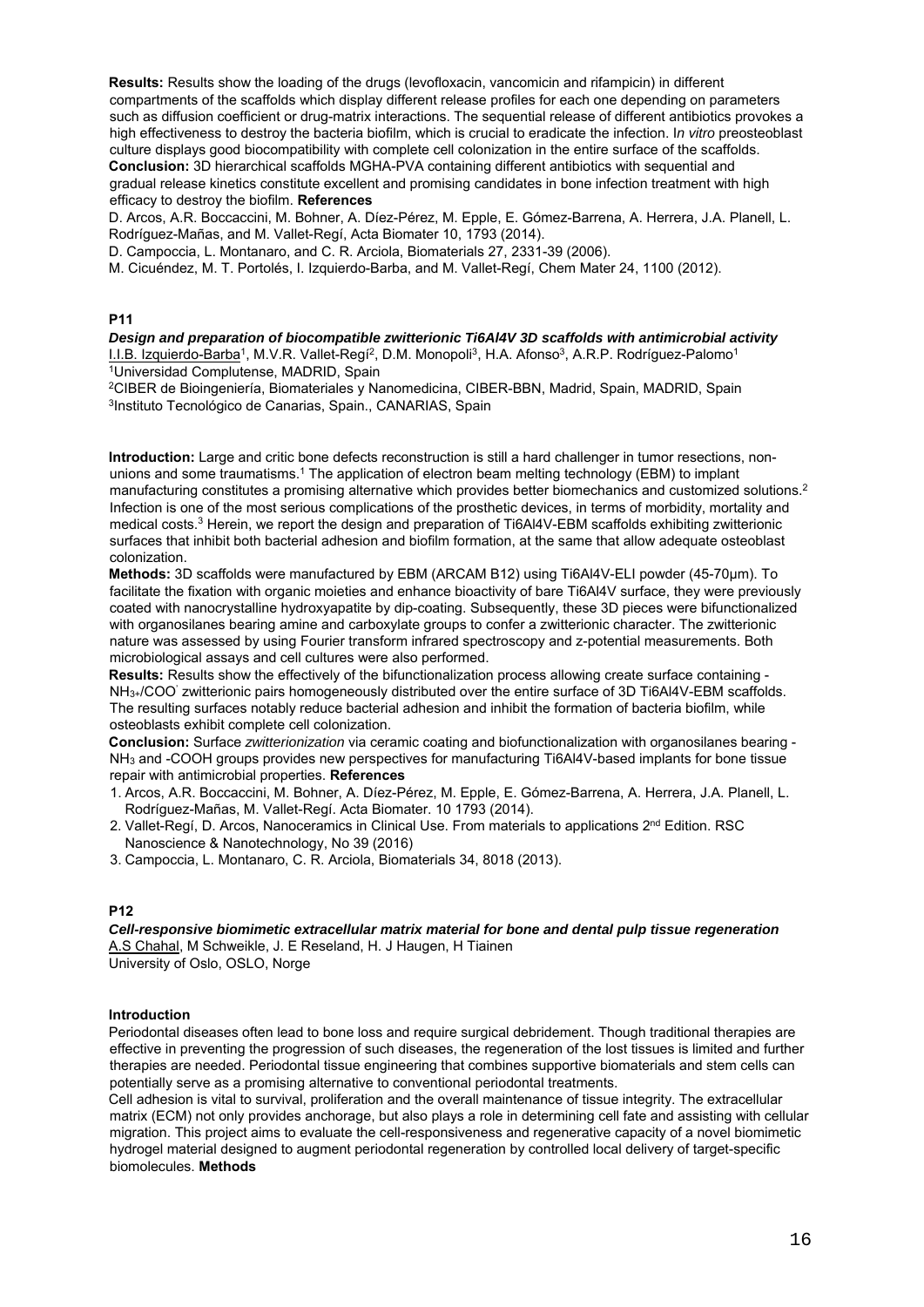A sterile protease sensitive PEG-based hydrogel is synthesized and swollen in mesenchymal stem cell growth media (MSCGM[TRADEMARK]) to form circular discs for *in vitro* testing purposes. Mesenchymal stem cells (P<6) are seeded directly onto the circular hydrogel discs. A preliminary study involves the assessment of cell viability and cell morphology within the gel with varying concentrations of linear and cyclic RGDs, prior to any further customization. Cell migration is to be determined using confocal microscopy and time lapse renders. **Results and Discussion**

The biophysical and biochemical properties of the chosen synthetic cell-responsive ECM material influence the homing and behaviour of stem/progenitor cells. The chemical composition, cross-linking density, and enzymatic degradation of the hydrogel defines the capacity of the material to influence cell homing, cell migration, and cell differentiation, and thus the regenerative potential of the cells within the hydrogel material. Cell viability, cell homing and cell fate will be investigated and the effect of targeted and temporally controlled release of IDPs on tissue regeneration will be evaluated both *in vitro* and *in vivo*.

#### **P13**

*The effect of concentration of calcium phosphate spheres on micro hardness of dentin*  TQ Qin, EH Engqvist Uppsala university, UPPSALA, Sweden

#### **INTRODUCTION**

We investigated the effect of calcium phosphate spheres (CPS) on micro hardness of dentin surface during its remineralisation process, which could treat teeth sensitivity.

#### **EXPERIMENTAL METHODS**

The tooth slices were applied with CPS-glycerol paste, the concentrations of which were 0.5 wt%, 1wt%, 5wt% and 10 wt%, respectively. After applying, the slices were washed with water and then soaked with PBS solution, which were kept in the oven at 37°C for 7 days.

The measurements were performed by a micro hardness tester with Vickers indenter (Micromet 2100, Buehler, Illinois, US). In the testing, a diamond in the shape of a square-based pyramid is pressed into treated dentin under either 300 or 50 g loads. Further, the reference without paste treatment was tested under 50, 100, 300 and 500 loads. Each dentin surface received 40 indentations, 20 for each load. The duration of load application was 15 s.

#### **RESULTS and DISCUSSIONS**

Table 1 shows the average of microhardness decreased as concentration of CPS increased under load 300g as well as 50g. The decrease of average microhardness of dentin could help to confirm the remineralization. We believe the decline of microhardness was caused by new formed layer which is porous.

 Table 1 Mean Vickers hardness number (VHN) Values (GPa) and Standard Deviation of dentin at two different indentation loads

Table 2 Mean VHN Values and Standard Deviation of Dentin (reference) at four different loads **CONCLUSION**

More remineralization caused lower VHN values of dentin. The VHN values of dentin were, however, affected by variation of indentations loads.

#### **P14**

#### *Bone Surface Mimicked Scaffolds for Bone Tissue Engineering*

B Garipcan<sup>1</sup>, B.O Ozcolak<sup>1</sup>, D.P Perver<sup>1</sup>, K.D. Jandt<sup>2</sup><br><sup>1</sup>Bogazici University, ISTANBUL, Turkey 2Friedrich-Schiller-University Jena, JENA, Germany

Altering surface stiffness, chemistry, surface roughness and topography of biomaterials may influence the cellsurface, cell-scaffold interactions. Thus, these factors are important to develop new materials for tissue engineering applications. In this study, bone surface mimicked (BSM) scaffolds were synthesized from biodegradable Poly-L- Lactic acid (PLA) by using Polydimethylsiloxane (PDMS) moulds obtained from bovine femur. Continuously, bone morphogenic protein 2(BMP-2) was loaded into the scaffolds. Subsequently, hydroxyapatite (HA) and collagen (Col I) were immobilized to the BMP-2 loaded and plain PLA scaffolds in order to mimic the natural micro-environment of the bone. In order to characterize the surface properties, Scanning Electron Microscopy (SEM), X-Ray Diffraction (XRD) and X-Ray photoelectron spectroscopy (XPS) were performed. According to the SEM results, full coverage of HA and Col1 was obtained over the surfaces. Obtained peaks at 31.7<sup>o</sup> and 32.8<sup>o</sup> in X-Ray Diffraction (XRD) and biding energies at 402 and 399 eV X-Ray photoelectron spectroscopy (XPS) analysis for HA and Col I, respectively support the successful chemical modification of the surfaces. Water Contact Angle (CA) measurements were performed in order to understand the wetting behavior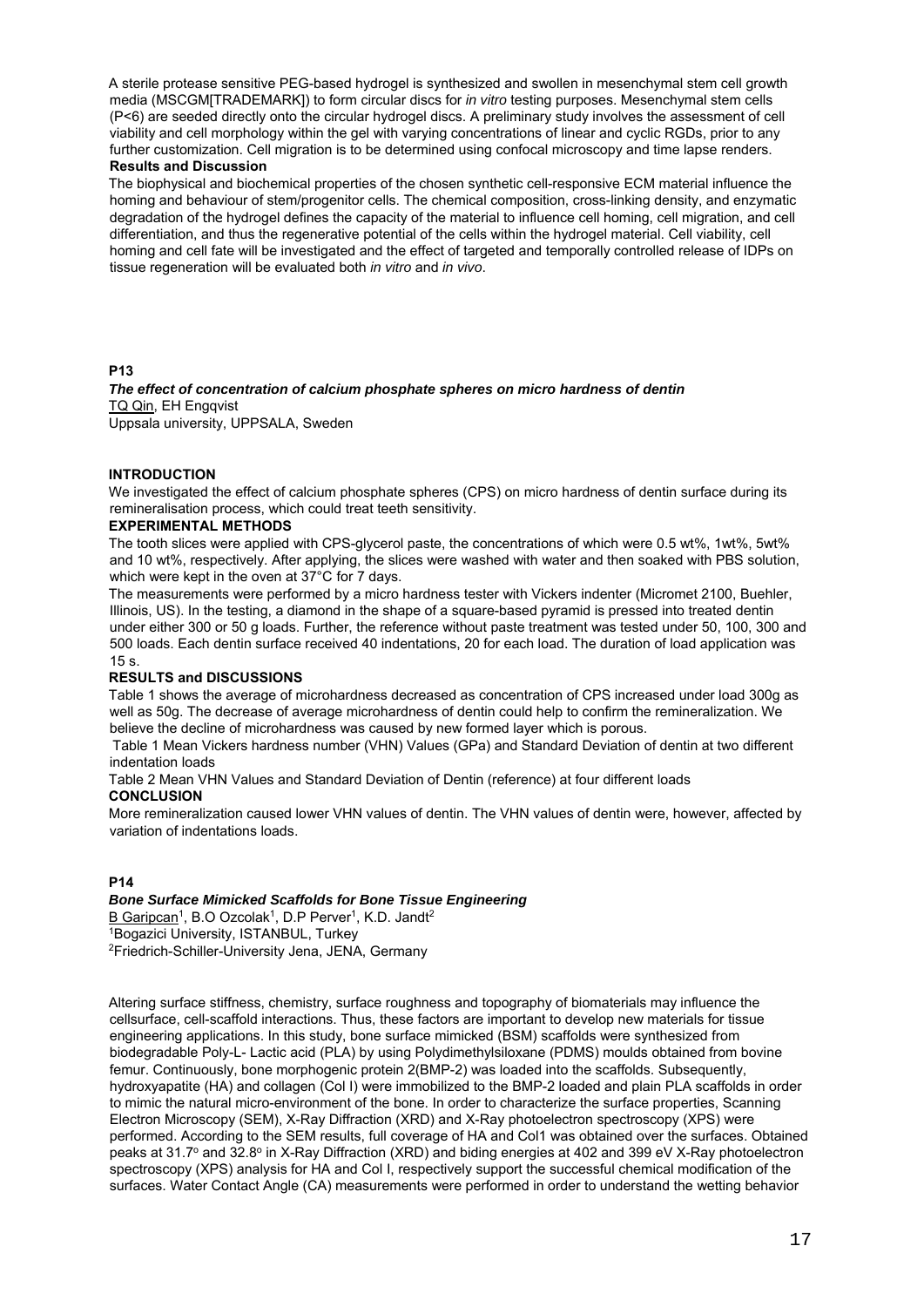of the prepared surfaces since wettability is one of the majoring effect for cell-surface interaction. As expected, BSM-PLA substrates were found more hydrophobic in compare to the plain PLA due to the increased surface roughness. On the other hand, after immobilization of HA and Col I, BSM-PLA was found more hydrophilic due to the same reason. Additionally, hydrophilic behavior was observed for all kind of substrates modified with HA and Col I where PLA is a naturally hydrophobic material. BMP-2 Loaded Col I and HA Modified Bone Surface Mimicked PLA Scaffolds are expected to promote the osteogenic differentiation of adipose derived stem cells at in-vitro and in-vivo conditions as future studies.

#### **P15**

## *Ex vivo cornea model for studying performance of biomaterial and cell based corneal grafts*

L. Koivusalo<sup>1</sup>, T. Ilmarinen<sup>1</sup>, H. Uusitalo<sup>2</sup>, H. Skottman<sup>1</sup><br><sup>1</sup>BioMediTech, University of Tampere, TAMPERE, Finland

2Department of Ophthalmology, SILK, University of Tampere and Tays Eye Center, TAMPERE, Finland

#### Introduction:

Corneal vision loss is globally the most common reason for permanent visual impairment. Shortage and inadequacy of donor tissue to repair corneal defects has led to a high demand for tissue engineered corneal grafts. Preclinical evaluation of biomaterial and cell based corneal grafts always requires implantation into an animal model. The increasing research on corneal grafts means also an increased need for animal testing. To meet the ethical and economical challenges of animal testing, we have utilized an *ex vivo* cornea model using excised human and porcine corneas for the preliminary testing of biomaterial based corneal grafts. Methods<sup>-</sup>

Human corneas unfit for transplantation were obtained from the tissue bank of University of Tampere and excised porcine corneas from a local abattoir. The inner cups of the corneas were filled with agarose-collagen gel and the corneas were cultured partially submerged in culture medium with periodical wetting. Corneal epithelial cells seeded on transparent collagen membranes were implanted to the surface of the corneas. The state of the corneal tissue was determined by fluorescein staining and end-point histological evaluation. Results:

The *ex vivo* cornea model provided a good platform for testing the biomaterial suitability for corneal implantation and optimization of the implantation technique. The biologically functional cornea model also supported the growth of corneal epithelial cells on the collagen membranes.

Discussion and conclusions:

The *ex vivo* cornea model provides a relatively low cost and simple method for preliminary testing of various biomaterial and cell based constructs for treatment of corneal defects. The corneal model can also serve as a practice platform for implantation technique optimization. The *ex vivo* cornea model has the potential to reduce animal testing in ophthalmological research.

#### **P16**

#### *Biocompatibility of decellularized skeletal muscle scaffolds with C2C12 myoblasts*

J. Mokry, H. Hrebikova, J. Chvatalova, R. Pisal Charles University in Prague, Medical Faculty in Hradec Kralove, HRADEC KRALOVE, Czech Republic

Decellularization of tissues preserves well stroma as well as original complex microstructure of the extracellular matrix (ECM). Combination of acellular scaffolds with cells represents a great tool for production of new biological constructs in tissue engineering. The tibialis anterior obtained from C57Bl/6 mice was decellularized by osmotic shock followed by SDS extraction and peracetic acid to sterilize the bioscaffold. DNA was removed with DNase. After a thorough washing with PBS buffer the scaffolds were collected for chemical and microscopic characterization or for recellularization. Light microscopy of paraffin-embedded sections proved absence of cell nuclei and cytoplasmic components in decellularized muscle. Transmission electron microscopy of the scaffolds revealed well preserved general microarchitecture including basal laminas and transversely striated collagen fibrils. Immunohistochemical analysis confirmed preservation of proteoglycans and adhesive glycoproteins such as laminins and fibronectin in decellularized scaffolds. The scaffolds were recellularized with C2C12 myoblasts and cultured in vitro for 3, 6, 9 and 12 days in vitro. Histological examination confirmed biocompatibility of the scaffolds as these were successfully reseeded with cells demonstrating the ability of cells to survive, adhere, grow and migrate through this ECM without affecting the scaffold structure. Myoblasts were aligned with the scaffold ECM, they had physiological morphology with a well-established actin cytoskeleton and a centrally located nucleus. We demonstrate preservation of the 3-dimensional microarchitecture and ECM composition in scaffolds obtained after decellularization of the skeletal muscle. The scaffolds are biocompatible, allow cell attachment and preserve a host environment for guiding and spatially organizing cells after recellularization. Decellularized muscle scaffolds can be considered as a promising alternative for construction of muscle tissue replacements to treat incontinent sphincters and extensive post-traumatic and post-surgery muscle ablation. This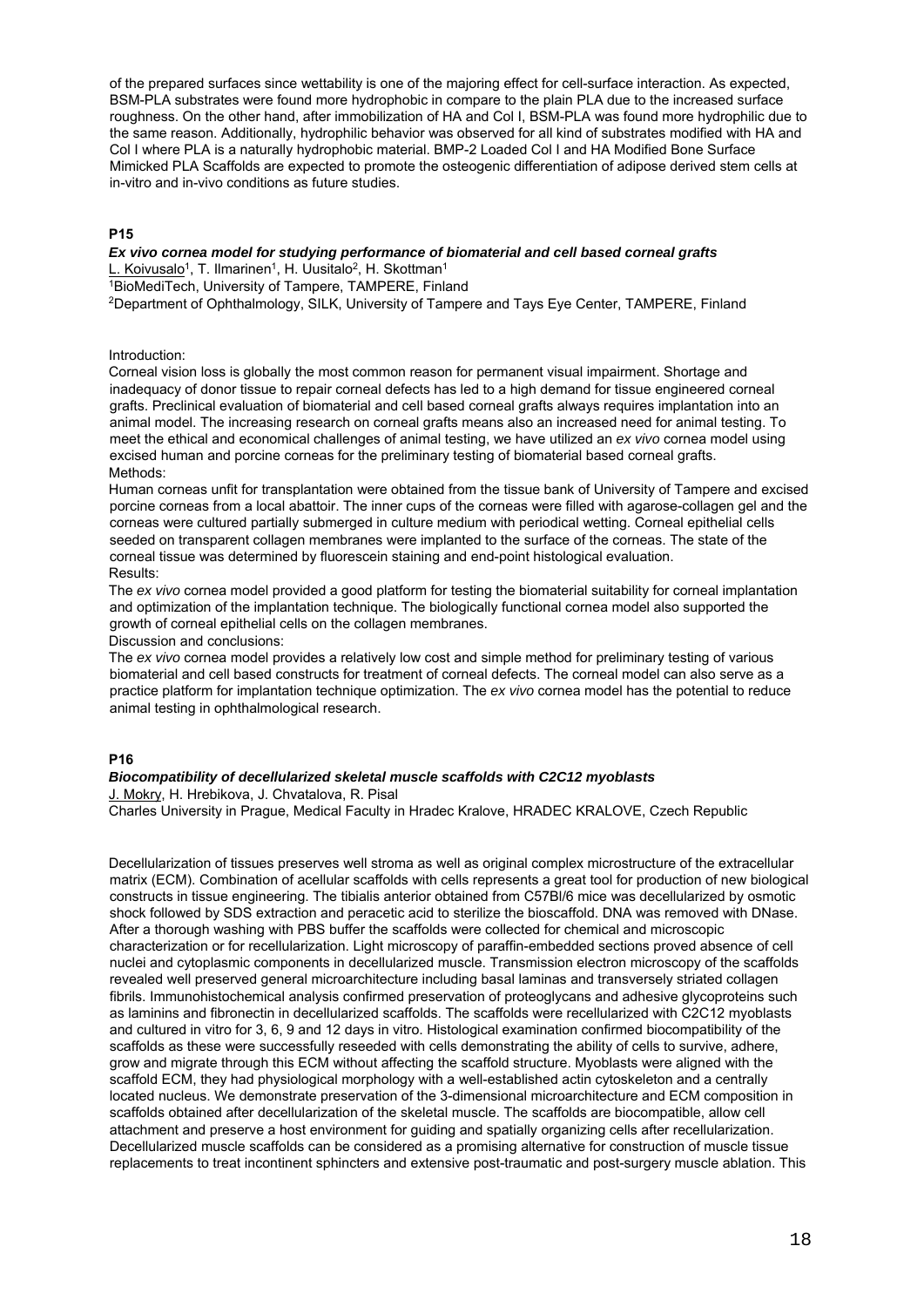work was supported by the Grant Agency of the Czech Republic 15-09161S, Grant of the Charles University in Prague No. SVV-2015-260179 and PRVOUK P37/06.

#### **P17**

## *The effect of different surface modifications of Ti-35.3Nb-7.3Zr-5.7Ta-0.7O alloy on differentiation of adipose tissue-derived stem cells*

<sup>1</sup>Institute of Physiology of the Czech Academy of Sciences, PRAGUE, Czech Republic <sup>2</sup>Faculty of Mathematics and Physics, Charles University in Prague, PRAGUE, Czech Republic

Titanium alloys have been extensively applied in orthopedics due to their superior mechanical properties, excellent corrosion resistance and favorable biocompatibility for several decades. Specialized beta titanium alloys are believed to replace the most common Ti-6Al-4V alloy due to their enhanced biocompatibility and reduced elastic modulus. However, the considerable disadvantage of these alloys is relatively low strength (around 550 MPa for TiNb-Zr-Ta alloy). This could be overcome by small oxygen additions. We were able to double the hardness and yield stress of Ti-Nb-Zr-Ta alloy by adding 0.7 wt. % of oxygen.

The next aim of this study was to evaluate the impact of different surface modifications of Ti-Nb-Zr-Ta-O alloy on the proliferation and differentiation potential of cells. Electric discharge machining (EDM) alone or followed by chemical milling and shot-peening was compared to polished surface used as a standard material. Although the polished samples showed the best support for the proliferation of osteoblast-like cells, electric discharge machining treatment promoted superior osteogenic differentiation of adipose tissue-derived stem cells. Quantitative real-time PCR results revealed significantly higher expression of all three evaluated osteogenic markers (alkaline phosphatase, collagen type I, and osteocalcin) in cells cultivated on EDM treated alloys. In addition to expression level, the activity of alkaline phosphatase calculated to cell numbers (analyzed by a Resazurin assay) also confirmed higher values in ASC cultivated on alloys with electric discharge machining surface modification.

*This study was supported by* <i>the Grant Agency of the Czech Republic (Grant No. 15-05864S), by the **Technology** 

Agency of the Czech Republic (Grant No. TA04011214), and by the Agency for Healthcare Research, Ministry of Health of the Czech Republic (grants 15-33018A and 15-32497A).</i>

#### **P18**

#### *Hyaluronan hydrogel/ calcium phosphate composites for medical application*  M. Sokolova, J. Locs, D. Loca

Rudolfs Cimdins Riga Biomaterials Innovations and Development Centre of RTU, RIGA, Latvia

In the last decade, fabrication and investigation of inorganic-organic composites based on calcium phosphates (CaP) and biocompatible polymers has attracted a lot of interest in the field of bone tissue engineering. These composites have potential application in controlled release drug delivery systems. Hyaluronic acid (HA) is a naturally derived polymer as a major component of the extracellular matrix, mediates various cellular activities, and has been widely used for tissue engineering scaffolds. The combination of CaP compounds and HA can provide additional advantages compared to both materials individually.

HA/CaP composite possesses the fundamental characteristics of biomaterials such as bioactivity, biomechanical similarity to the bone tissue, processability, and biodegradability. In the current research calcium phosphate and hyaluronan hydrogel composites with high inorganic particle load were prepared and characterized. Calcium phosphates were obtained via wet precipitation reaction from calcium oxide and orthophosphoric acid. Solutions with four different HA concentrations were mixed with CaP nanoparticles and crosslinked using 1.4butanediol diglycidyl ether (BDDE). Seven different compositions were prepared - with mass fraction (wt%) of HA 30 wt% - 90 wt%. Obtained samples were freeze-dried and characterized using Fourier transform infrared spectroscopy and X-ray diffraction. Swelling behavior of the composites was studied by gravimetric method. BDDE crosslinked HA/CaP hybrid hydrogels were successfully fabricated with inorganic phase mass fraction from 10 wt% - 70 wt%. During the swelling experiments it was found that pure HA samples tend to disintegrate with time in PBS, but composites containing CaP nanoparticles maintained their integrity. Furthermore, the amount of CaP influenced swelling behavior. These findings allow the optimization of hybrid hydrogel to meet the needs of various tissue engineering applications.

#### **P19**

*Human Pluripotent Stem Cell -Derived Neural Cultures in Bioamine Crosslinked Gellan Gum Hydrogels*  T.A. Joki<sup>1</sup>, J. Koivisto<sup>2</sup>, R. Pääkkönen<sup>1</sup>, J. Parraga<sup>2</sup>, L. Ylä-Outinen<sup>1</sup>, M. Kellomäki<sup>2</sup>, S. Narkilahti<sup>1</sup><br><sup>1</sup>BioMediTech/University of Tampere, TAMPERE, Finland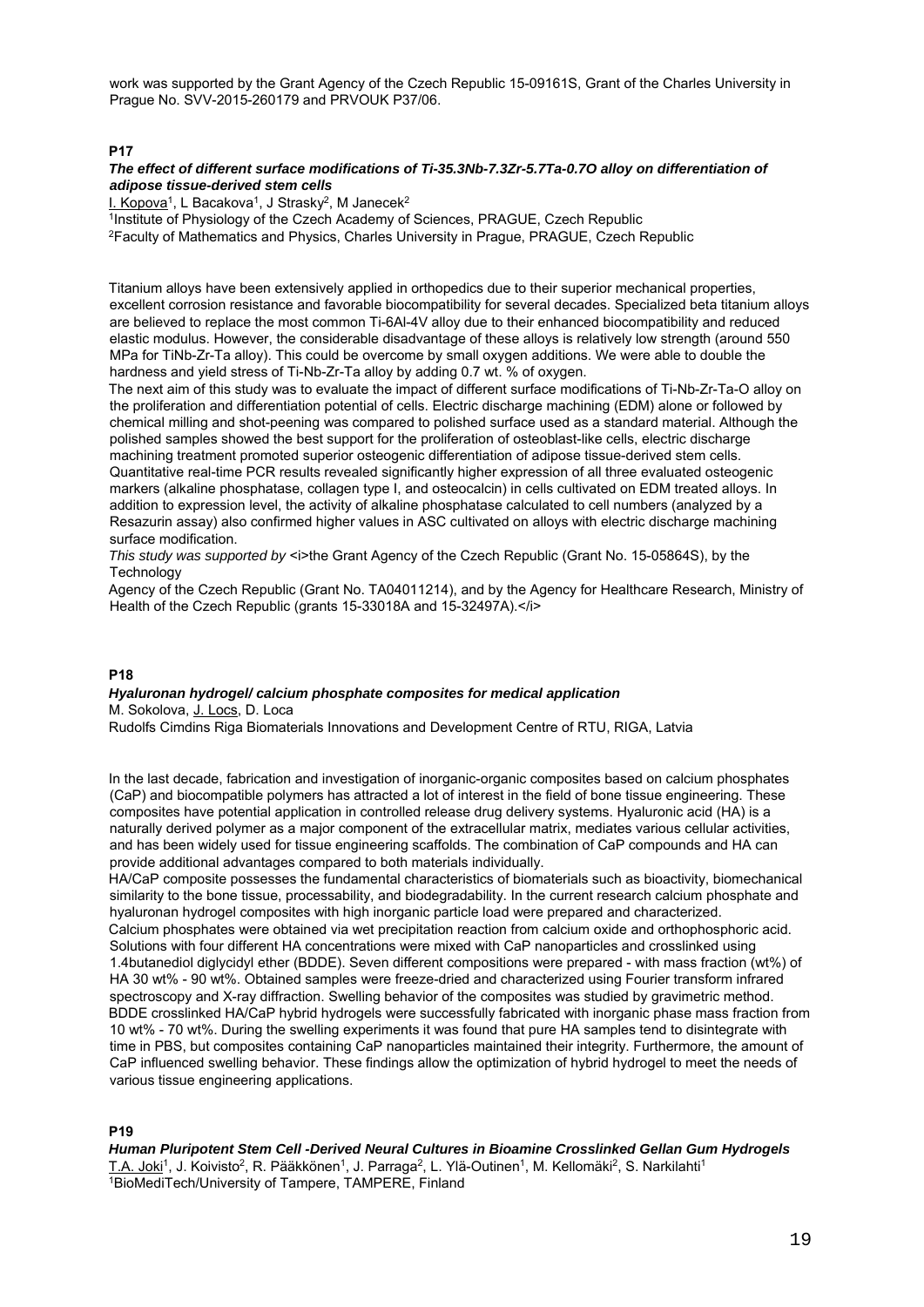#### **Introduction:**

Extra cellular matrix (ECM) -mimicking biomaterials can be utilized both in 3D tissue model and cell craft development. In neural field hydrogels are most prominent due their similar physical properties compared to native brain ECM. In addition to physical support the optimal biomaterial also offers attachment sites to cells. Due to divergence between species it is important to study human derived cells when the ultimate goal is clinically relevant application.

#### **Aims:**

The aim of this work was to study the suitability of gellan gum based hydrogels as culturing matrix for human neural cells and 3D neural network formation.

#### **Methods:**

Gellan gum (Gelzan®, Sigma-Aldrich, Finland) was gelated using bioamine as crosslinking agent. Gellan gum hydrogels were functionalized by adding ECM derived biomolecules as physical mixture. Human pluripotent stem cell -derived neural cells were cultured under the hydrogels, on top of the hydrogels and/or inside the hydrogels. Laminin protein coating was used as positive 2D growth control and non-coated cell culture plastic as negative control. Cultures were monitored during experiments and at end point, characterized using viability and immunocytochemical analysis.

#### **Results:**

Hydrogels crosslinked using a bioamines were non-cytotoxic. Cultures showed neuronal maturation either under or on top of the hydrogels (2D cultures) and mixed inside the hydrogels (3D cultures). Addition of ECM derived molecules to the hydrogel enhanced neural cell migration.

#### **Conclusions:**

According to our *in vitro* studies the gellan gum was non-harmful and promising growth matrix but needs functionalization in order to obtain cell migration.

#### **P20**

#### *Sol-gel coatings to prevent periimplantitis*

I. Garcia-Arnaez<sup>1</sup>, B. Palla-Rubio<sup>1</sup>, M. Fernández-Gutiérrez<sup>2</sup>, L. García-Fernández<sup>2</sup>, B.Vázquez<sup>2</sup>, J. San Román<sup>2</sup>, J. San Román<sup>2</sup>,

University of the Basque Country, DONOSTIA, Spain

<sup>2</sup>Institute of Polymer Science and Technology (CSIC), MADRID, Spain 3Universitat Jaume I, CASTELLÓ DE LA PLANA, Spain

In spite of the great results obtained in previous works in the osseointegration of titanium implants modified with hybrid sol-gel coatings, there is another problem in implantology that should be overcome: periimplantitis. This has been defined as an inflammatory reaction associated with loss of supporting bone around the dental implant, caused by oral bacteria.

It is clear the need of finding new systems that prevent periimplantitis in various moments after the implantation. Thus, the main aim of this work is the development and the evaluation of hybrid silica sol-gel coatings doped with several antimicrobial agents.

Different coatings were synthesized by the acid catalysis sol-gel method from the combination of some alkoxysilane precursors: methyltrimethoxysilane (MTMOS), 3-glycidoxypropyltrimethoxysilane (GPTMS) and tetraethyl orthosilicate (TEOS). These formulations were functionalized with bioactive molecules (chlorhexidine, octenidine...) during the synthesis process. The chemical characterization was carried out by Infrared Spectrometry and Nuclear Magnetic Resonance, the morphological one by cross-cut test and the biological evaluation was done with *in vitro* assays. Other tests were performed to complete the characterization: determination of hydrophobicity/hydrophilicity, hydrolytic degradation test and silicon release test. Finally, the concentration of released drug was measured spectrophotometrically.

The successful obtaining of transparent, homogeneous and uniform coatings where antimicrobial agents are effectively immobilized can be confirmed from the chemical and morphological characterization. Furthermore, the bioactive molecules incorporation was made without altering the material chemistry. Moreover, *in vitro* studies showed the biocompatible, bactericide and non-cytotoxic behaviour of these materials.

The results of this study confirmed that the new hybrid organic-inorganic silica sol-gel coatings are a great contribution to the dental implantology. The coatings developed in this work were biodegradable, biocompatible and osteoinductors. Finally, they provide an environment with antibacterial capacity to prevent and eliminate the periimplantitis. *In vivo* studies are being carried out and results will be discussed further.

#### **P21**

#### *Influence of carboxylic acid functionalized graphene on polysulfone porous films performances*

L.E. Crica<sup>1</sup>, M. Ionita<sup>1</sup>, E. Vasile<sup>1</sup>, S. Dinescu<sup>2</sup>, M.A. Pandele<sup>1</sup>, M. Costache<sup>2</sup>, H.J. Haugen<sup>3</sup>, H. Iovu<sup>1</sup><br><sup>1</sup>University Politehnica of Bucharest, BUCHAREST, Romania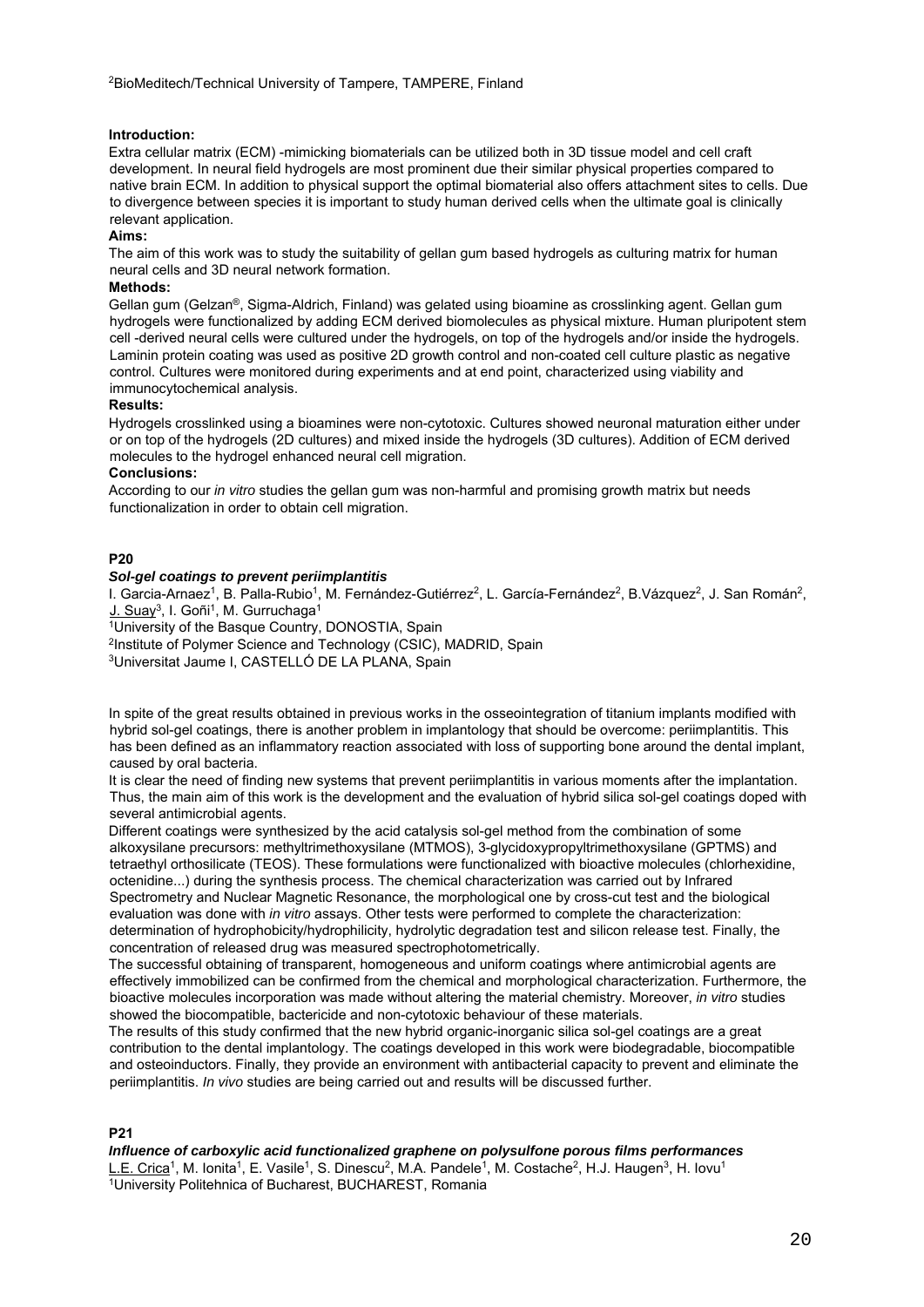#### **Introduction**

Amongst such wide variety of biomaterials, polysulfone (PSF) found its usefulness as a result of its high chemical and thermal stability, resistance against most sterilization methods and biocompatibility. However, its hydrophobic character is often not desired for certain applications, therefore different strategies are applied to overcome such diasdvantage. This study reports the investigation of carboxyl graphene (G-COOH) potential in optimizing PSF porous films. PSF films with 0.25 to 1 % by weight G-COOH were prepared through wet-phase inversion technique and characterized by Raman spectroscopy, X-ray diffraction (XRD), transmission electron microscopy (TEM), scanning electron microscopy (SEM), profilometry, contact angle (CA), dynamic mechanical analysis (DMA), tensile tests, as well as biocompatibility and cells cytoskeleton monitoring.

#### **Results**

Raman spectrometry, XRD and TEM revealed the well-dispersed G-COOH layers within the PSF matrix, leading to the formation of homogenous structuration. Larger pores formed in the presence of G-COOH were evidenced by SEM, as well as changes in selective layer thickness and macrovoids shape. A ~50 % reduction of surface roughness was computed through profilometry. Interestingly, G-COOH rich areas on PSF porous films were favourable for cells cytoskeleton development without bringing further cytotoxic potential. **Conclusions** PSF / G-COOH composite porous films were prepared by wet-phase inversion method and exhaustively investigated in terms of structure, morphology, topography, hydrophilic-hydrophobic nature, thermal and mechanical performances and biocompatibility. Results highlighted the importance of G-COOH concentrations in optimizing materials morphological and topographical features, as well as stress transfer within composite materials. The addition of G-COOH favored cell proliferation and attachment to PSF / G-COOH composites. Such results could meet several requirements for biomedical applications such as hemodialysis and tissue engineering applications.

#### **Acknowledgements**

This work was financially supported by The Romanian National Authority for Scientific Research, Executive Agency for Higher Education, Research, Development and Innovation; Project Number PN-II-TE- 17/2013 and PN-II-PCCA14/2012.

#### **P22**

-

*Hybrid Sol-gel Silica/gelatin Fibres via Solution Blow Spinning for Tissue Regeneration*  W.S. Ambler<sup>1</sup>, S. Quinn<sup>1</sup>, L. Xu<sup>2</sup>, N. Tirelli<sup>1</sup>, J.J. Blaker<sup>1</sup><br><sup>1</sup>University of Manchester, MANCHESTER, United Kingdom <sup>2</sup>IMRE, SINGAPORE, Singapore

Traditional bioactive glass based materials have been shown to stimulate bone regrowth but exhibit brittle behaviour. Hybrid materials, constituting an organic and an inorganic phase, combine the beneficial properties of bioactive glass with the flexibility of organic polymers. Solution blow spinning (SBS) is a method for producing micro- and nanofibers at high rates by injecting polymer solutions into a stream of air blown from an outer concentric nozzle. Spinning largely aqueous solutions is challenging; typically volatile organic solvents are used to aid rapid fibre formation.

In this work aqueous formulations of tetraethyl orthosilicate(TEOS)/gelatin are developed and optimised for hybrid fibre production via SBS. TEOS is first hydrolysed (typically 5.7 ml TEOS, 1.2 ethanol, 0.5ml H<sub>2</sub>O and 0.45ml of 1M HCl) and then mixed with 5.7 ml of 10 wt.% aqueous gelatin solution. The solution is then heated to 60 °C and the solvent partially evaporated. The time dependent viscosity (due to evaporation and polycondensation) is monitored until the solution is suitable for spinning. A syringe driver injected the precursor at 200 µL·min-1 and SBS was conducted using air at 30 psi, with a working distance of ~20 cm to evaporate the remaining solvent and form fibres. Dry, cool air was supplied via a water- and oil-free compressor. The fibres were characterised by scanning electron microscopy and their inorganic content verified by thermogravimetric analysis. The pH (range 3.5-4) and mixing temperature affected the rate of polycondensation. The SBS head was modified

to incorporate an inline heating element to deliver a controlled stream of warm air (>25 °C) to force evaporate the solvent, aiding fibre formation. Fibres of roughened morphology and diameters 800 nm - 5 um were successfully spun from solutions within the viscosity range (52-157 mPa·s).

<sup>&</sup>lt;sup>1</sup> University of Tampere, TAMPERE, Finland<br><sup>2</sup> King's College London, LONDON, United Kingdom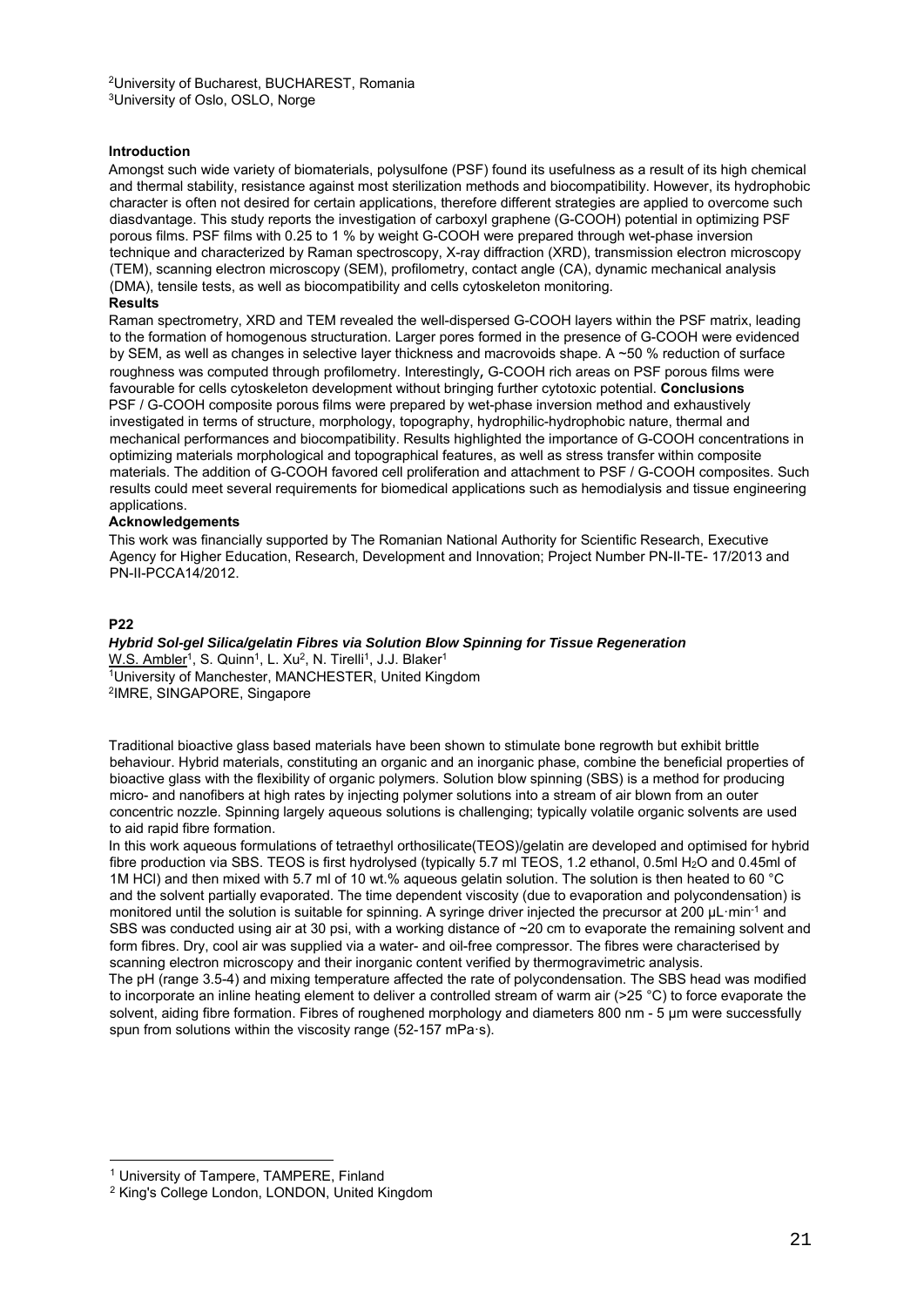#### **P23**

#### *Human adipose stem cells cultured on braided polylactide scaffolds is a potential approach for tendon tissue engineering*

K.L. Vuornos<sup>1</sup>, M Björninen<sup>1</sup>, E Talvitie<sup>2</sup>, K Paakinaho<sup>2</sup>, M Kellomäki<sup>2</sup>, H Huhtala<sup>1</sup>, S Miettinen<sup>1</sup>, R SeppänenKaijansinkko4, S.P. Haimi4 1BioMediTech, TAMPERE, Finland 2Tampere University of Technology, TAMPERE, Finland 3University of Tampere, TAMPERE, Finland 4University of Helsinki, HELSINKI, Finland

Our aim was to find an efficient strategy to produce *in vitro* a potential tendon tissue engineering construct. The preliminary tests included the optimization of the tenogenic differentiation medium (TM) for the human adipose stem cells (hASCs), and the screening of biomaterials and tissue engineering scaffold structures. The optimized TM enhanced significantly the tenogenesis of the hASCs. The braided poly-L-D-lactide 96L/4D (PLA) filament scaffolds in the TM condition supported hASC viability, proliferation and tenogenic differentiation compared to the foamed poly(L-lactic-co-ε-caprolactone) 70L/30CL (PLCL) scaffolds. The braided PLA 96/4 scaffolds supported the formation of a uniform layer of the hASCs when cultured in the TM condition compared to the maintenance medium (MM) condition after 2 weeks of culture. The total collagen content and the gene expression of tenogenic markers of the hASCs was significantly higher in the TM condition after 14 days of culture. The elastic modulus of the braided PLA 96/4 scaffold resembled more Young's modulus reported for native Achilles tendon. Our study showed that the optimized TM is needed for the efficient and rapid *in vitro* tendon-like matrix production of the hASCs. The braided PLA 96/4 scaffolds combined with TM significantly enhanced tenogenic differentiation of the hASCs. The proposed tendon tissue engineering applications represent a novel and feasible application with wide applicability.

#### **P24**

*Synthesis of four-arm poly(ethylene glycol)-nitrophenyl carbonate for PEG-peptide hydrogels*  N.J. Walters<sup>1</sup>, H. Vento<sup>1</sup>, TT Yu<sup>2</sup>, OP Oommen<sup>3</sup>, J Hilborn<sup>3</sup>, S Miettinen<sup>1</sup>, E Gentleman<sup>2</sup>

In order to better simulate extracellular matrix properties, poly(ethylene glycol) (PEG)"'peptide hydrogels with an unprecedented degree of control over stiffness, degradability and cell adhesion ligand presentation are under development. These highly modular and orthogonal scaffolds will enable encapsulation of stem cells, for analysis of individual or combined effects of matrix properties on differentiation.

The present research concerns synthesis of PEG4NPC (four-arm PEG-nitrophenyl carbonate), which can be crosslinked via amino groups within peptides, such as those on N-terminal residues or the side-chain of lysine. The reaction was performed under anhydrous conditions in a nitrogen chamber:

PEG4OH (four-arm PEG-hydroxyl) dissolved in 10 mL anhydrous dichloromethane (DCM)

4-nitrophenyl chloroformate (4-NPC) dissolved in 15 mL DCM at 3 M equivalence per OH group

PEG4OH solution added dropwise to 4-NPC solution and stirred at room temperature for 72 h

DCM evaporated overnight, step 5 conducted three times

Product dissolved in 3 mL DCM, precipitated under centrifugation using 180 mL diethyl ether (DE) for 20 min at 4 °C, supernatant aspirated

Solvent evaporated overnight, product dried at 70 °C under vacuum for 1 h before lyophilisation overnight The level of NPC coupling was determined by quantifying 4-NPC dissociation in 1 M NaOH by measuring absorbance at 405 nm and using the extinction coefficient of 18,000 M<sup>-1</sup>⋅cm<sup>-1</sup>, similar to measurement of 4nitrophenyl phosphate in the alkaline phosphatase assay. 93% coupling was achieved.

This facile protocol may be used to synthesise PEG4NPC, which can then be cross-linked using peptides containing various introduced functionalities, such as adhesiveness and degradability.

Acknowledgements: The authors wish to acknowledge Oommen Varghese for advice and Jane & Aatos Erkko Foundation, The Company of Biologists, Journal of Cell Science and Royal Society of Chemistry for funding.

#### **P25**

 $\overline{a}$ 

*Investigation of ionic strength on aqueous TiO2 slurries and microstructure of sintered TiO2 bone scaffolds* 

- Tiainen, A. Klemm University of Oslo, OSLO, Norway

<sup>1</sup> Uppsala University, UPPSALA, Sweden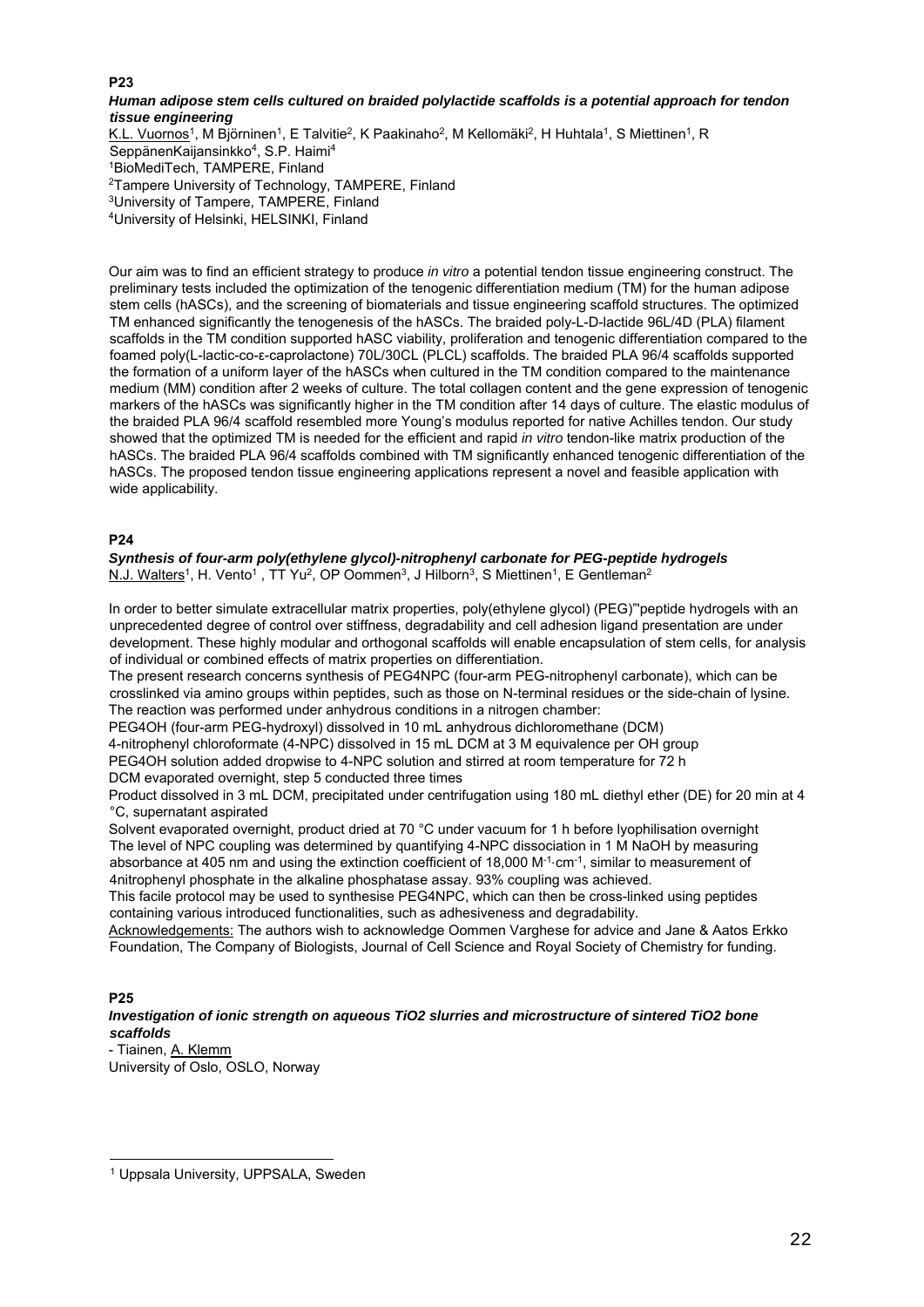#### **INTRODUCTION**

Highly porous and interconnected ceramic titanium dioxide (TiO<sub>2</sub>) foams have been identified as promising scaffold materials for restoration of bone defects. The objective of this study was to investigate the effect of different cations on aqueous anatase slurries and the influence of altered slurry behaviour on properties of sintered  $TiO<sub>2</sub>$  bone scaffolds.

#### **EXPERIMENTAL METHODS**

The influence of different cations (Na<sup>+</sup>, K<sup>+</sup>, Ca<sup>2+</sup>, Mg<sup>2+</sup> and Sr<sup>2+</sup>) on the dispersion properties of TiO<sub>2</sub> slurries and the microstructure of porous TiO<sub>2</sub> scaffolds was investigate. Chloride salts of these cations were added into acidic (pH = 1.5 - 1.7) aqueous anatase dispersions and scaffolds were prepared from the dispersions with foam replication method. Zeta potential and hydrodynamic diameter of dispersed TiO<sub>2</sub> particles and viscosity of the prepared slurries were measured. 3D pore architecture of sintered scaffolds was analysed using microCT, while SEM imaging with EDX was used to investigate the microstructure of TiO<sub>2</sub> scaffolds. In addition, compressive strength of TiO<sub>2</sub> scaffolds was measured.

## **RESULTS AND DISCUSSION**

Regardless of the cation species and concentration, increased ionic strength resulted in reduced zeta potential, and thereby, increased slurry viscosity, increased strut size, and improved scaffold strength without reduction in porosity. Divalent cations had stronger influence on the slurry behaviour than monovalent cations and resulted in considerably coarser grain size. Furthermore,  $Sr^{2+}$  and  $Ca^{2+}$  ions at 0.1 M concentration resulted in the formation of a prominent grain boundary (GB) phase, which in the case of  $Sr<sup>2+</sup>$  addition appeared to alter fracture mechanism of the scaffold struts.

#### **CONCLUSION**

Divalent cations in the slurry resulted in large grain size, formation of a prominent GB phase, and improved compressive strength of TiO2 scaffolds. Further investigation on influence of the development and dissolution of GB phases in scaffolds with high concentration of divalent cations is required.

#### **P26**

# *Synthesis of Gelatine-Methacrylate Hydrogels as Cell Carriers*

<sup>1</sup>Nanotechnology and Nanomedicine Division, Hacettepe University, ANKARA, Turkey <sup>2</sup>Bioengineering Division, Hacettepe University, ANKARA, Turkey <sup>2</sup>Bioengineering Division, Hacettepe University, ANKARA, Turkey

**Introduction:** Selection of scaffold material is of crucial importance in tissue engineering applications in terms of cell behavior and function. The selected material should have the desired properties for the intended use including but not limited to biocompatibility, mechanical and morphological structure features such as strength and porosity, and in most cases, biodegradability. Among many other options, hydrogels are one of the preferred matrices that provide efficient gas and nutrient exchange. In this study, we aimed to optimize the synthesis parameters for gelatinemethacrylate (GelMA) preparation and cell encapsulation.**Material:** Photo-crosslinkable gelatine-methacrylate (GelMA) synthesis was started from the preparation of methacrylated gelatine from a gelatine solution (8 % w/v) that was reacted with different concentrations of methacrylic anhydride to yield GelMA prepolymer. The prepolymer solution was then prepared by mixing 5% and 7% (w/v) GelMA powder and 0.5% (w/v) photoinitiator in phosphate buffered saline at 70˚C to obtain a homogeneous mixture. Cell encapsulation was formed by suspending cell (MG63) pellet in GelMA prepolymer solution followed by photocrosslinking by UV light. Cell viability was determined by live/dead assay kit.**Results:** GelMA prepolymer prepared by using 8 ml of methacrylic anhydrade was found suitable for preparation of the hydrogels since other (i.e. 4 or 16 ml) amounts failed to give stable gels. The structure and swelling behaviour of hydrogels were analysed by using different techniques. According to live/dead assay results, cell viability was confirmed following 21 days.**Conclusion:** We demonstrated the use of GelMA hydrogels for cell-biomaterial applications with this preliminary study. According to results of swelling and cell viability analysis, the use of 7% GelMA was found appropriate. The results affirm that an increased concentration in GelMA increased cellular attachment and cell encapsulation ability. GelMA hydrogels are suitable for mm-sized cell culture matrix.

#### **P27**

#### *Morphological and radiological evaluation of bone in animals with experimental osteoporosis after implantation of HAP/TCP bioceramic granules*

I. Salma<sup>1</sup>, G Salms<sup>1</sup>, M Pilmane<sup>2</sup>, S Petronis<sup>3</sup>, J Locs<sup>4</sup><br><sup>1</sup>Riga Stradins University, RIGA, Latvia

<sup>2</sup>Riga Stradins University, Institute of Anatomy and Anthropology, RIGA, Latvia <sup>3</sup>Riga Stradins university, Department of Doctoral studies,, RIGA, Latvia 4Riga Technical University, RIGA, Latvia

Introduction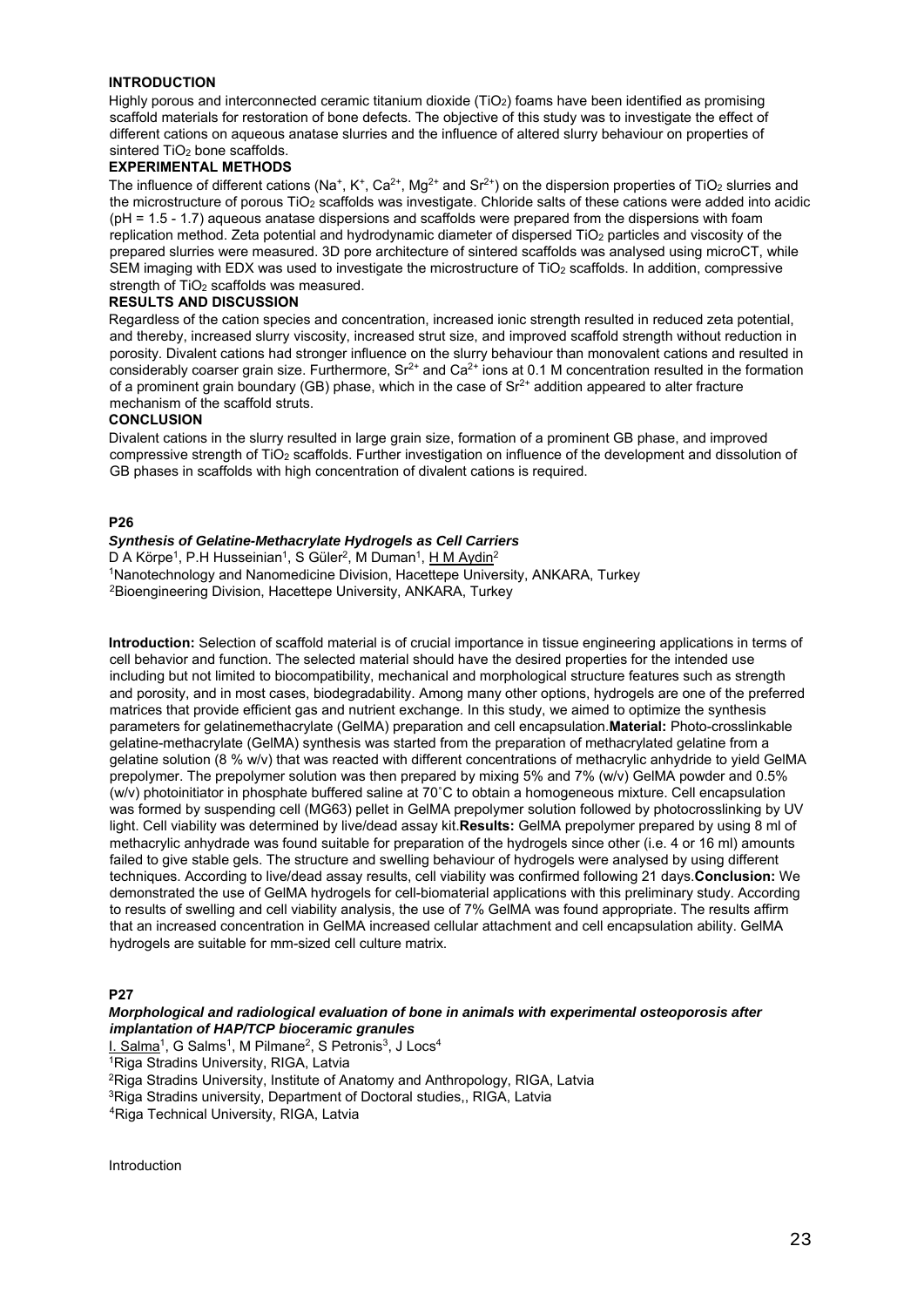Osteoporosis is a systemic skeletal disease characterized by low bone mass that may lead to weak and fragile bones. Within this study Calcium phosphate (CP) bioceramics and new methods for enhancement of bone volume and mechanical properties - local treatment of an osteoporotic bone are investigated. Materials and methods

Experimental osteoporosis was initiated in 20 rabbits. On proximal end of the femur 4 mm hole was created and filled with a biphasic CP bioceramic granules 1.0-1.4 mm synthesized by aqueous precipitation technique (10 rabbits). The control group consisted of 10 rabbits with the analogous defect of osteoporotic bone without implantation of bioceramic granules. After 3 months animals were euthanased. The established osteoporosis and effect of implantation was evaluated by radiological and morphological methods. Tissue samples were stained according the standart immunohistochemical methods and expression of osteocalcin (OC) and osteopontin (OP) was examined. Bone microarchitecture and optical density was evaluated with microcomputed tomography using InSyTe FLECT/CT system. The field of the measured bone density was 5 mm2, the obtained measurements were registered in Hounsfield unites (HU). Results

Histological samples from control group showed local bone atrophy with decresed size of bone trabeculae prooving development of osteoporosis. In experimental group increase of osteocalcin expression was observed. Also osteopontin what is active in bone remodeling was found increased in all samples of experimental group, but less obviously as osteocalcin. Bone optical density was decreased in control group (mean 1497 HU), reaching 3510 HU in experimental group. Conclusion

Biphasic calcium phosphate bioceramic granules implanted in osteoporotic bone showed local bone regeneration and remodeling potential by increase of osteocalcin, osteopontin and bone optical density. Acknowledgement

This work has been supported by the National Research Programme No. 2014.10-4/VPP-3/21 "MultIfunctional Materials and composItes, photonicS and nanotechnology (IMIS2)"Project No. 4 "Nanomaterials and nanotechnologies for medical applications".

#### **P28**

#### *A comparison of the mechanical properties of commercial and cutting-edge experimental calcium phosphate cements*

J. Luo<sup>1</sup>, I. Ajaxon<sup>1</sup>, M. P. Ginebra<sup>2</sup>, H. Engqvist<sup>1</sup>, C. Persson<sup>1</sup> 1Uppsala University, UPPSALA, Sweden

2Technical University of Catalonia, BARCELONA, Spain

#### **Introduction**

Calcium phosphate cements (CPCs) have been widely studied for bone repair. There are two main types of CPCs, brushite and apatite. In this study, the mechanical properties of particularly promising experimental brushite and apatite cements were evaluated in comparison to commercial brushite- and apatite-based cements (chronOSTM Inject and Norian® SRS®, respectively).

### **Methods**

Compressive, diametral tensile and biaxial flexural strength in wet (or moist) and dry conditions were assessed for two experimental cements, a brushite cement<sup>[1]</sup> and an apatite cement<sup>[2]</sup> and two commercial cements (chronOSTM Inject and Norian® SRS®), as well as cement porosity, composition and microstructure.

#### **Results**

The experimental brushite cement had the highest compressive strength in both wet and dry conditions (57.2  $\pm$ 6.5 MPa before drying and 69.5 ± 6.0 MPa after drying). This cement also presented the highest diametral tensile strength (10.0  $\pm$  0.8 MPa) and biaxial flexural strength (30.7  $\pm$  1.8 MPa) in wet condition. It was also the cement that showed the lowest porosity (approx. 12%).

#### **Discussion and conclusions**

The novel experimental cements were found to show better mechanical properties than the commercial cements, in all loading scenarios. The effect of water content was found to depend on cement type, with some cements presenting higher mechanical properties after drying and some no significant difference after drying. This is the first time that the diametral tensile and biaxial flexural strength in both wet and dry conditions are presented. **References**

[1] Unosson J, Engqvist H. Development of a resorbable calcium phosphate cement with load bearing capacity. Bioceramics Development and Applications 2014;4:1-4.

[2] Ginebra MP, Driessens FC, Planell JA. Effect of the particle size on the micro and nanostructural features of a calcium phosphate cement: a kinetic analysis. Biomaterials 2004;25:3453-62.

#### **P29**

#### *The design of calcium phosphate particle for tooth hard tissue remineralization*

V.Zalite Zalite, J. Locs, J. Vecstaudza, L. Berzina-Cimdina

Riga Technical University Institute of General Chemical Engineering, RIGA, Latvia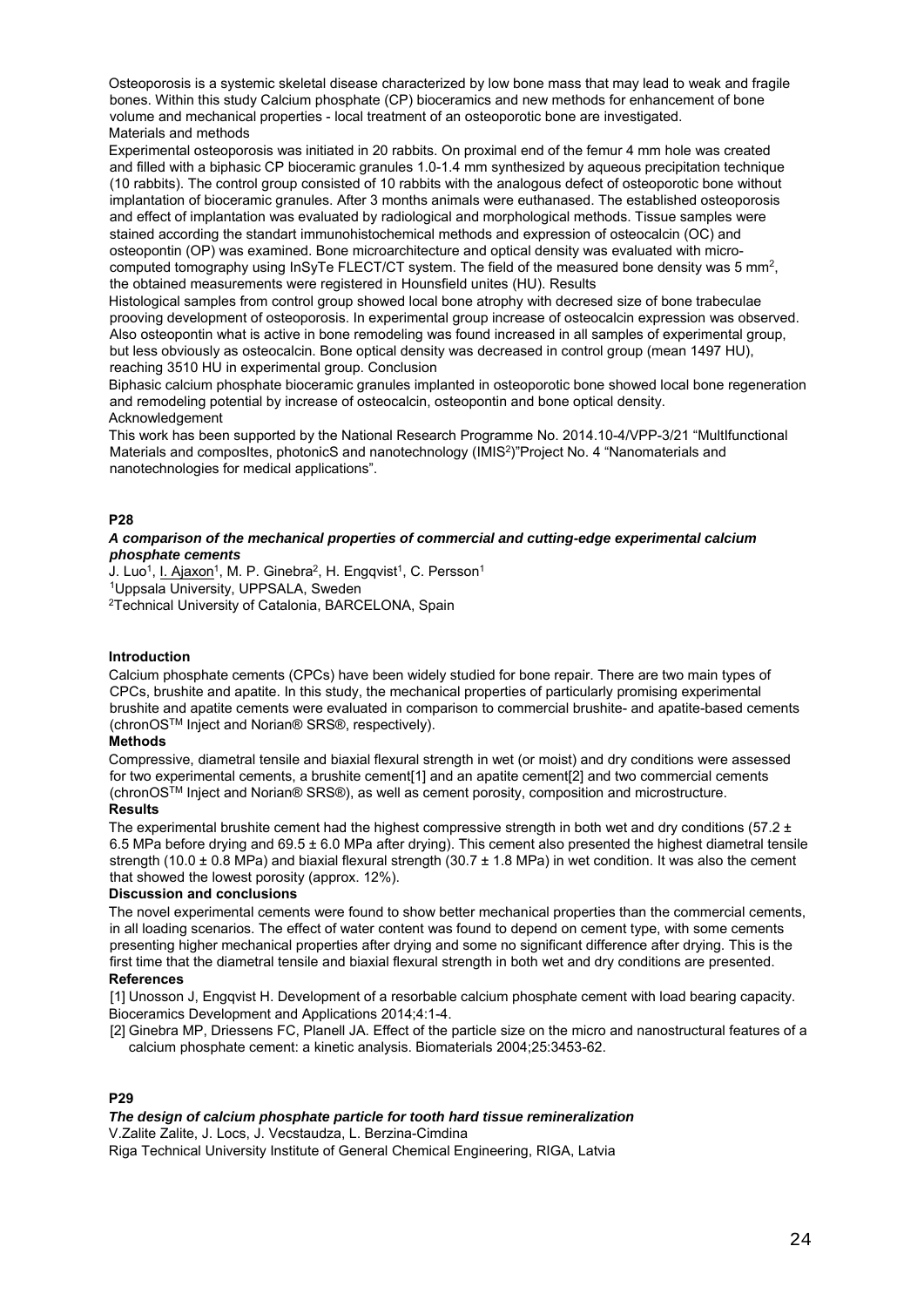Dental caries is a world-wide oral disease. At the initial stage of caries lesions, cariogenic bacteria attack tooth enamel, leading to demineralized areas on the tooth surface. Therefore the investigation includes the design of calcium phosphate (CaP) particles with caries preventive effect due to bioavailable calcium and tailored particle morphology. The aim is to obtain CaP particles with properties close to enamel crystals (20-100 nm) and dentine tubules (2-4  $\mu$ m). CaP synthesis was carried out by wet precipitation method at 45°C. CaO and H<sub>3</sub>PO<sub>4</sub> were used as precursors. The pH of suspension was adjusted to ensure the Ca/P ratio under 1.67 to obtain calcium deficient hydroxyapatite. After the synthesis precipitates were aged at room temperature for 16 hours. One part of the product was spray-dried (spCaP) and remaining part - left as paste (pCaP). The evaluation of chemical and phase composition was done by X-ray diffraction (XRD) and Fourier transform infrared spectrometry (FTIR). For examination of particle morphology scanning electron microscopy (SEM) was used. FTIR analysis showed a characteristic spectra of apatite and the presence of HPO $4^2$  group was observed at 879 cm $^{\text{-1}}$ . XRD patterns after synthesis confirmed apatite phase with low crystallinity, while sintered samples had sharper diffraction maximums, indicating that crystallinity has increased. The Ca/P ratio was in the range from 1.64 to 1.60. SEM micrographs showed nanorods (length 50-200 nm, diameter 25-60 nm) for pCaP and spherical agglomerates (1- 10 µm) for spCaP samples. The obtained CaP are chemically very similar to dental hard tissues. In addition, the morphology of pCaP particles is compatible with enamel crystals, while size of spCaP agglomerates fits well with the dimensions of dentine tubules. The combination of pCaP and spCaP have a potential to decrease a risk of caries development and this hypothesis will be tested in *in vitro* studies.

#### **P30**

#### *Biomimetic calcium phosphate nanoparticles with variable crystallinity degree for bone tissue engineering*

J. Vecstaudza<sup>1</sup>, M. Gasik<sup>2</sup>, J. Locs<sup>1</sup>, L. Berzina-Cimdina<sup>1</sup><br><sup>1</sup>Institute of General Chemical Engineering, Riga Technical University, RIGA, Latvia<br><sup>2</sup>Department of Materials Science and Engineering, Aalto University Fo

Biomimetic features of modern biomaterials are important when designing new materials for tissue engineering. When it comes to development of new bone engineering material most of the material scientists mimic the composition (phase, chemistry), appearance (shape, size) and biological behaviour (biocompatibility, bioactivity) of both particles and monoliths for the specified application. Bone is composed of calcium phosphate (CaP) nanoparticles that resembles composition of ion-substituted hydroxyapatite with low crystallinity. Crystallinity of inorganic biomaterials is usually not considered a top priority property when designing new tissue engineering system.

Our work is aimed on development of biomimetic CaP nanoparticles with variable crystallinity degree to suit patient specific needs. We have synthesized amorphous and partially crystalline CaPs with a novel technology. Technology allows obtaining amorphous CaP nanoparticles with high specific surface area ( $> 130 \text{ m}^2/\text{g}$ ) using conventional hot air drying. Study is devoted to comparison of drying methods (air or freeze drying) and high temperature crystallization studies of amorphous and low crystalline CaPs.

Materials were tested with state of art set of methods: Fourier transform infrared spectrometry, powder x-ray diffraction, BET, scanning electron microscopy with EDS, differential scanning calorimetry and thermal gravimetry, high temperature microscopy.

Results showed transformation of amorphous powders to beta tricalcium phosphate and hydroxyapatite phases upon heating with onset of the process over 600-650°C. Hot air drying produced both amorphous and partially crystalline CaPs, but freeze-drying produced amorphous CaPs. Crystallinity of the final product was influenced by synthesis pH in case of air-drying. Study allowed us to prepare biomimetic and stable (for at least 8 months) CaP nanoparticles with variable crystallinity degree for bone tissue engineering needs.

Acknowledgements: National Research Programme No. 2014.10-4/VPP-3/21 "MultIfunctional Materials and composItes, photonicS and nanotechnology (IMIS2)"Project No. 4 "Nanomaterials and nanotechnologies for medical applications"and COST Action MP1301.

#### **P31**

## *Alginate microbeads - strategies for stabilising alginate gels with intermediate G content*

A.E Coron, B.L Strand, G.S Skjåk-Bræk NTNU, TRONDHEIM, Norge

The use of alginate microbeads as an immunoisolation system for the entrapment of pancreatic islets has shown great potential throughout the years. However, destabilisation of the gel network under physiological conditions is one of the limitations of the technology. Alginate is a binary heteropolymer containing 1,4-linked β-**D**-mannuronic acid (M) and α-**L**-guluronic acid (G) residues, known for its gel forming properties in the presence of divalent cations. Alginates with a high content of G (>60%) produce mechanically stable beads with calcium and barium ions, whereas alginates with a lower G content (40%) have been shown to form mechanically unstable beads with calcium and barium ions. It has been argued that intermediate to low G content in the alginate may be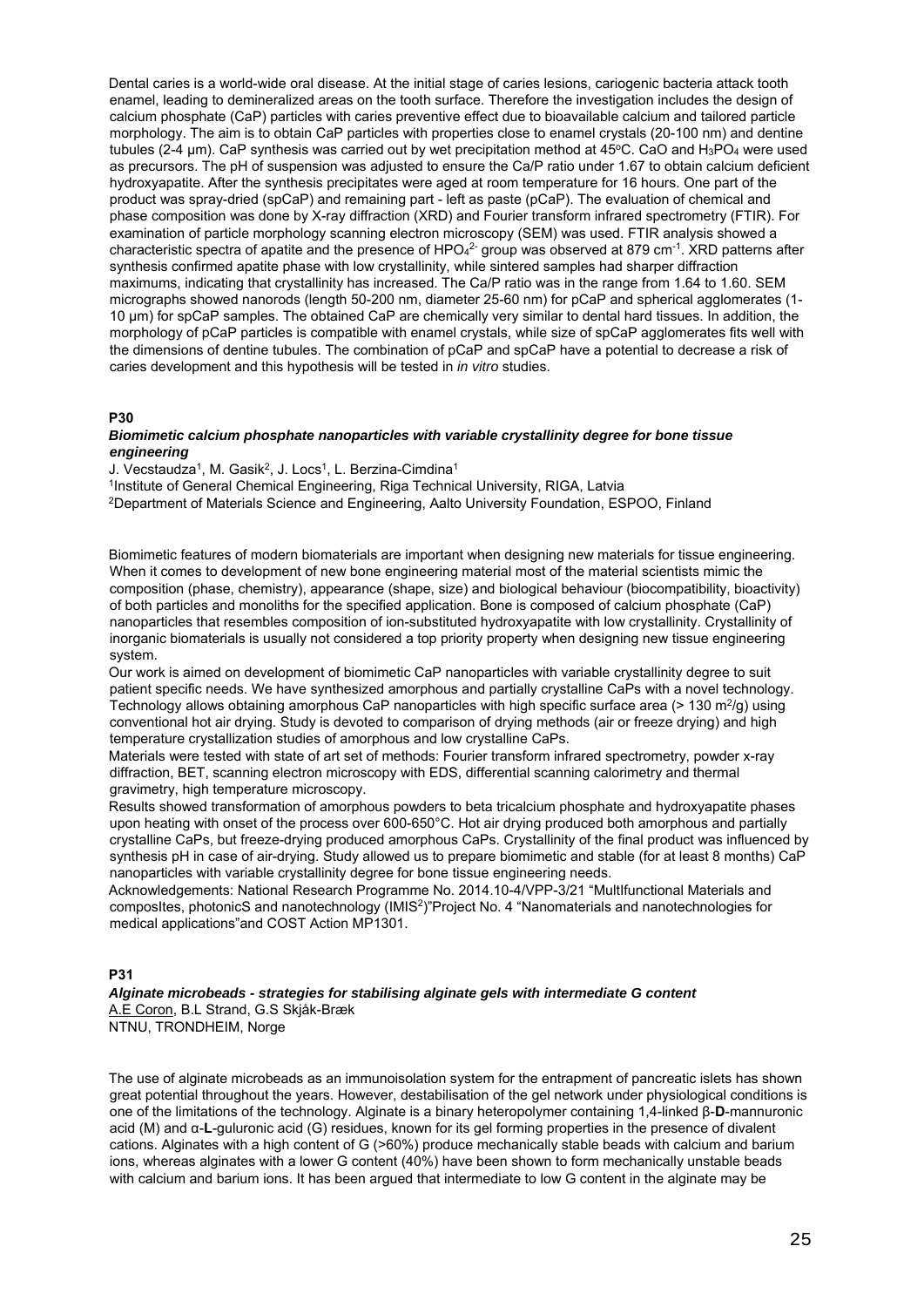beneficial in relation to cellular overgrowth on alginate beads, as well as to the viability and function of encapsulated cells. In the present study, the stability of alginate beads with intermediate G content (46% G, from *Laminaria hyperborea* leaf) was systematically investigated with respect to size and polymer distribution by consecutive saline treatments and confocal laser scanning microscopy, and was ultimately compared to the widely studied and mechanically stable high G alginate from *L. hyperborea* stipe. High-G alginate beads exerted higher stability with respect to both size and polymer distribution compared to intermediate-G alginate beads. However, the size stability of alginate beads with intermediate G content was improved through the use of barium as cross-linking ion instead of calcium. Additionally, the initial inhomogeneous polymer distribution of the alginate beads with intermediate G content was unstable in solutions containing non-gelling ions, yet the inhomogeneity profile was partly conserved by the inclusion of physiological amounts of calcium in the washing and storage solutions. Lastly, addition of free G-blocks to alginate bead formulations may provide a stabilising effect on the inhomogeneity profile.

#### **P32**

#### *Collagen-Carboxylmethyl Cellulose-Tri Calcium Phosphate Multi-Lamellar Cryogels for Tissue Engineering Applications*  S.O Odabas

Ankara University, ANKARA, Turkey

In order to regenerate or repair a tissue due to trauma or congenital defects; researchers may use biomaterials as proper scaffolds that support cell growth and to allow new tissue formation. In this study, collagen-carboxymethyl cellulose-tricalcium phosphate cryogels were prepared for diverse biomedical applications. Further chemical and structural characterization were performed by Fourier transform infrared spectra (FTIR), thermogravimetric analysis (TGA), X-ray crystallography (X-RD) and scanning electron microscopy (SEM). Mechanical properties were tested by unconfined compression test. Moreover, hemocompatibility of the cryogels were also evaluated by basic biochemical blood testing. Chemical and structural analysis results demonstrate the well achievement of the crosslinking without any major alteration in collagen and carboxymethyl cellulose with a thermally and structurally stable blend formation. Scanning Electron Micrographs demonstrate the multi-lamellar formation with macro and micro pore composition which can correlate with water uptake results of the cryogels. Hemocompatibility evaluations exhibited that the cryogels are non-toxic and blood-compatible. The overall results including mechanical testing these TCP consisting collagen/carboxylmetylcellulose cryogels may have potential use as a material for hard tissue regeneration.

#### **P33**

#### *Design of experiments approach for structural optimization of antibacterial and hemolytic properties of chitosan derivatives*

P. Sahariah<sup>1</sup>, B.S. Snorradóttir<sup>2</sup>, M.Á. Hjálmarsdóttir<sup>2</sup>, O.E. Sigurjonsson<sup>3</sup>, M. Másson<sup>2</sup><br><sup>1</sup>Universtiv of Iceland, REYKJAVIK, Iceland 2University of Iceland, REYKJAVIK, Iceland

3Landspitali University Hospital, REYKJAVIK, Iceland

Experimental Design approach was successfully used to guide the synthesis and determine the structure-activity relationship for antimicrobial derivatives of the biopolymer chitosan. Specialized software with D-optimal design capabilities was used to create a library of chitosan derivatives with optimal structural variation in order to conduct a detailed investigation of the structure-activity relationship. The derivatives contain three substituents: *N*,*N*,*N*trimethylamine, *N*-acetyl and *N*-stearoyl at different degrees of substitution (DS) on the 2-amino group of chitosan. The design matrix consisted of 14 target materials that were synthesized in 'one-pot synthesis' using TBDMSchitosan as the precursor to allow precise control of the DS. The antibacterial activity (MIC) towards the Gram positive bacteria *Staphylococcus aureus* and the Gram negative bacteria *Escherichia coli*, hemolytic activity (HC<sub>50</sub>) towards human red blood cells and solubility of the chitosan derivatives were used as the responses in the model. The response surface model was refined by removing the interaction terms to improve the statistical significance and predictive power of the model. The model showed that an optimum combination of factors resulted in high activity against *Staphylococcus aureus*, whereas a similar and more linear relationship between the factors was observed for *Escherichia coli*, hemolytic activity and solubility of the chitosan derivatives.

#### **P34**

#### *One-pot synthesis of cooligopeptides and peptide functionalized aliphatic polyesters prepared by chemoenzymatic synthesis*

J.F. Fagerland, A.F-W Finne-Wistrand, D.P Pappalardo Royal institute of thechnology, KTH, STOCKHOLM, Sweden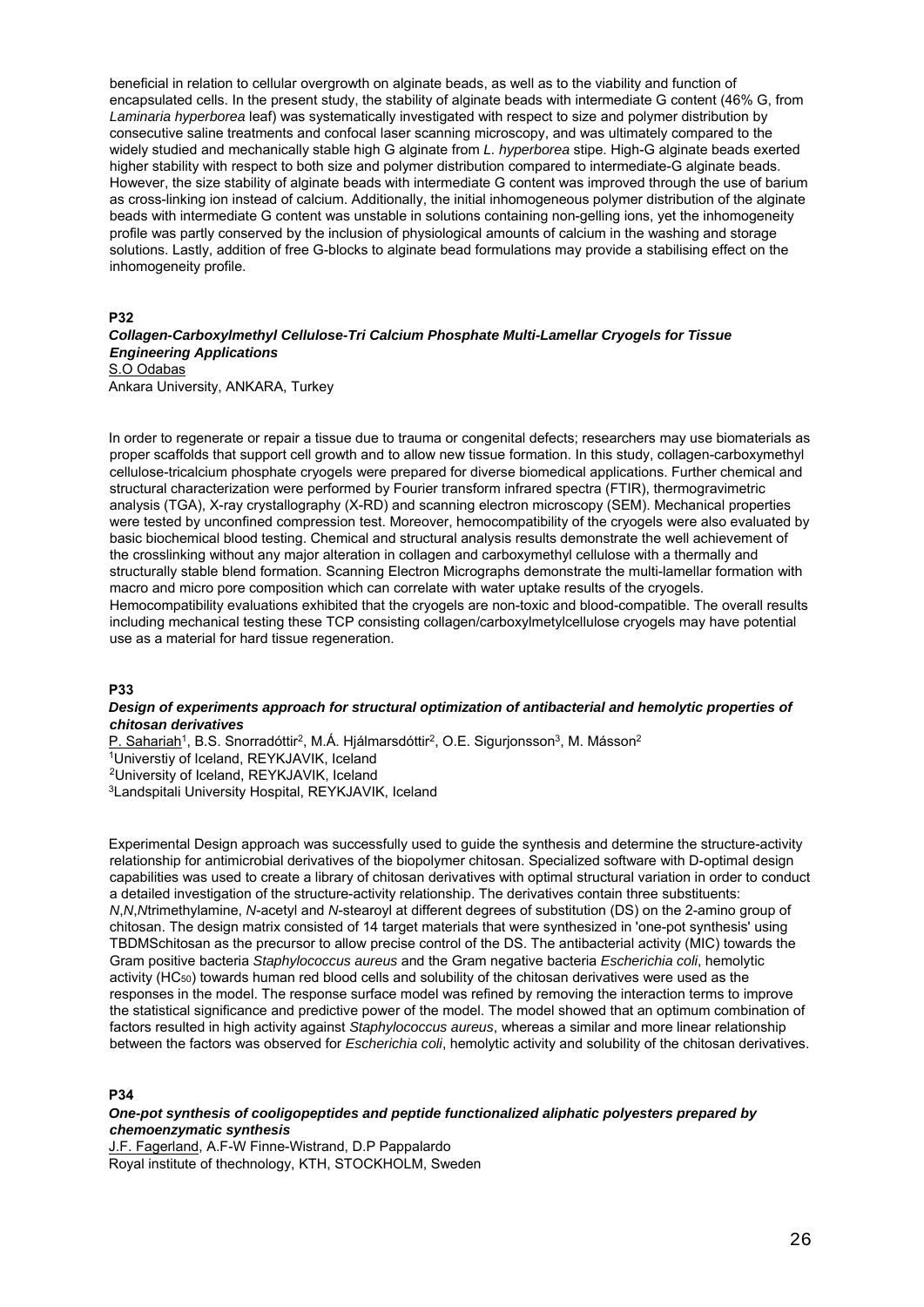The need for new materials within biomedical applications continues to increase and so does also the demand for new designs of materials and optimizations for their properties. Aliphatic polyesters (which are biodegradable and biocompatible) have over the past decades been used a lot within this field.<sup>1</sup> However, their performance in regenerative medicine is limited by the fact that they are not bioactive and therefore cells cannot interact or attach very well to the material.2 To address these complications we have synthesized random and block cooligopeptides of lysine and alanine by chemo-enzymatic synthesis using Papain (*Caracia papaya*) as catalyst. In a second step we then used the same method to design bioactive copolymers, where an aliphatic polyester was functionalized with oligopeptides through chemo-enzymatic synthesis. This is a promising synthesis technique since it is environmentally friendly, cost effective and gives high purity peptides.

The synthesis method has been described in our previous work.<sup>3</sup> Alanine and lysine ethyl esters were dissolved together with the catalyst in a phosphate buffer solution (PBS) (40ºC) and analyzed after 30 min. The aliphatic polyester was synthesized according to research by T. Fuoco et al. through ring opening polymerization using a stannous octoate as catalyst.<sup>4</sup> The cooligopeptides and functionalized polyester were characterized by proton and carbon-13 nuclear magnetic resonance (<sup>1</sup>H-NMR, <sup>13</sup>C-NMR) and by Size exclusion chromatography (SEC). The cytotoxicity was analyzed by a standard cell viability test.

From the 1H-NMR and 13C-NMR results it was shown that the cooligopeptides and peptide functionalized polyesters were successfully obtained. The cell viability test also showed that the materials were not cytotoxic. From these results it can be confirmed that chemo-enzymatic synthesis is an effective and simple synthesis method not only for designing different peptides and but also for functionalization and bioactivation of polyesters.

#### **P35**

#### *Analysis of diffusion of hydrogel contact lenses and numerical modelling*

S.L. Solodova, K Gudnason, B.S. Snorradóttir, S. Th. Sigurdsson, F. Jónsdóttir, M. Másson University of Iceland, REYKJAVIK, Iceland

Hydrogel (or 'soft') lenses have had a huge impact on the contact lens market since they were first introduced in the late 1960s. These lenses are termed "soft"since they are made from water-swollen, cross-linked, hydrophilic polymers. Several classes of macromolecular systems proved to be particularly suitable for the contact lenses applications: the major ones are the glycol methacrylates, above all, poly(2-hydroxyethyl methacrylate) (pHEMA) and its copolymers with methacrylic acid, the classic based on 1-vinyl-2-pyrrolidone (VP) and its copolymers with HEMA and alkyl methacrylates. In addition to these monomers and their copolymers is poly(vinyl alcohol) and its derivatives for contact lens systems. These polymeric systems are expected not only to improve the water content of the contact lenses but the permeability to oxygen, which are crucial properties.

The commercial soft contact lenses used in this study are Etaficon A (1-Day acuvue moist, Johnson & Johnson Vision Care (Limerick, Ireland)). Diclofenac sodium has been selected as a model drug. In this study, we examined various conditions of drug release and drug diffusion experiments, such as different concentrations of drug solutions (5 mg/ml, 1 mg/ml, 0.5 mg/ml and 0.2 mg/ml) and different temperatures (25°C and 35°C) throughout soft contact lenses. Diclofenac analysis was carried out by HPLC.

It was found that the concentration of drug and temperature affects the drug uptake in contact lenses and release from lenses. It is noted that diffusion increase with rise in temperature for each concentration solution. Quantity of diffusant independent of temperature at the end of experiment, diffusion rate is changed only.

The numerical model constructed for this study. The model has a good agreement with experimental data and can be used as a design tool for the development such ophthalmic delivery system as contact lenses.

#### **P36**

*Nano-Conjugates based on Chitosan for Photochemical Internalization Based Cancer Therapy.*  M Másson<sup>1</sup>, V.S. Gaware<sup>1</sup>, M. Hakerud<sup>2</sup>, A. Hogset<sup>3</sup>, K. Berg<sup>4</sup><br><sup>1</sup>University of Iceland, REYKJAVÍK, Iceland

<sup>2</sup>PCI Biotech AS & Oslo University Hospital, The Norwegian Radium Hospital, OSLO, Norway <sup>3</sup>PCI Biotech., LYSAKER, Norway

4Oslo University Hospital, The Norwegian Radium Hospital, Inst. Canc. Res., OSLO, Norway

Photochemical internalization (PCI) is a novel technology, which utilizes selected photosensitizers (PS) in combination with light excitation, to induce release of endocytosed hydrophilic drugs so they can reach their target before being degraded in lyzosomes. This therapy has been shown to be effective in the clinic but the efficiency of could potentially be further improved with polymeric nanocarriers. These would allow for tumor selective accumulation due to the enhanced permeation and retention (EPR) effect. The aim of the study was to develop synthesize and investigate nanoconjugates, that composed of the highly lipophilic PS, TPP and TPC, covalently linked to carriers based on chitosan. TBDMS protected chitosan was utilized for efficient synthesis of highly substituted nanoconjugates. The structure was determined by 1-H and solid state NMR. The physiochemical characteristics were also investigated and the PCI effect in vitro and in vivo. Fluorescence, NMR